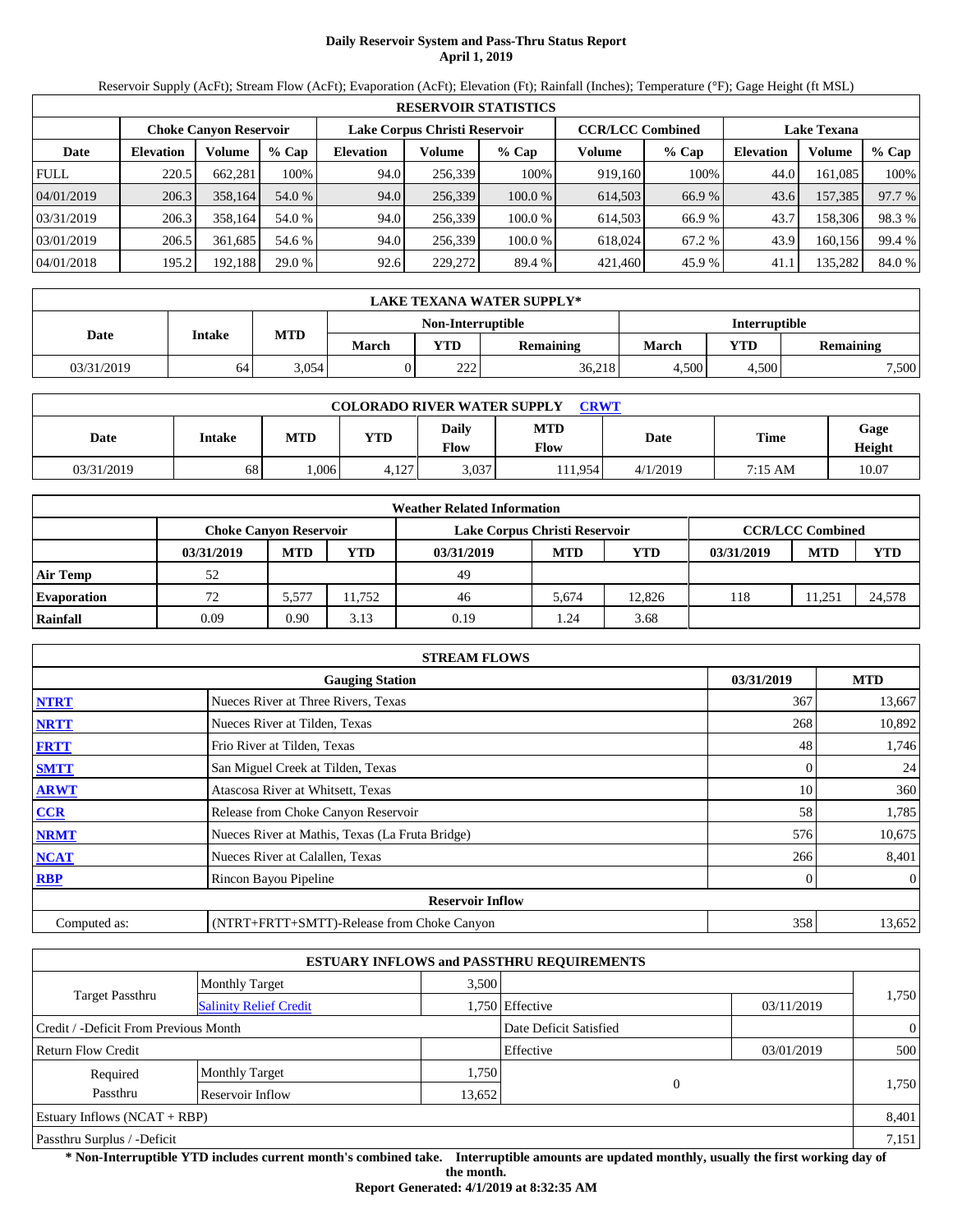# **Daily Reservoir System and Pass-Thru Status Report April 2, 2019**

Reservoir Supply (AcFt); Stream Flow (AcFt); Evaporation (AcFt); Elevation (Ft); Rainfall (Inches); Temperature (°F); Gage Height (ft MSL)

|             | <b>RESERVOIR STATISTICS</b> |                               |         |                  |                               |         |                         |        |                    |         |        |  |
|-------------|-----------------------------|-------------------------------|---------|------------------|-------------------------------|---------|-------------------------|--------|--------------------|---------|--------|--|
|             |                             | <b>Choke Canvon Reservoir</b> |         |                  | Lake Corpus Christi Reservoir |         | <b>CCR/LCC Combined</b> |        | <b>Lake Texana</b> |         |        |  |
| Date        | <b>Elevation</b>            | Volume                        | $%$ Cap | <b>Elevation</b> | Volume                        | $%$ Cap | Volume                  | % Cap  | <b>Elevation</b>   | Volume  | % Cap  |  |
| <b>FULL</b> | 220.5                       | 662,281                       | 100%    | 94.0             | 256.339                       | 100%    | 919,160                 | 100%   | 44.0               | 161,085 | 100%   |  |
| 04/02/2019  | 206.4                       | 359,922                       | 54.3 %  | 94.0             | 256,339                       | 100.0%  | 616,261                 | 67.0 % | 43.6               | 157,385 | 97.7 % |  |
| 04/01/2019  | 206.3                       | 358.164                       | 54.0 %  | 94.0             | 256.339                       | 100.0%  | 614.503                 | 66.9 % | 43.6               | 157,385 | 97.7 % |  |
| 03/02/2019  | 206.6                       | 363.453                       | 54.8 %  | 94.0             | 256.339                       | 100.0 % | 619.792                 | 67.4 % | 43.8               | 159,229 | 98.8%  |  |
| 04/02/2018  | 195.1                       | 190,973                       | 28.8 %  | 92.5             | 227,383                       | 88.7 %  | 418,356                 | 45.5 % | 41.1               | 135,282 | 84.0 % |  |

|            | LAKE TEXANA WATER SUPPLY* |                                           |              |            |                  |       |       |           |  |  |
|------------|---------------------------|-------------------------------------------|--------------|------------|------------------|-------|-------|-----------|--|--|
|            |                           | Non-Interruptible<br><b>Interruptible</b> |              |            |                  |       |       |           |  |  |
| Date       | Intake                    | <b>MTD</b>                                | <b>March</b> | <b>VTD</b> | <b>Remaining</b> | March | YTD   | Remaining |  |  |
| 04/01/2019 | 109                       | 109                                       | 3,057        | 3.279      | 33,161           | 4,500 | 4.500 | 7,500     |  |  |

| <b>COLORADO RIVER WATER SUPPLY</b><br><b>CRWT</b> |        |     |            |                      |                    |          |         |                |  |  |
|---------------------------------------------------|--------|-----|------------|----------------------|--------------------|----------|---------|----------------|--|--|
| Date                                              | Intake | MTD | <b>YTD</b> | <b>Daily</b><br>Flow | MTD<br><b>Flow</b> | Date     | Time    | Gage<br>Height |  |  |
| 04/01/2019                                        | 24     | 24  | 3.144      | 2,958                | 2,958              | 4/2/2019 | 7:15 AM | 9.98           |  |  |

|                    |                               |            |            | <b>Weather Related Information</b> |            |        |            |                         |            |
|--------------------|-------------------------------|------------|------------|------------------------------------|------------|--------|------------|-------------------------|------------|
|                    | <b>Choke Canvon Reservoir</b> |            |            | Lake Corpus Christi Reservoir      |            |        |            | <b>CCR/LCC Combined</b> |            |
|                    | 04/01/2019                    | <b>MTD</b> | <b>YTD</b> | 04/01/2019                         | <b>MTD</b> | YTD    | 04/01/2019 | <b>MTD</b>              | <b>YTD</b> |
| <b>Air Temp</b>    | 60                            |            |            | 56                                 |            |        |            |                         |            |
| <b>Evaporation</b> | 92                            | 92         | 1.844      |                                    | 12         | 12.838 | 104        | 104                     | 24.682     |
| Rainfall           | 0.00                          | 0.00       | 3.13       | 0.00                               | 0.00       | 3.68   |            |                         |            |

|              | <b>STREAM FLOWS</b>                             |            |                |
|--------------|-------------------------------------------------|------------|----------------|
|              | <b>Gauging Station</b>                          | 04/01/2019 | <b>MTD</b>     |
| <b>NTRT</b>  | Nueces River at Three Rivers, Texas             | 361        | 361            |
| <b>NRTT</b>  | Nueces River at Tilden, Texas                   | 270        | 270            |
| <b>FRTT</b>  | Frio River at Tilden, Texas                     | 46         | 46             |
| <b>SMTT</b>  | San Miguel Creek at Tilden, Texas               | 0          | $\overline{0}$ |
| <b>ARWT</b>  | Atascosa River at Whitsett, Texas               | 10         | 10             |
| <b>CCR</b>   | Release from Choke Canyon Reservoir             | 58         | 58             |
| <b>NRMT</b>  | Nueces River at Mathis, Texas (La Fruta Bridge) | 210        | 210            |
| <b>NCAT</b>  | Nueces River at Calallen, Texas                 | 417        | 417            |
| <b>RBP</b>   | Rincon Bayou Pipeline                           | 0          | $\overline{0}$ |
|              | <b>Reservoir Inflow</b>                         |            |                |
| Computed as: | (NTRT+FRTT+SMTT)-Release from Choke Canyon      | 350        | 350            |

|                                       |                               |       | <b>ESTUARY INFLOWS and PASSTHRU REQUIREMENTS</b> |            |                |
|---------------------------------------|-------------------------------|-------|--------------------------------------------------|------------|----------------|
|                                       | <b>Monthly Target</b>         | 3.500 |                                                  |            |                |
| <b>Target Passthru</b>                | <b>Salinity Relief Credit</b> |       | 0 Effective                                      |            | 3,500          |
| Credit / -Deficit From Previous Month |                               |       | Date Deficit Satisfied                           |            | 1,750          |
| <b>Return Flow Credit</b>             |                               |       | Effective                                        | 04/01/2019 | 500            |
| Required                              | <b>Monthly Target</b>         | 3,500 |                                                  |            |                |
| Passthru                              | Reservoir Inflow              | 350   | 0                                                |            | 350            |
| Estuary Inflows $(NCAT + RBP)$        |                               |       |                                                  |            | 417            |
| Passthru Surplus / -Deficit           |                               |       |                                                  |            | $\overline{0}$ |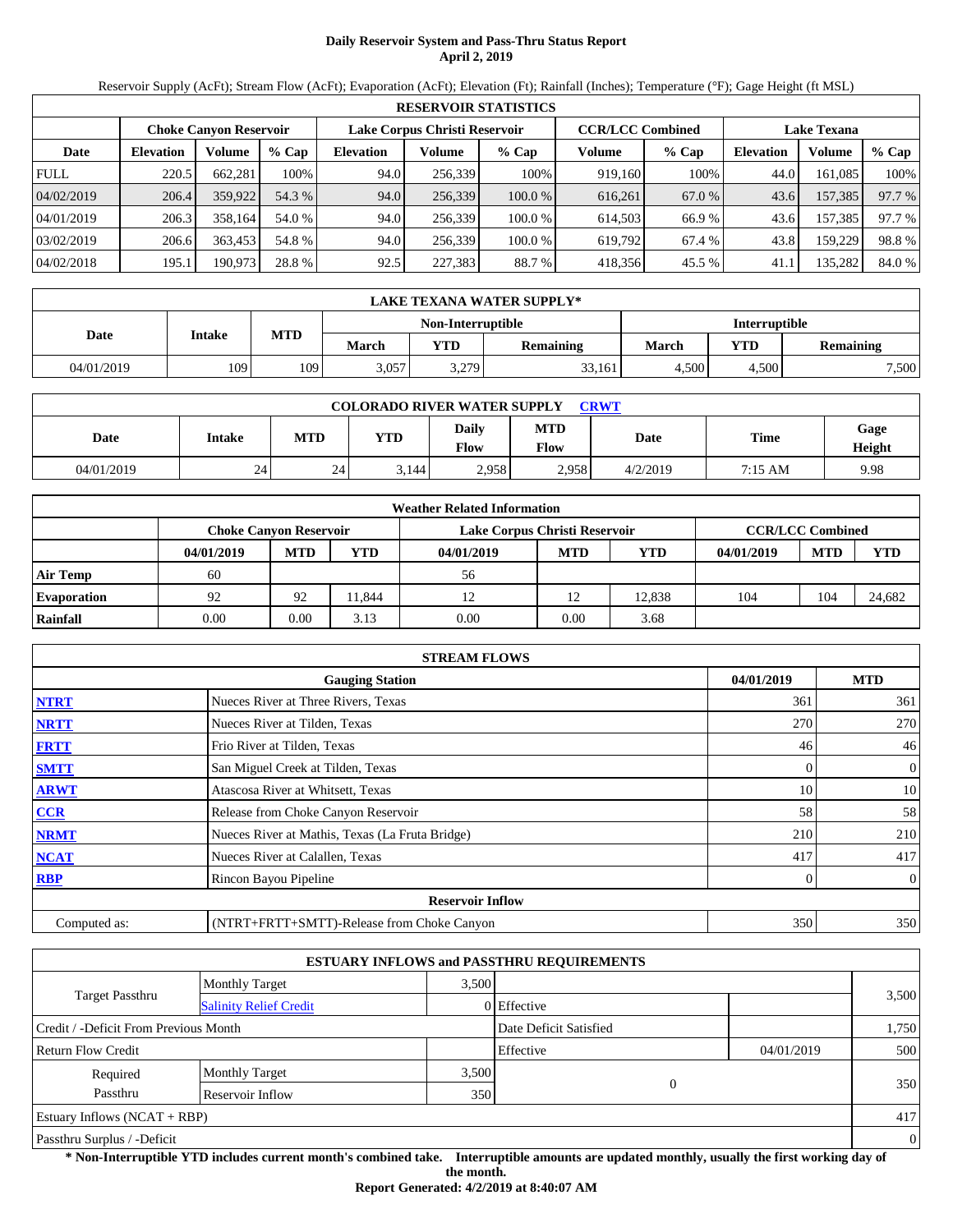# **Daily Reservoir System and Pass-Thru Status Report April 3, 2019**

Reservoir Supply (AcFt); Stream Flow (AcFt); Evaporation (AcFt); Elevation (Ft); Rainfall (Inches); Temperature (°F); Gage Height (ft MSL)

|             |                  |                               |         |                               |         | <b>RESERVOIR STATISTICS</b> |                         |        |                    |         |        |
|-------------|------------------|-------------------------------|---------|-------------------------------|---------|-----------------------------|-------------------------|--------|--------------------|---------|--------|
|             |                  | <b>Choke Canvon Reservoir</b> |         | Lake Corpus Christi Reservoir |         |                             | <b>CCR/LCC Combined</b> |        | <b>Lake Texana</b> |         |        |
| Date        | <b>Elevation</b> | Volume                        | $%$ Cap | <b>Elevation</b>              | Volume  | $%$ Cap                     | Volume                  | % Cap  | <b>Elevation</b>   | Volume  | % Cap  |
| <b>FULL</b> | 220.5            | 662,281                       | 100%    | 94.0                          | 256.339 | 100%                        | 919,160                 | 100%   | 44.0               | 161,085 | 100%   |
| 04/03/2019  | 206.3            | 358,164                       | 54.0 %  | 94.0                          | 256,339 | 100.0%                      | 614,503                 | 66.9 % | 43.5               | 156,467 | 97.1 % |
| 04/02/2019  | 206.4            | 359,922                       | 54.3 %  | 94.0                          | 256.339 | 100.0%                      | 616.261                 | 67.0 % | 43.6               | 157,385 | 97.7 % |
| 03/03/2019  | 206.5            | 361.685                       | 54.6 %  | 94.0                          | 256.339 | 100.0 %                     | 618,024                 | 67.2 % | 43.9               | 160.156 | 99.4 % |
| 04/03/2018  | 195.1            | 190,973                       | 28.8 %  | 92.5                          | 227,383 | 88.7 %                      | 418,356                 | 45.5 % | 41.3               | 136,986 | 85.0%  |

|            | LAKE TEXANA WATER SUPPLY* |            |              |                   |                  |                      |       |           |  |  |
|------------|---------------------------|------------|--------------|-------------------|------------------|----------------------|-------|-----------|--|--|
|            |                           |            |              | Non-Interruptible |                  | <b>Interruptible</b> |       |           |  |  |
| Date       | Intake                    | <b>MTD</b> | <b>March</b> | <b>VTD</b>        | <b>Remaining</b> | <b>March</b>         | YTD   | Remaining |  |  |
| 04/02/2019 | 133                       | 243        | 3,057        | 3.279             | 33,161           |                      | 4.500 | 7,500     |  |  |

| <b>COLORADO RIVER WATER SUPPLY</b><br><b>CRWT</b> |        |     |            |                      |             |          |         |                |  |
|---------------------------------------------------|--------|-----|------------|----------------------|-------------|----------|---------|----------------|--|
| Date                                              | Intake | MTD | <b>YTD</b> | <b>Daily</b><br>Flow | MTD<br>Flow | Date     | Time    | Gage<br>Height |  |
| 04/02/2019                                        |        | 24  | 3.144      | 2,779                | 5,737       | 4/3/2019 | 7:15 AM | 9.86           |  |

|                    |                               |            |            | <b>Weather Related Information</b> |            |        |            |                         |            |
|--------------------|-------------------------------|------------|------------|------------------------------------|------------|--------|------------|-------------------------|------------|
|                    | <b>Choke Canvon Reservoir</b> |            |            | Lake Corpus Christi Reservoir      |            |        |            | <b>CCR/LCC Combined</b> |            |
|                    | 04/02/2019                    | <b>MTD</b> | <b>YTD</b> | 04/02/2019                         | <b>MTD</b> | YTD    | 04/02/2019 | <b>MTD</b>              | <b>YTD</b> |
| <b>Air Temp</b>    | 70                            |            |            | 69                                 |            |        |            |                         |            |
| <b>Evaporation</b> | 215                           | 307        | 12.059     | 265                                | 277        | 13.103 | 480        | 584                     | 25.162     |
| Rainfall           | 0.00                          | 0.00       | 3.13       | 0.00                               | 0.00       | 3.68   |            |                         |            |

|              | <b>STREAM FLOWS</b>                             |            |                |
|--------------|-------------------------------------------------|------------|----------------|
|              | <b>Gauging Station</b>                          | 04/02/2019 | <b>MTD</b>     |
| <b>NTRT</b>  | Nueces River at Three Rivers, Texas             | 357        | 719            |
| <b>NRTT</b>  | Nueces River at Tilden, Texas                   | 256        | 526            |
| <b>FRTT</b>  | Frio River at Tilden, Texas                     | 47         | 93             |
| <b>SMTT</b>  | San Miguel Creek at Tilden, Texas               | $\Omega$   | $\overline{0}$ |
| <b>ARWT</b>  | Atascosa River at Whitsett, Texas               | 10         | 20             |
| <b>CCR</b>   | Release from Choke Canyon Reservoir             | 58         | 115            |
| <b>NRMT</b>  | Nueces River at Mathis, Texas (La Fruta Bridge) | 192        | 403            |
| <b>NCAT</b>  | Nueces River at Calallen, Texas                 | 196        | 613            |
| <b>RBP</b>   | Rincon Bayou Pipeline                           | 0          | $\overline{0}$ |
|              | <b>Reservoir Inflow</b>                         |            |                |
| Computed as: | (NTRT+FRTT+SMTT)-Release from Choke Canyon      | 347        | 697            |

|                                                         |                       |       | <b>ESTUARY INFLOWS and PASSTHRU REQUIREMENTS</b> |            |       |
|---------------------------------------------------------|-----------------------|-------|--------------------------------------------------|------------|-------|
|                                                         | <b>Monthly Target</b> | 3.500 |                                                  |            |       |
| <b>Target Passthru</b><br><b>Salinity Relief Credit</b> |                       |       | 0 Effective                                      |            | 3,500 |
| Credit / -Deficit From Previous Month                   |                       |       | Date Deficit Satisfied                           |            | 1,750 |
| <b>Return Flow Credit</b>                               |                       |       | Effective                                        | 04/01/2019 | 500   |
| Required                                                | <b>Monthly Target</b> | 3,500 |                                                  |            |       |
| Passthru                                                | Reservoir Inflow      | 697   | $\theta$                                         |            | 697   |
| Estuary Inflows $(NCAT + RBP)$                          |                       |       |                                                  |            | 613   |
| Passthru Surplus / -Deficit                             |                       |       |                                                  |            | 2,166 |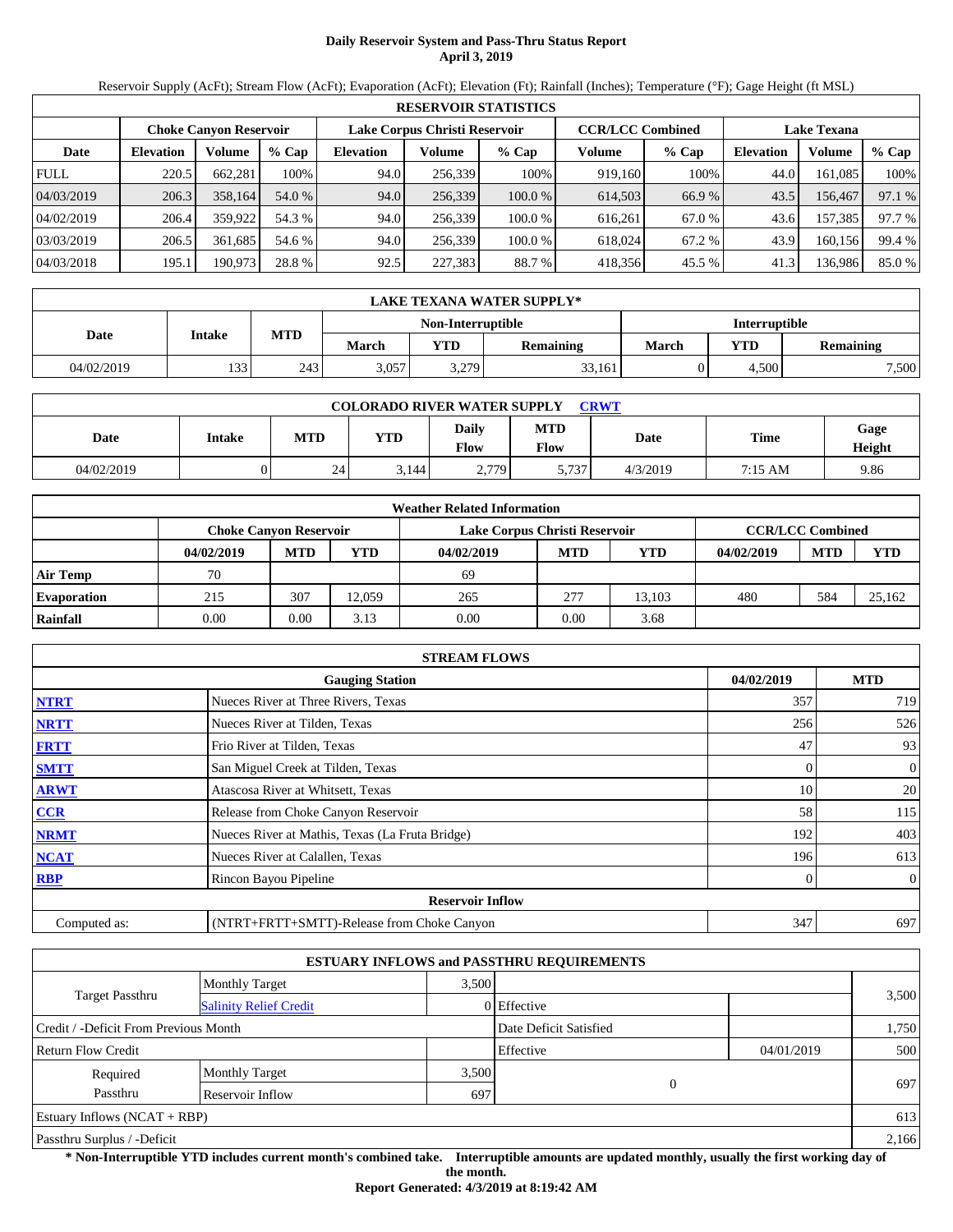# **Daily Reservoir System and Pass-Thru Status Report April 4, 2019**

Reservoir Supply (AcFt); Stream Flow (AcFt); Evaporation (AcFt); Elevation (Ft); Rainfall (Inches); Temperature (°F); Gage Height (ft MSL)

|             |                  |                               |         |                               |         | <b>RESERVOIR STATISTICS</b> |                         |         |                    |         |        |
|-------------|------------------|-------------------------------|---------|-------------------------------|---------|-----------------------------|-------------------------|---------|--------------------|---------|--------|
|             |                  | <b>Choke Canyon Reservoir</b> |         | Lake Corpus Christi Reservoir |         |                             | <b>CCR/LCC Combined</b> |         | <b>Lake Texana</b> |         |        |
| Date        | <b>Elevation</b> | Volume                        | $%$ Cap | <b>Elevation</b>              | Volume  | $%$ Cap                     | Volume                  | $%$ Cap | <b>Elevation</b>   | Volume  | % Cap  |
| <b>FULL</b> | 220.5            | 662.281                       | 100%    | 94.0                          | 256.339 | 100%                        | 919.160                 | 100%    | 44.0               | 161.085 | 100%   |
| 04/04/2019  | 206.2            | 356.411                       | 53.8 %  | 94.0                          | 256,339 | 100.0%                      | 612.750                 | 66.7 %  | 43.5               | 156.467 | 97.1 % |
| 04/03/2019  | 206.3            | 358.164                       | 54.0 %  | 94.0                          | 256.339 | 100.0 %                     | 614.503                 | 66.9%   | 43.5               | 156.467 | 97.1 % |
| 03/04/2019  | 206.5            | 361.685                       | 54.6 %  | 94.0                          | 256.339 | 100.0 %                     | 618,024                 | 67.2 %  | 43.9               | 160.156 | 99.4 % |
| 04/04/2018  | 195.1            | 190,973                       | 28.8 %  | 92.6                          | 229,272 | 89.4 %                      | 420.245                 | 45.7 %  | 41.2               | 136,132 | 84.5 % |

|            | LAKE TEXANA WATER SUPPLY* |            |              |                   |                  |                      |       |           |  |  |
|------------|---------------------------|------------|--------------|-------------------|------------------|----------------------|-------|-----------|--|--|
|            |                           |            |              | Non-Interruptible |                  | <b>Interruptible</b> |       |           |  |  |
| Date       | Intake                    | <b>MTD</b> | <b>March</b> | $\mathbf{v}$ TD   | <b>Remaining</b> | <b>March</b>         | YTD   | Remaining |  |  |
| 04/03/2019 | 134                       | 377        | 3,057        | 3.279             | 33,161           |                      | 4,500 | 7,500     |  |  |

| <b>COLORADO RIVER WATER SUPPLY</b><br><b>CRWT</b> |        |     |            |                      |             |          |             |                |  |
|---------------------------------------------------|--------|-----|------------|----------------------|-------------|----------|-------------|----------------|--|
| Date                                              | Intake | MTD | <b>YTD</b> | <b>Daily</b><br>Flow | MTD<br>Flow | Date     | <b>Time</b> | Gage<br>Height |  |
| 04/03/2019                                        |        | 24  | 3.144      | 2,700                | 8,436       | 4/4/2019 | 7:15 AM     | 9.82           |  |

|                    |                               |            |            | <b>Weather Related Information</b> |            |            |            |                         |            |
|--------------------|-------------------------------|------------|------------|------------------------------------|------------|------------|------------|-------------------------|------------|
|                    | <b>Choke Canvon Reservoir</b> |            |            | Lake Corpus Christi Reservoir      |            |            |            | <b>CCR/LCC Combined</b> |            |
|                    | 04/03/2019                    | <b>MTD</b> | <b>YTD</b> | 04/03/2019                         | <b>MTD</b> | <b>YTD</b> | 04/03/2019 | <b>MTD</b>              | <b>YTD</b> |
| Air Temp           | 69                            |            |            | 70                                 |            |            |            |                         |            |
| <b>Evaporation</b> | 20                            | 327        | 12.079     |                                    | 277        | 13.103     | 20         | 604                     | 25.182     |
| Rainfall           | 0.00                          | 0.00       | 3.13       | 0.00                               | 0.00       | 3.68       |            |                         |            |

|              | <b>STREAM FLOWS</b>                             |            |              |
|--------------|-------------------------------------------------|------------|--------------|
|              | <b>Gauging Station</b>                          | 04/03/2019 | <b>MTD</b>   |
| <b>NTRT</b>  | Nueces River at Three Rivers, Texas             | 349        | 1,068        |
| <b>NRTT</b>  | Nueces River at Tilden, Texas                   | 238        | 764          |
| <b>FRTT</b>  | Frio River at Tilden, Texas                     | 48         | 141          |
| <b>SMTT</b>  | San Miguel Creek at Tilden, Texas               | 0          | $\mathbf{0}$ |
| <b>ARWT</b>  | Atascosa River at Whitsett, Texas               | 10         | 30           |
| CCR          | Release from Choke Canyon Reservoir             | 58         | 173          |
| <b>NRMT</b>  | Nueces River at Mathis, Texas (La Fruta Bridge) | 190        | 593          |
| <b>NCAT</b>  | Nueces River at Calallen, Texas                 | 125        | 738          |
| <b>RBP</b>   | Rincon Bayou Pipeline                           |            | $\mathbf{0}$ |
|              | <b>Reservoir Inflow</b>                         |            |              |
| Computed as: | (NTRT+FRTT+SMTT)-Release from Choke Canyon      | 340        | 1,036        |

|                                       |                               |       | <b>ESTUARY INFLOWS and PASSTHRU REQUIREMENTS</b> |            |       |
|---------------------------------------|-------------------------------|-------|--------------------------------------------------|------------|-------|
|                                       | <b>Monthly Target</b>         | 3.500 |                                                  |            |       |
| Target Passthru                       | <b>Salinity Relief Credit</b> |       | 0 Effective                                      |            | 3,500 |
| Credit / -Deficit From Previous Month |                               |       | Date Deficit Satisfied                           |            | 1,750 |
| <b>Return Flow Credit</b>             |                               |       | Effective                                        | 04/01/2019 | 500   |
| Required                              | <b>Monthly Target</b>         | 3,500 |                                                  |            |       |
| Passthru                              | Reservoir Inflow              | 0.036 | $\Omega$                                         |            | 1,036 |
| Estuary Inflows $(NCAT + RBP)$        |                               |       |                                                  |            | 738   |
| Passthru Surplus / -Deficit           |                               |       |                                                  |            | 1,951 |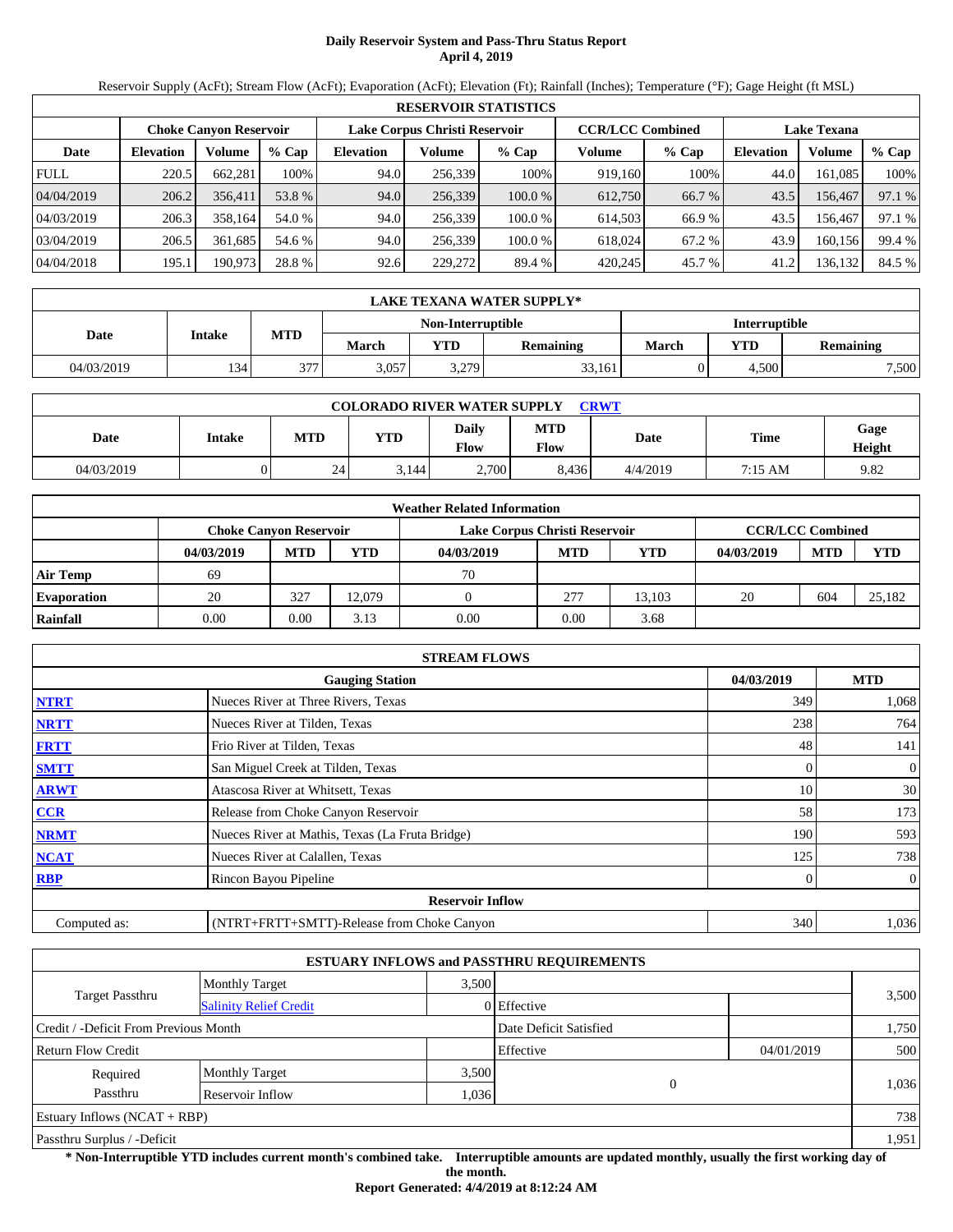# **Daily Reservoir System and Pass-Thru Status Report April 5, 2019**

Reservoir Supply (AcFt); Stream Flow (AcFt); Evaporation (AcFt); Elevation (Ft); Rainfall (Inches); Temperature (°F); Gage Height (ft MSL)

|             | <b>RESERVOIR STATISTICS</b> |                               |         |                               |         |         |                         |         |                    |         |        |  |
|-------------|-----------------------------|-------------------------------|---------|-------------------------------|---------|---------|-------------------------|---------|--------------------|---------|--------|--|
|             |                             | <b>Choke Canyon Reservoir</b> |         | Lake Corpus Christi Reservoir |         |         | <b>CCR/LCC Combined</b> |         | <b>Lake Texana</b> |         |        |  |
| Date        | <b>Elevation</b>            | Volume                        | $%$ Cap | <b>Elevation</b>              | Volume  | $%$ Cap | Volume                  | $%$ Cap | <b>Elevation</b>   | Volume  | % Cap  |  |
| <b>FULL</b> | 220.5                       | 662,281                       | 100%    | 94.0                          | 256,339 | 100%    | 919.160                 | 100%    | 44.0               | 161.085 | 100%   |  |
| 04/05/2019  | 206.3                       | 358,164                       | 54.0 %  | 94.0                          | 256,339 | 100.0%  | 614,503                 | 66.9%   | 43.5               | 156,467 | 97.1 % |  |
| 04/04/2019  | 206.2                       | 356.411                       | 53.8 %  | 94.0                          | 256.339 | 100.0 % | 612.750                 | 66.7 %  | 43.5               | 156.467 | 97.1 % |  |
| 03/05/2019  | 206.5                       | 361.685                       | 54.6 %  | 94.0                          | 256,339 | 100.0 % | 618,024                 | 67.2 %  | 43.9               | 160.156 | 99.4 % |  |
| 04/05/2018  | 195.1                       | 190,973                       | 28.8 %  | 92.5                          | 227,383 | 88.7 %  | 418,356                 | 45.5 %  | 41.3               | 136,986 | 85.0%  |  |

|            | LAKE TEXANA WATER SUPPLY* |            |              |                   |                  |                      |       |           |  |  |
|------------|---------------------------|------------|--------------|-------------------|------------------|----------------------|-------|-----------|--|--|
|            |                           |            |              | Non-Interruptible |                  | <b>Interruptible</b> |       |           |  |  |
| Date       | Intake                    | <b>MTD</b> | <b>March</b> | $\mathbf{v}$ TD   | <b>Remaining</b> | <b>March</b>         | YTD   | Remaining |  |  |
| 04/04/2019 | 134                       | J 11       | 3,057        | 3.279             | 33,161           |                      | 4,500 | 7,500     |  |  |

| <b>COLORADO RIVER WATER SUPPLY</b><br><b>CRWT</b> |        |            |            |               |             |          |             |                |  |  |
|---------------------------------------------------|--------|------------|------------|---------------|-------------|----------|-------------|----------------|--|--|
| Date                                              | Intake | <b>MTD</b> | <b>YTD</b> | Daily<br>Flow | MTD<br>Flow | Date     | <b>Time</b> | Gage<br>Height |  |  |
| 04/04/2019                                        |        | 24         | 3,144      | 2.600         | 1.037       | 4/5/2019 | 7:15 AM     | 9.72           |  |  |

|                    |                               |            |            | <b>Weather Related Information</b> |            |        |            |                         |            |
|--------------------|-------------------------------|------------|------------|------------------------------------|------------|--------|------------|-------------------------|------------|
|                    | <b>Choke Canvon Reservoir</b> |            |            | Lake Corpus Christi Reservoir      |            |        |            | <b>CCR/LCC Combined</b> |            |
|                    | 04/04/2019                    | <b>MTD</b> | <b>YTD</b> | 04/04/2019                         | <b>MTD</b> | YTD    | 04/04/2019 | <b>MTD</b>              | <b>YTD</b> |
| <b>Air Temp</b>    | 82                            |            |            | 80                                 |            |        |            |                         |            |
| <b>Evaporation</b> | 153                           | 480        | 12.232     | 104                                | 381        | 13.207 | 257        | 861                     | 25,439     |
| Rainfall           | 0.00                          | 0.00       | 3.13       | 0.01                               | 0.01       | 3.69   |            |                         |            |

|              | <b>STREAM FLOWS</b>                             |            |                  |
|--------------|-------------------------------------------------|------------|------------------|
|              | <b>Gauging Station</b>                          | 04/04/2019 | <b>MTD</b>       |
| <b>NTRT</b>  | Nueces River at Three Rivers, Texas             | 337        | 1,405            |
| <b>NRTT</b>  | Nueces River at Tilden, Texas                   | 224        | 989              |
| <b>FRTT</b>  | Frio River at Tilden, Texas                     | 47         | 189              |
| <b>SMTT</b>  | San Miguel Creek at Tilden, Texas               | 0          | $\mathbf{0}$     |
| <b>ARWT</b>  | Atascosa River at Whitsett, Texas               | 10         | 41               |
| CCR          | Release from Choke Canyon Reservoir             | 58         | 230              |
| <b>NRMT</b>  | Nueces River at Mathis, Texas (La Fruta Bridge) | 196        | 788              |
| <b>NCAT</b>  | Nueces River at Calallen, Texas                 | 125        | 863              |
| <b>RBP</b>   | Rincon Bayou Pipeline                           |            | $\boldsymbol{0}$ |
|              | <b>Reservoir Inflow</b>                         |            |                  |
| Computed as: | (NTRT+FRTT+SMTT)-Release from Choke Canyon      | 327        | 1,364            |

|                                                         |                       |       | <b>ESTUARY INFLOWS and PASSTHRU REQUIREMENTS</b> |            |       |
|---------------------------------------------------------|-----------------------|-------|--------------------------------------------------|------------|-------|
|                                                         | <b>Monthly Target</b> | 3,500 |                                                  |            |       |
| <b>Target Passthru</b><br><b>Salinity Relief Credit</b> |                       |       | 0 Effective                                      |            | 3,500 |
| Credit / -Deficit From Previous Month                   |                       |       | Date Deficit Satisfied                           |            | 1,750 |
| <b>Return Flow Credit</b>                               |                       |       | Effective                                        | 04/01/2019 | 500   |
| Required                                                | <b>Monthly Target</b> | 3,500 |                                                  |            |       |
| Passthru                                                | Reservoir Inflow      | .364  | $\Omega$                                         |            | 1,364 |
| Estuary Inflows $(NCAT + RBP)$                          |                       |       |                                                  |            | 863   |
| Passthru Surplus / -Deficit                             |                       |       |                                                  |            | 1,749 |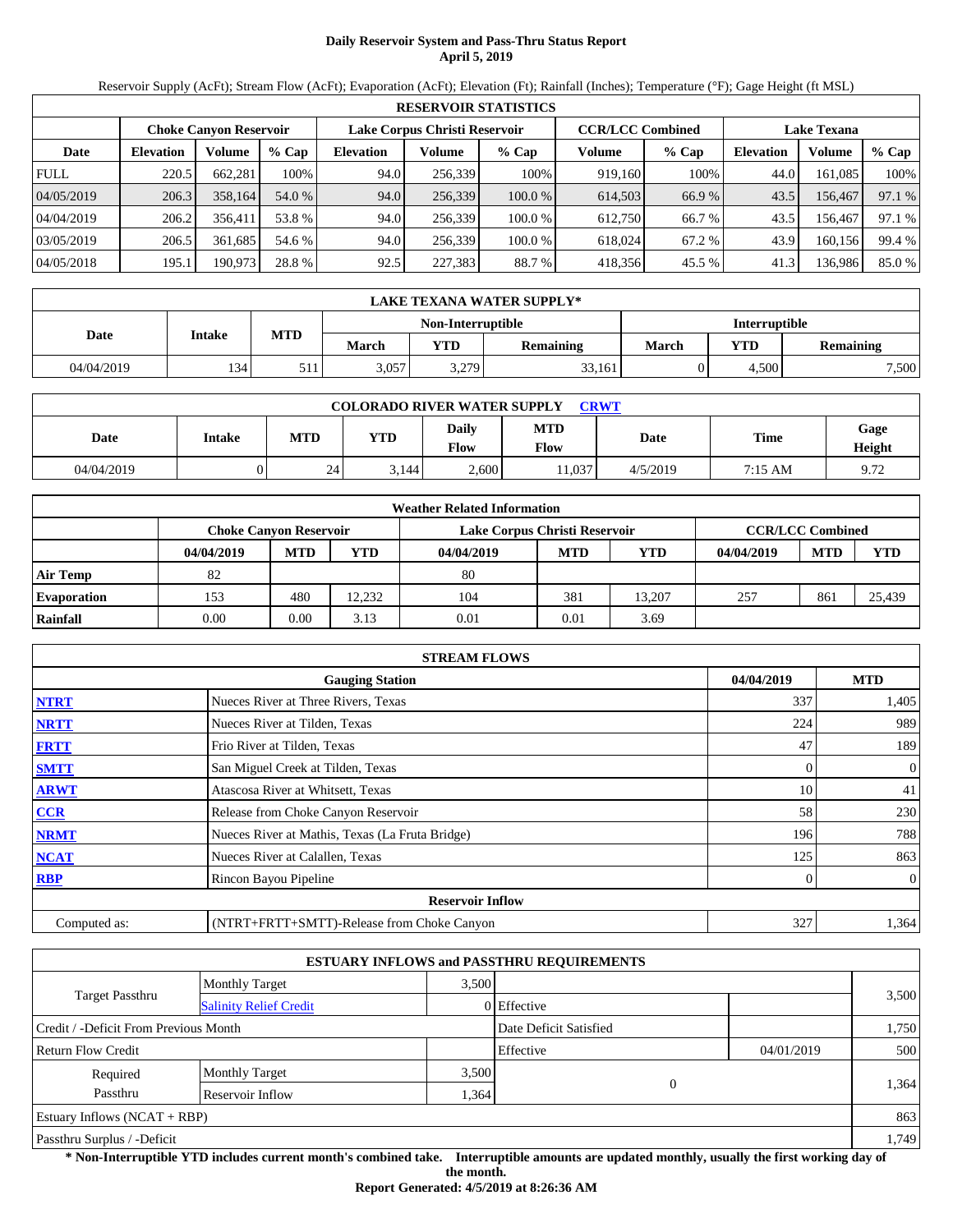# **Daily Reservoir System and Pass-Thru Status Report April 6, 2019**

Reservoir Supply (AcFt); Stream Flow (AcFt); Evaporation (AcFt); Elevation (Ft); Rainfall (Inches); Temperature (°F); Gage Height (ft MSL)

|             | <b>RESERVOIR STATISTICS</b> |                               |         |                  |                               |         |                         |         |                    |         |        |  |
|-------------|-----------------------------|-------------------------------|---------|------------------|-------------------------------|---------|-------------------------|---------|--------------------|---------|--------|--|
|             |                             | <b>Choke Canyon Reservoir</b> |         |                  | Lake Corpus Christi Reservoir |         | <b>CCR/LCC Combined</b> |         | <b>Lake Texana</b> |         |        |  |
| Date        | <b>Elevation</b>            | Volume                        | $%$ Cap | <b>Elevation</b> | Volume                        | $%$ Cap | Volume                  | $%$ Cap | <b>Elevation</b>   | Volume  | % Cap  |  |
| <b>FULL</b> | 220.5                       | 662.281                       | 100%    | 94.0             | 256.339                       | 100%    | 919.160                 | 100%    | 44.0               | 161.085 | 100%   |  |
| 04/06/2019  | 206.3                       | 358,164                       | 54.0 %  | 94.0             | 256,339                       | 100.0%  | 614,503                 | 66.9%   | 43.5               | 156.467 | 97.1 % |  |
| 04/05/2019  | 206.3                       | 358.164                       | 54.0 %  | 94.0             | 256.339                       | 100.0 % | 614.503                 | 66.9%   | 43.5               | 156.467 | 97.1 % |  |
| 03/06/2019  | 206.5                       | 361.685                       | 54.6 %  | 94.0             | 256.339                       | 100.0 % | 618,024                 | 67.2 %  | 43.9               | 160.156 | 99.4 % |  |
| 04/06/2018  | 195.1                       | 190,973                       | 28.8 %  | 92.5             | 227,383                       | 88.7 %  | 418,356                 | 45.5 %  | 41.2               | 136,132 | 84.5 % |  |

|            | LAKE TEXANA WATER SUPPLY* |            |              |                   |                  |                      |       |           |  |  |
|------------|---------------------------|------------|--------------|-------------------|------------------|----------------------|-------|-----------|--|--|
|            |                           |            |              | Non-Interruptible |                  | <b>Interruptible</b> |       |           |  |  |
| Date       | Intake                    | <b>MTD</b> | <b>March</b> | $\mathbf{v}$ TD   | <b>Remaining</b> | <b>March</b>         | YTD   | Remaining |  |  |
| 04/05/2019 | 130                       | 641        | 3,057        | 3.279             | 33,161           |                      | 4,500 | 7,500     |  |  |

| <b>COLORADO RIVER WATER SUPPLY</b><br><b>CRWT</b> |        |            |            |               |             |          |             |                |  |  |
|---------------------------------------------------|--------|------------|------------|---------------|-------------|----------|-------------|----------------|--|--|
| Date                                              | Intake | <b>MTD</b> | <b>YTD</b> | Daily<br>Flow | MTD<br>Flow | Date     | <b>Time</b> | Gage<br>Height |  |  |
| 04/05/2019                                        |        | 24         | 3,144      | 2.581         | 13.617      | 4/6/2019 | 7:15 AM     | 9.79           |  |  |

|                    |                               |            |            | <b>Weather Related Information</b> |            |        |            |                         |            |
|--------------------|-------------------------------|------------|------------|------------------------------------|------------|--------|------------|-------------------------|------------|
|                    | <b>Choke Canvon Reservoir</b> |            |            | Lake Corpus Christi Reservoir      |            |        |            | <b>CCR/LCC Combined</b> |            |
|                    | 04/05/2019                    | <b>MTD</b> | <b>YTD</b> | 04/05/2019                         | <b>MTD</b> | YTD    | 04/05/2019 | <b>MTD</b>              | <b>YTD</b> |
| <b>Air Temp</b>    | 82                            |            |            | 81                                 |            |        |            |                         |            |
| <b>Evaporation</b> | 164                           | 644        | 12.396     | 242                                | 623        | 13.449 | 406        | .267                    | 25.845     |
| Rainfall           | 0.00                          | 0.00       | 3.13       | 0.03                               | 0.04       | 3.72   |            |                         |            |

|              | <b>STREAM FLOWS</b>                             |            |              |
|--------------|-------------------------------------------------|------------|--------------|
|              | <b>Gauging Station</b>                          | 04/05/2019 | <b>MTD</b>   |
| <b>NTRT</b>  | Nueces River at Three Rivers, Texas             | 324        | 1,729        |
| <b>NRTT</b>  | Nueces River at Tilden, Texas                   | 218        | 1,207        |
| <b>FRTT</b>  | Frio River at Tilden, Texas                     | 46         | 235          |
| <b>SMTT</b>  | San Miguel Creek at Tilden, Texas               | 0          | $\mathbf{0}$ |
| <b>ARWT</b>  | Atascosa River at Whitsett, Texas               | 10         | 51           |
| CCR          | Release from Choke Canyon Reservoir             | 58         | 288          |
| <b>NRMT</b>  | Nueces River at Mathis, Texas (La Fruta Bridge) | 195        | 983          |
| <b>NCAT</b>  | Nueces River at Calallen, Texas                 | 110        | 973          |
| <b>RBP</b>   | Rincon Bayou Pipeline                           |            | $\mathbf{0}$ |
|              | <b>Reservoir Inflow</b>                         |            |              |
| Computed as: | (NTRT+FRTT+SMTT)-Release from Choke Canyon      | 312        | 1,676        |

|                                                         |                       |       | <b>ESTUARY INFLOWS and PASSTHRU REQUIREMENTS</b> |            |       |
|---------------------------------------------------------|-----------------------|-------|--------------------------------------------------|------------|-------|
|                                                         | <b>Monthly Target</b> | 3,500 |                                                  |            |       |
| <b>Target Passthru</b><br><b>Salinity Relief Credit</b> |                       |       | 0 Effective                                      |            | 3,500 |
| Credit / -Deficit From Previous Month                   |                       |       | Date Deficit Satisfied                           |            | 1,750 |
| <b>Return Flow Credit</b>                               |                       |       | Effective                                        | 04/01/2019 | 500   |
| Required                                                | <b>Monthly Target</b> | 3,500 |                                                  |            |       |
| Passthru                                                | Reservoir Inflow      | 1,676 | $\mathbf{0}$                                     |            | 1,676 |
| Estuary Inflows $(NCAT + RBP)$                          |                       |       |                                                  |            | 973   |
| Passthru Surplus / -Deficit                             |                       |       |                                                  |            | 1,548 |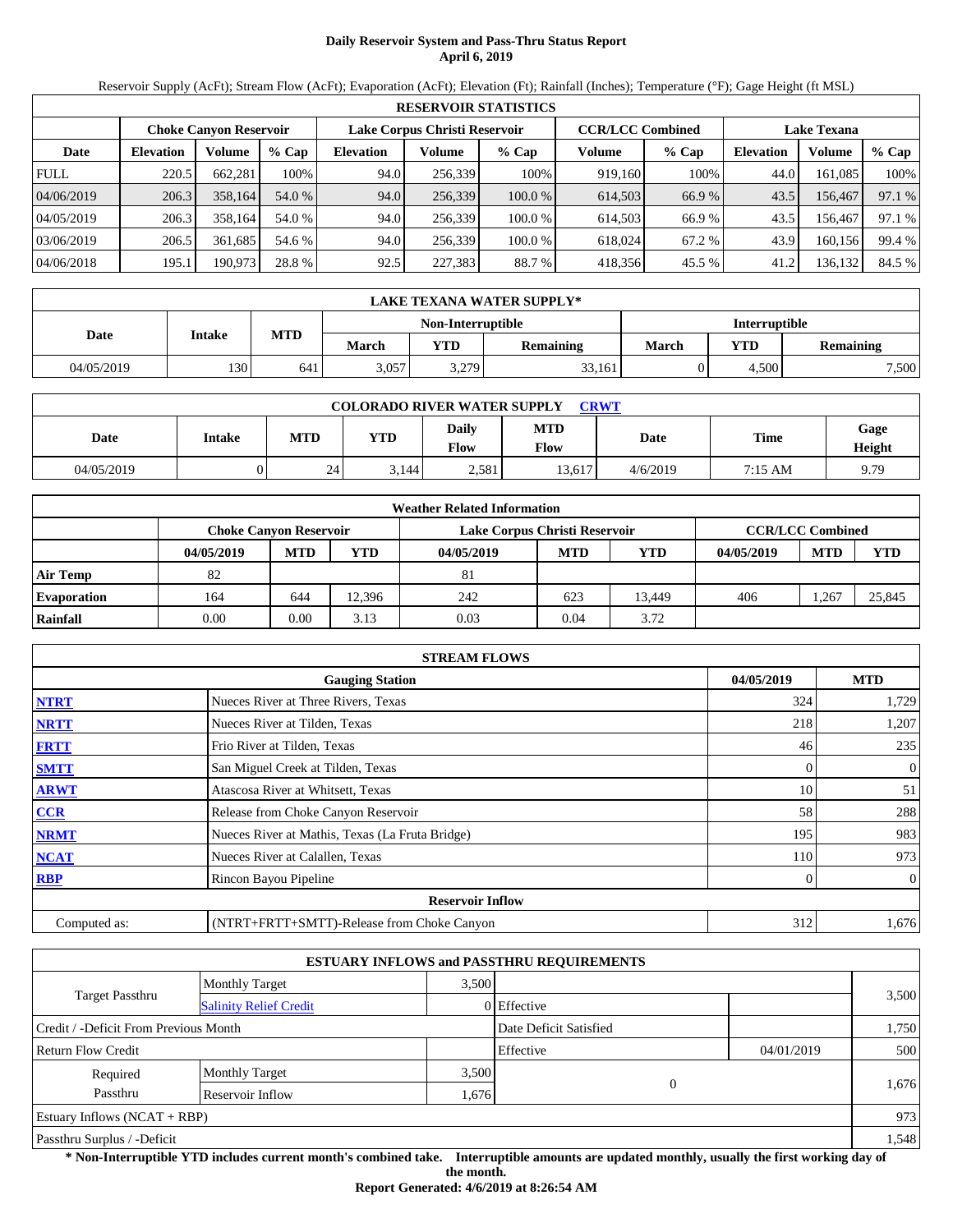# **Daily Reservoir System and Pass-Thru Status Report April 7, 2019**

Reservoir Supply (AcFt); Stream Flow (AcFt); Evaporation (AcFt); Elevation (Ft); Rainfall (Inches); Temperature (°F); Gage Height (ft MSL)

|             | <b>RESERVOIR STATISTICS</b>   |         |         |                  |                               |         |         |                         |                    |         |        |
|-------------|-------------------------------|---------|---------|------------------|-------------------------------|---------|---------|-------------------------|--------------------|---------|--------|
|             | <b>Choke Canyon Reservoir</b> |         |         |                  | Lake Corpus Christi Reservoir |         |         | <b>CCR/LCC Combined</b> | <b>Lake Texana</b> |         |        |
| Date        | <b>Elevation</b>              | Volume  | $%$ Cap | <b>Elevation</b> | Volume                        | $%$ Cap | Volume  | $%$ Cap                 | <b>Elevation</b>   | Volume  | % Cap  |
| <b>FULL</b> | 220.5                         | 662.281 | 100%    | 94.0             | 256.339                       | 100%    | 919.160 | 100%                    | 44.0               | 161.085 | 100%   |
| 04/07/2019  | 206.9                         | 368,788 | 55.6 %  | 94.0             | 256,339                       | 100.0%  | 625,127 | 68.0 %                  | 43.5               | 156.467 | 97.1 % |
| 04/06/2019  | 206.3                         | 358.164 | 54.0 %  | 94.0             | 256.339                       | 100.0 % | 614.503 | 66.9%                   | 43.5               | 156.467 | 97.1 % |
| 03/07/2019  | 206.5                         | 361.685 | 54.6 %  | 94.0             | 256.339                       | 100.0 % | 618,024 | 67.2 %                  | 43.9               | 160.156 | 99.4 % |
| 04/07/2018  | 195.0                         | 189,763 | 28.6 %  | 92.5             | 227,383                       | 88.7 %  | 417,146 | 45.4 %                  | 41.2               | 136,132 | 84.5 % |

|            | LAKE TEXANA WATER SUPPLY* |            |              |                   |                  |                      |       |           |  |  |
|------------|---------------------------|------------|--------------|-------------------|------------------|----------------------|-------|-----------|--|--|
|            |                           |            |              | Non-Interruptible |                  | <b>Interruptible</b> |       |           |  |  |
| Date       | Intake                    | <b>MTD</b> | <b>March</b> | $\mathbf{v}$ TD   | <b>Remaining</b> | <b>March</b>         | YTD   | Remaining |  |  |
| 04/06/2019 | 12<br>11 L                | 753        | 3,057        | 3.279             | 33,161           |                      | 4,500 | 7,500     |  |  |

| <b>COLORADO RIVER WATER SUPPLY</b><br><b>CRWT</b> |        |            |            |               |             |          |             |                |  |  |
|---------------------------------------------------|--------|------------|------------|---------------|-------------|----------|-------------|----------------|--|--|
| Date                                              | Intake | <b>MTD</b> | <b>YTD</b> | Daily<br>Flow | MTD<br>Flow | Date     | <b>Time</b> | Gage<br>Height |  |  |
| 04/06/2019                                        |        | 24         | 3,144      | 2.600         | 16.217      | 4/7/2019 | 7:15 AM     | Q77            |  |  |

|                    |                               |            |            | <b>Weather Related Information</b> |            |        |            |                         |            |
|--------------------|-------------------------------|------------|------------|------------------------------------|------------|--------|------------|-------------------------|------------|
|                    | <b>Choke Canvon Reservoir</b> |            |            | Lake Corpus Christi Reservoir      |            |        |            | <b>CCR/LCC Combined</b> |            |
|                    | 04/06/2019                    | <b>MTD</b> | <b>YTD</b> | 04/06/2019                         | <b>MTD</b> | YTD    | 04/06/2019 | <b>MTD</b>              | <b>YTD</b> |
| <b>Air Temp</b>    | 86                            |            |            | 88                                 |            |        |            |                         |            |
| <b>Evaporation</b> | 198                           | 842        | 12.594     | 196                                | 819        | 13.645 | 394        | .661                    | 26,239     |
| Rainfall           | 3.79                          | 3.79       | 6.92       | 0.03                               | 0.07       | 3.75   |            |                         |            |

|              | <b>STREAM FLOWS</b>                             |            |                |
|--------------|-------------------------------------------------|------------|----------------|
|              | <b>Gauging Station</b>                          | 04/06/2019 | <b>MTD</b>     |
| <b>NTRT</b>  | Nueces River at Three Rivers, Texas             | 320        | 2,049          |
| <b>NRTT</b>  | Nueces River at Tilden, Texas                   | 218        | 1,425          |
| <b>FRTT</b>  | Frio River at Tilden, Texas                     | 47         | 282            |
| <b>SMTT</b>  | San Miguel Creek at Tilden, Texas               | 0          | $\overline{0}$ |
| <b>ARWT</b>  | Atascosa River at Whitsett, Texas               | 11         | 62             |
| CCR          | Release from Choke Canyon Reservoir             | 58         | 345            |
| <b>NRMT</b>  | Nueces River at Mathis, Texas (La Fruta Bridge) | 194        | 1,177          |
| <b>NCAT</b>  | Nueces River at Calallen, Texas                 | 107        | 1,081          |
| <b>RBP</b>   | Rincon Bayou Pipeline                           | 0          | $\overline{0}$ |
|              | <b>Reservoir Inflow</b>                         |            |                |
| Computed as: | (NTRT+FRTT+SMTT)-Release from Choke Canyon      | 309        | 1,985          |

|                                       |                               |             | <b>ESTUARY INFLOWS and PASSTHRU REQUIREMENTS</b> |            |       |  |
|---------------------------------------|-------------------------------|-------------|--------------------------------------------------|------------|-------|--|
|                                       | <b>Monthly Target</b>         | 3.500       |                                                  |            |       |  |
| Target Passthru                       | <b>Salinity Relief Credit</b> | 0 Effective |                                                  |            | 3,500 |  |
| Credit / -Deficit From Previous Month |                               |             | Date Deficit Satisfied                           |            | 1,750 |  |
| <b>Return Flow Credit</b>             |                               |             | Effective                                        | 04/01/2019 | 500   |  |
| Required                              | <b>Monthly Target</b>         | 3,500       |                                                  |            |       |  |
| Passthru<br>Reservoir Inflow          |                               |             | 0<br>.985                                        |            | 1,985 |  |
| Estuary Inflows $(NCAT + RBP)$        |                               |             |                                                  |            | 1,081 |  |
| Passthru Surplus / -Deficit           |                               |             |                                                  |            | 1,346 |  |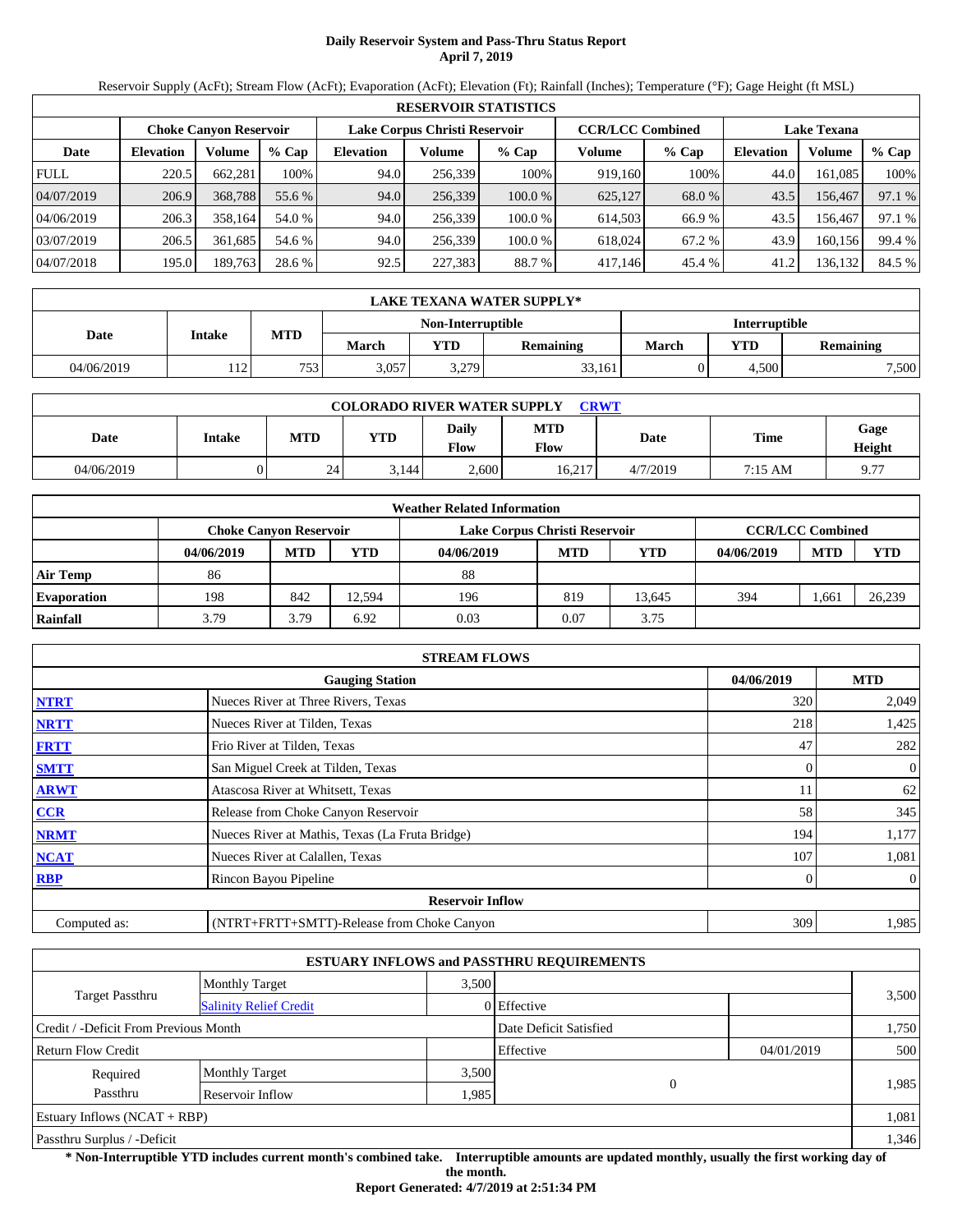# **Daily Reservoir System and Pass-Thru Status Report April 8, 2019**

Reservoir Supply (AcFt); Stream Flow (AcFt); Evaporation (AcFt); Elevation (Ft); Rainfall (Inches); Temperature (°F); Gage Height (ft MSL)

|             | <b>RESERVOIR STATISTICS</b> |                               |         |                               |         |         |                         |         |                    |         |        |
|-------------|-----------------------------|-------------------------------|---------|-------------------------------|---------|---------|-------------------------|---------|--------------------|---------|--------|
|             |                             | <b>Choke Canyon Reservoir</b> |         | Lake Corpus Christi Reservoir |         |         | <b>CCR/LCC Combined</b> |         | <b>Lake Texana</b> |         |        |
| Date        | <b>Elevation</b>            | Volume                        | $%$ Cap | <b>Elevation</b>              | Volume  | $%$ Cap | Volume                  | $%$ Cap | <b>Elevation</b>   | Volume  | % Cap  |
| <b>FULL</b> | 220.5                       | 662,281                       | 100%    | 94.0                          | 256,339 | 100%    | 919.160                 | 100%    | 44.0               | 161.085 | 100%   |
| 04/08/2019  | 206.9                       | 368,788                       | 55.6 %  | 94.4                          | 256,339 | 100.0%  | 625,127                 | 68.0 %  | 43.5               | 156,467 | 97.1 % |
| 04/07/2019  | 206.9                       | 368,788                       | 55.6 %  | 94.0                          | 256.339 | 100.0 % | 625.127                 | 68.0 %  | 43.5               | 156.467 | 97.1 % |
| 03/08/2019  | 206.5                       | 361.685                       | 54.6 %  | 94.0                          | 256,339 | 100.0 % | 618,024                 | 67.2 %  | 43.8               | 159.229 | 98.8%  |
| 04/08/2018  | 195.0                       | 189,763                       | 28.6 %  | 92.4                          | 225,500 | 88.0 %  | 415,263                 | 45.2 %  | 41.2               | 136,132 | 84.5 % |

|            | LAKE TEXANA WATER SUPPLY* |            |              |                   |                  |                      |       |                  |  |  |
|------------|---------------------------|------------|--------------|-------------------|------------------|----------------------|-------|------------------|--|--|
|            |                           |            |              | Non-Interruptible |                  | <b>Interruptible</b> |       |                  |  |  |
| Date       | Intake                    | <b>MTD</b> | <b>March</b> | <b>YTD</b>        | <b>Remaining</b> | March                | YTD   | <b>Remaining</b> |  |  |
| 04/07/2019 | 137                       | 890        | 3.057        | 3.279             | 33,161           |                      | 4.500 | 7,500            |  |  |

| <b>COLORADO RIVER WATER SUPPLY</b><br><b>CRWT</b> |        |            |       |               |             |             |             |                |  |  |
|---------------------------------------------------|--------|------------|-------|---------------|-------------|-------------|-------------|----------------|--|--|
| Date                                              | Intake | <b>MTD</b> | YTD   | Daily<br>Flow | MTD<br>Flow | <b>Date</b> | <b>Time</b> | Gage<br>Height |  |  |
| 04/07/2019                                        |        | 24         | 3,144 | 2.719         | 18.937      | 4/8/2019    | 7:15 AM     | 10.04          |  |  |

|                    |                               |            |            | <b>Weather Related Information</b> |            |        |            |                         |            |
|--------------------|-------------------------------|------------|------------|------------------------------------|------------|--------|------------|-------------------------|------------|
|                    | <b>Choke Canvon Reservoir</b> |            |            | Lake Corpus Christi Reservoir      |            |        |            | <b>CCR/LCC Combined</b> |            |
|                    | 04/07/2019                    | <b>MTD</b> | <b>YTD</b> | 04/07/2019                         | <b>MTD</b> | YTD    | 04/07/2019 | <b>MTD</b>              | <b>YTD</b> |
| <b>Air Temp</b>    | 80                            |            |            | 76                                 |            |        |            |                         |            |
| <b>Evaporation</b> | 167                           | .009       | 12.761     | 495                                | 1.314      | 14.140 | 662        | 2,323                   | 26,901     |
| Rainfall           | 0.18                          | 3.97       | 7.10       | 1.93                               | 2.00       | 5.68   |            |                         |            |

|              | <b>STREAM FLOWS</b>                             |            |              |
|--------------|-------------------------------------------------|------------|--------------|
|              | <b>Gauging Station</b>                          | 04/07/2019 | <b>MTD</b>   |
| <b>NTRT</b>  | Nueces River at Three Rivers, Texas             | 316        | 2,364        |
| <b>NRTT</b>  | Nueces River at Tilden, Texas                   | 258        | 1,683        |
| <b>FRTT</b>  | Frio River at Tilden, Texas                     | 54         | 336          |
| <b>SMTT</b>  | San Miguel Creek at Tilden, Texas               | 17         | 17           |
| <b>ARWT</b>  | Atascosa River at Whitsett, Texas               | 441        | 502          |
| CCR          | Release from Choke Canyon Reservoir             | 58         | 403          |
| <b>NRMT</b>  | Nueces River at Mathis, Texas (La Fruta Bridge) | 566        | 1,743        |
| <b>NCAT</b>  | Nueces River at Calallen, Texas                 | 216        | 1,297        |
| <b>RBP</b>   | Rincon Bayou Pipeline                           |            | $\mathbf{0}$ |
|              | <b>Reservoir Inflow</b>                         |            |              |
| Computed as: | (NTRT+FRTT+SMTT)-Release from Choke Canyon      | 329        | 2,314        |

|                                       |                               |       | <b>ESTUARY INFLOWS and PASSTHRU REQUIREMENTS</b> |            |       |
|---------------------------------------|-------------------------------|-------|--------------------------------------------------|------------|-------|
|                                       | <b>Monthly Target</b>         | 3.500 |                                                  |            |       |
| <b>Target Passthru</b>                | <b>Salinity Relief Credit</b> |       | 0 Effective                                      |            | 3,500 |
| Credit / -Deficit From Previous Month |                               |       | Date Deficit Satisfied                           |            | 1,750 |
| <b>Return Flow Credit</b>             |                               |       | Effective                                        | 04/01/2019 | 500   |
| Required                              | <b>Monthly Target</b>         | 3,500 |                                                  |            |       |
| Passthru                              | Reservoir Inflow              | 2,314 | 0                                                |            | 2,314 |
| Estuary Inflows $(NCAT + RBP)$        |                               |       |                                                  |            | 1,297 |
| Passthru Surplus / -Deficit           |                               |       |                                                  |            | 1,233 |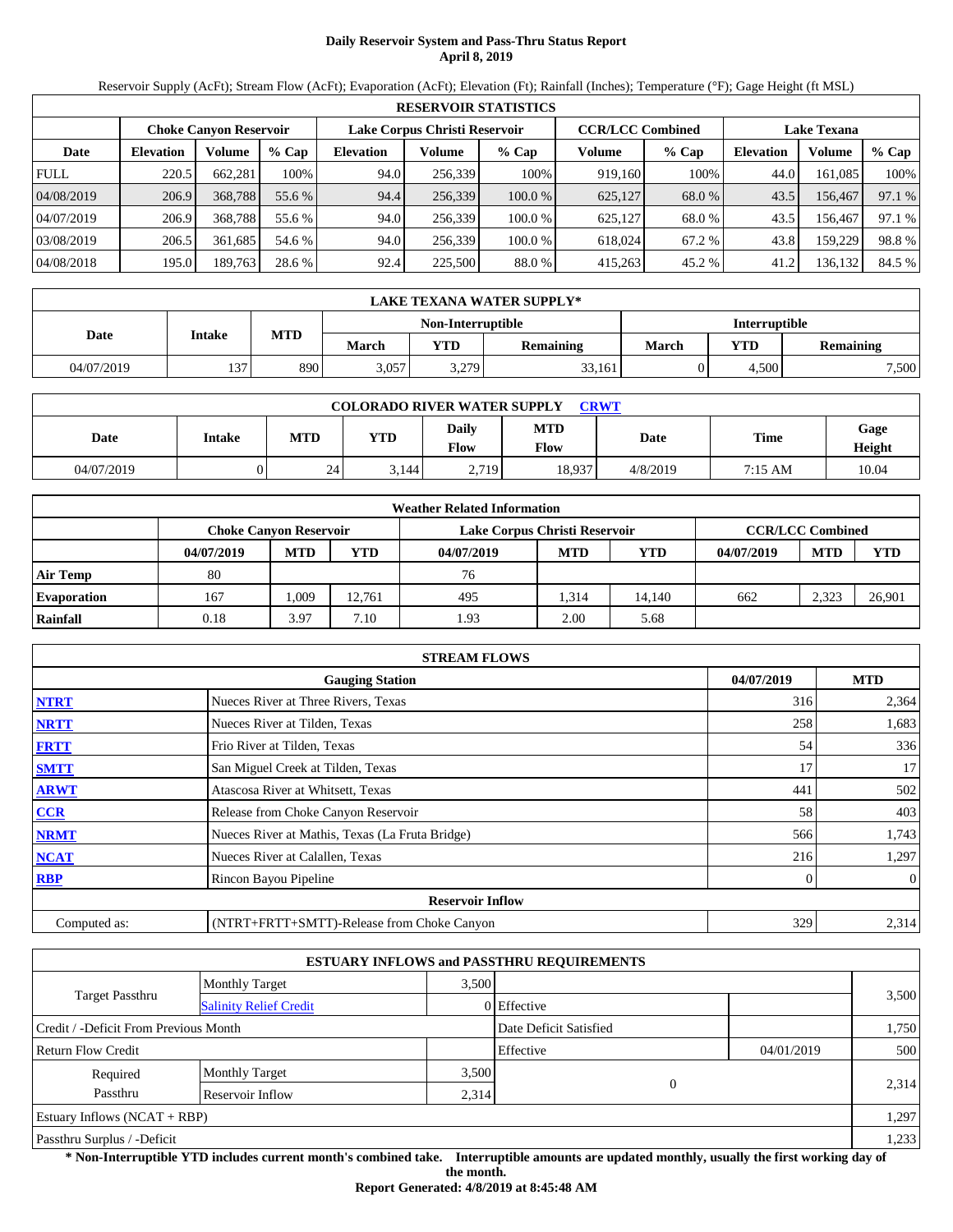# **Daily Reservoir System and Pass-Thru Status Report April 9, 2019**

Reservoir Supply (AcFt); Stream Flow (AcFt); Evaporation (AcFt); Elevation (Ft); Rainfall (Inches); Temperature (°F); Gage Height (ft MSL)

|             | <b>RESERVOIR STATISTICS</b> |                               |         |                               |         |        |                         |         |                    |         |        |  |
|-------------|-----------------------------|-------------------------------|---------|-------------------------------|---------|--------|-------------------------|---------|--------------------|---------|--------|--|
|             |                             | <b>Choke Canvon Reservoir</b> |         | Lake Corpus Christi Reservoir |         |        | <b>CCR/LCC Combined</b> |         | <b>Lake Texana</b> |         |        |  |
| Date        | <b>Elevation</b>            | Volume                        | $%$ Cap | <b>Elevation</b>              | Volume  | % Cap  | Volume                  | $%$ Cap | <b>Elevation</b>   | Volume  | % Cap  |  |
| <b>FULL</b> | 220.5                       | 662.281                       | 100%    | 94.0                          | 256.339 | 100%   | 919.160                 | 100%    | 44.0               | 161.085 | 100%   |  |
| 04/09/2019  | 206.8                       | 367,005                       | 55.4 %  | 94.0                          | 256,339 | 100.0% | 623,344                 | 67.8 %  | 43.5               | 156.467 | 97.1 % |  |
| 04/08/2019  | 206.9                       | 368,788                       | 55.6 %  | 94.4                          | 256.339 | 100.0% | 625,127                 | 68.0 %  | 43.5               | 156.467 | 97.1 % |  |
| 03/09/2019  | 206.5                       | 361.685                       | 54.6 %  | 94.0                          | 256.339 | 100.0% | 618,024                 | 67.2 %  | 43.9               | 160.156 | 99.4 % |  |
| 04/09/2018  | 195.1                       | 190,973                       | 28.8 %  | 92.4                          | 225,500 | 88.0%  | 416,473                 | 45.3 %  | 41.2               | 136,132 | 84.5 % |  |

|            | LAKE TEXANA WATER SUPPLY* |            |       |                   |                  |                      |       |           |  |  |  |
|------------|---------------------------|------------|-------|-------------------|------------------|----------------------|-------|-----------|--|--|--|
|            | Intake                    |            |       | Non-Interruptible |                  | <b>Interruptible</b> |       |           |  |  |  |
| Date       |                           | <b>MTD</b> | March | <b>YTD</b>        | <b>Remaining</b> | March                | YTD   | Remaining |  |  |  |
| 04/08/2019 | 137                       | ,027       | 3,057 | 3,279             | 33,161           |                      | 4.500 | 7,500     |  |  |  |

| <b>COLORADO RIVER WATER SUPPLY</b><br><b>CRWT</b> |        |            |       |               |             |          |             |                |  |  |
|---------------------------------------------------|--------|------------|-------|---------------|-------------|----------|-------------|----------------|--|--|
| Date                                              | Intake | <b>MTD</b> | YTD   | Daily<br>Flow | MTD<br>Flow | Date     | <b>Time</b> | Gage<br>Height |  |  |
| 04/08/2019                                        |        | 24         | 3,144 | 2.997         | 21.934      | 4/9/2019 | 7:15 AM     | 10.31          |  |  |

|                    |                               |                         |            | <b>Weather Related Information</b> |            |        |            |            |            |
|--------------------|-------------------------------|-------------------------|------------|------------------------------------|------------|--------|------------|------------|------------|
|                    | <b>Choke Canvon Reservoir</b> | <b>CCR/LCC Combined</b> |            |                                    |            |        |            |            |            |
|                    | 04/08/2019                    | <b>MTD</b>              | <b>YTD</b> | 04/08/2019                         | <b>MTD</b> | YTD    | 04/08/2019 | <b>MTD</b> | <b>YTD</b> |
| <b>Air Temp</b>    | 87                            |                         |            | 85                                 |            |        |            |            |            |
| <b>Evaporation</b> | 259                           | .268                    | 13.020     | 288                                | .602       | 14.428 | 547        | 2,870      | 27.448     |
| Rainfall           | 0.00                          | 3.97                    | 7.10       | 0.00                               | 2.00       | 5.68   |            |            |            |

|              | <b>STREAM FLOWS</b>                             |            |            |
|--------------|-------------------------------------------------|------------|------------|
|              | <b>Gauging Station</b>                          | 04/08/2019 | <b>MTD</b> |
| <b>NTRT</b>  | Nueces River at Three Rivers, Texas             | 1,074      | 3,438      |
| <b>NRTT</b>  | Nueces River at Tilden, Texas                   | 280        | 1,963      |
| <b>FRTT</b>  | Frio River at Tilden, Texas                     | 54         | 390        |
| <b>SMTT</b>  | San Miguel Creek at Tilden, Texas               | 17         | 34         |
| <b>ARWT</b>  | Atascosa River at Whitsett, Texas               | 220        | 723        |
| <b>CCR</b>   | Release from Choke Canyon Reservoir             | 58         | 461        |
| <b>NRMT</b>  | Nueces River at Mathis, Texas (La Fruta Bridge) | 566        | 2,309      |
| <b>NCAT</b>  | Nueces River at Calallen, Texas                 | 524        | 1,821      |
| <b>RBP</b>   | Rincon Bayou Pipeline                           | 0          | $\theta$   |
|              | <b>Reservoir Inflow</b>                         |            |            |
| Computed as: | (NTRT+FRTT+SMTT)-Release from Choke Canyon      | 1,088      | 3,402      |

|                                                  |                       |       | <b>ESTUARY INFLOWS and PASSTHRU REQUIREMENTS</b> |            |       |
|--------------------------------------------------|-----------------------|-------|--------------------------------------------------|------------|-------|
|                                                  | <b>Monthly Target</b> | 3.500 |                                                  |            |       |
| Target Passthru<br><b>Salinity Relief Credit</b> |                       |       | 0 Effective                                      |            | 3,500 |
| Credit / -Deficit From Previous Month            |                       |       | Date Deficit Satisfied                           |            | 1,750 |
| <b>Return Flow Credit</b>                        |                       |       | Effective                                        | 04/01/2019 | 500   |
| Required                                         | <b>Monthly Target</b> | 3,500 |                                                  |            |       |
| Passthru                                         | Reservoir Inflow      | 3,402 | $\Omega$                                         |            | 3,402 |
| Estuary Inflows $(NCAT + RBP)$                   |                       |       |                                                  |            | 1,821 |
| Passthru Surplus / -Deficit                      |                       |       |                                                  |            | 669   |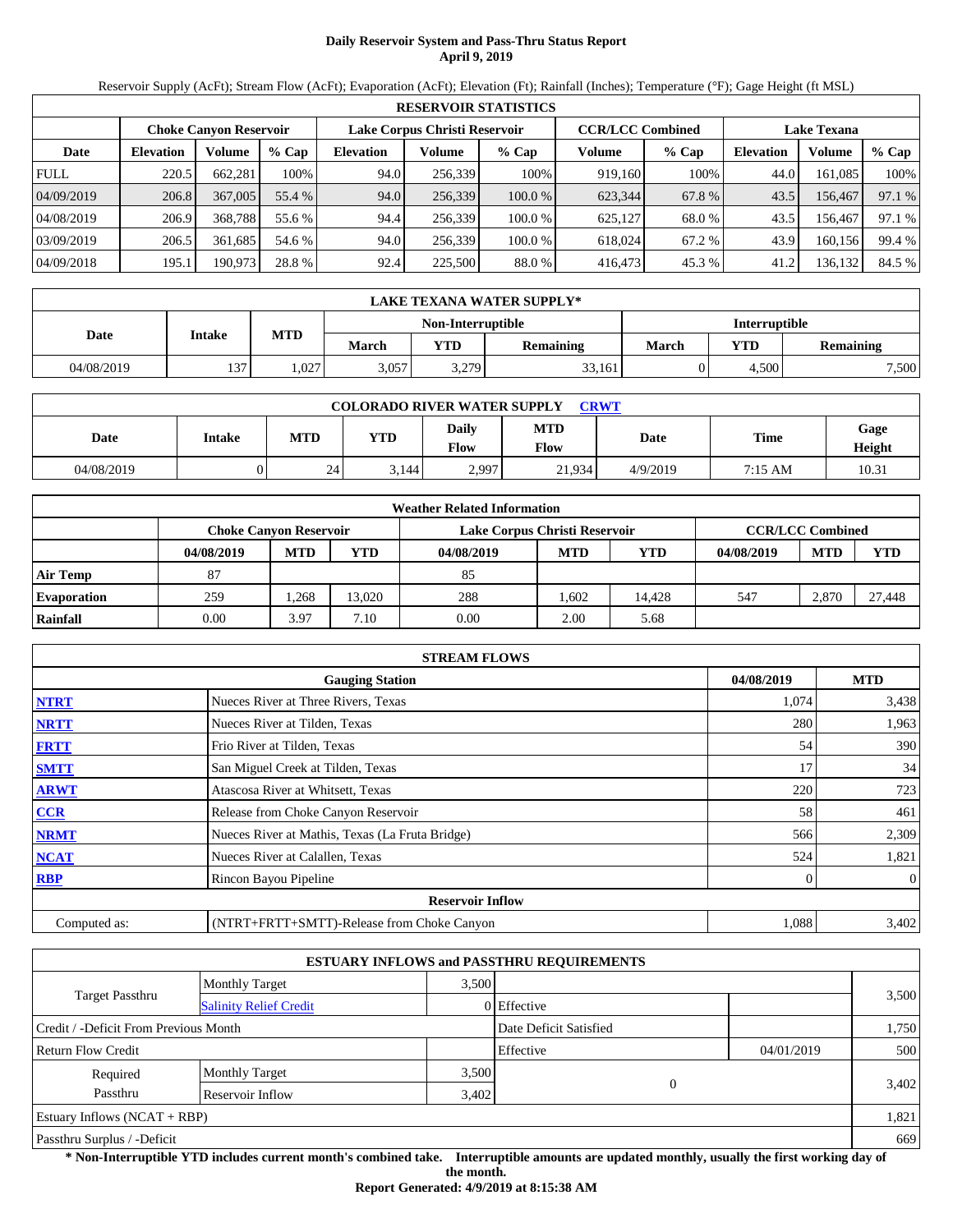# **Daily Reservoir System and Pass-Thru Status Report April 10, 2019**

Reservoir Supply (AcFt); Stream Flow (AcFt); Evaporation (AcFt); Elevation (Ft); Rainfall (Inches); Temperature (°F); Gage Height (ft MSL)

|             | <b>RESERVOIR STATISTICS</b> |                               |         |                               |         |        |                         |         |                    |         |        |  |
|-------------|-----------------------------|-------------------------------|---------|-------------------------------|---------|--------|-------------------------|---------|--------------------|---------|--------|--|
|             |                             | <b>Choke Canvon Reservoir</b> |         | Lake Corpus Christi Reservoir |         |        | <b>CCR/LCC Combined</b> |         | <b>Lake Texana</b> |         |        |  |
| Date        | <b>Elevation</b>            | Volume                        | $%$ Cap | <b>Elevation</b>              | Volume  | % Cap  | Volume                  | $%$ Cap | <b>Elevation</b>   | Volume  | % Cap  |  |
| <b>FULL</b> | 220.5                       | 662.281                       | 100%    | 94.0                          | 256.339 | 100%   | 919.160                 | 100%    | 44.0               | 161.085 | 100%   |  |
| 04/10/2019  | 206.7                       | 365,226                       | 55.1 %  | 94.0                          | 256,339 | 100.0% | 621,565                 | 67.6 %  | 43.5               | 156.467 | 97.1 % |  |
| 04/09/2019  | 206.8                       | 367,005                       | 55.4 %  | 94.0                          | 256.339 | 100.0% | 623.344                 | 67.8%   | 43.5               | 156.467 | 97.1 % |  |
| 03/10/2019  | 206.4                       | 359.922                       | 54.3 %  | 94.0                          | 256.339 | 100.0% | 616.261                 | 67.0 %  | 43.9               | 160.156 | 99.4 % |  |
| 04/10/2018  | 195.0                       | 189,763                       | 28.6 %  | 92.4                          | 225,500 | 88.0%  | 415,263                 | 45.2 %  | 41.1               | 135,282 | 84.0 % |  |

|            | LAKE TEXANA WATER SUPPLY* |            |       |                   |                  |                      |            |           |  |  |  |
|------------|---------------------------|------------|-------|-------------------|------------------|----------------------|------------|-----------|--|--|--|
|            | Intake                    |            |       | Non-Interruptible |                  | <b>Interruptible</b> |            |           |  |  |  |
| Date       |                           | <b>MTD</b> | March | <b>YTD</b>        | <b>Remaining</b> | March                | <b>YTD</b> | Remaining |  |  |  |
| 04/09/2019 | 137                       | .164       | 3,057 | 3,279             | 33,161           |                      | 4.500      | 7,500     |  |  |  |

| <b>COLORADO RIVER WATER SUPPLY</b><br><b>CRWT</b> |        |            |            |                             |                    |           |             |                |  |  |
|---------------------------------------------------|--------|------------|------------|-----------------------------|--------------------|-----------|-------------|----------------|--|--|
| Date                                              | Intake | <b>MTD</b> | <b>YTD</b> | <b>Daily</b><br><b>Flow</b> | <b>MTD</b><br>Flow | Date      | <b>Time</b> | Gage<br>Height |  |  |
| 04/09/2019                                        |        | 24         | 3.144      | 9.746                       | 31.681             | 4/10/2019 | 7:15 AM     | 19.56          |  |  |

|                    |                               |            |            | <b>Weather Related Information</b> |                         |        |            |            |            |
|--------------------|-------------------------------|------------|------------|------------------------------------|-------------------------|--------|------------|------------|------------|
|                    | <b>Choke Canyon Reservoir</b> |            |            | Lake Corpus Christi Reservoir      | <b>CCR/LCC Combined</b> |        |            |            |            |
|                    | 04/09/2019                    | <b>MTD</b> | <b>YTD</b> | 04/09/2019                         | <b>MTD</b>              | YTD    | 04/09/2019 | <b>MTD</b> | <b>YTD</b> |
| <b>Air Temp</b>    | 90                            |            |            | 90                                 |                         |        |            |            |            |
| <b>Evaporation</b> | 310                           | .578       | 13.330     | 345                                | .,947                   | 14.773 | 655        | 3.525      | 28.103     |
| Rainfall           | 0.00                          | 3.97       | 7.10       | 0.00                               | 2.00                    | 5.68   |            |            |            |

|              | <b>STREAM FLOWS</b>                             |            |              |
|--------------|-------------------------------------------------|------------|--------------|
|              | <b>Gauging Station</b>                          | 04/09/2019 | <b>MTD</b>   |
| <b>NTRT</b>  | Nueces River at Three Rivers, Texas             | 1,002      | 4,440        |
| <b>NRTT</b>  | Nueces River at Tilden, Texas                   | 272        | 2,235        |
| <b>FRTT</b>  | Frio River at Tilden, Texas                     | 65         | 455          |
| <b>SMTT</b>  | San Miguel Creek at Tilden, Texas               | 6          | 40           |
| <b>ARWT</b>  | Atascosa River at Whitsett, Texas               | 248        | 971          |
| <b>CCR</b>   | Release from Choke Canyon Reservoir             | 58         | 518          |
| <b>NRMT</b>  | Nueces River at Mathis, Texas (La Fruta Bridge) | 566        | 2,874        |
| <b>NCAT</b>  | Nueces River at Calallen, Texas                 | 506        | 2,327        |
| <b>RBP</b>   | Rincon Bayou Pipeline                           | $\Omega$   | $\mathbf{0}$ |
|              | <b>Reservoir Inflow</b>                         |            |              |
| Computed as: | (NTRT+FRTT+SMTT)-Release from Choke Canyon      | 1,015      | 4,418        |

|                                                         |                       |       | <b>ESTUARY INFLOWS and PASSTHRU REQUIREMENTS</b> |            |       |
|---------------------------------------------------------|-----------------------|-------|--------------------------------------------------|------------|-------|
|                                                         | <b>Monthly Target</b> | 3.500 |                                                  |            |       |
| <b>Target Passthru</b><br><b>Salinity Relief Credit</b> |                       |       | 0 Effective                                      |            | 3,500 |
| Credit / -Deficit From Previous Month                   |                       |       | Date Deficit Satisfied                           |            | 1,750 |
| <b>Return Flow Credit</b>                               |                       |       | Effective                                        | 04/01/2019 | 500   |
| Required                                                | <b>Monthly Target</b> | 3,500 |                                                  |            |       |
| Passthru                                                | Reservoir Inflow      | 4,418 | 0                                                |            | 3,500 |
| Estuary Inflows $(NCAT + RBP)$                          |                       |       |                                                  |            | 2,327 |
| Passthru Surplus / -Deficit                             |                       |       |                                                  |            | 1,077 |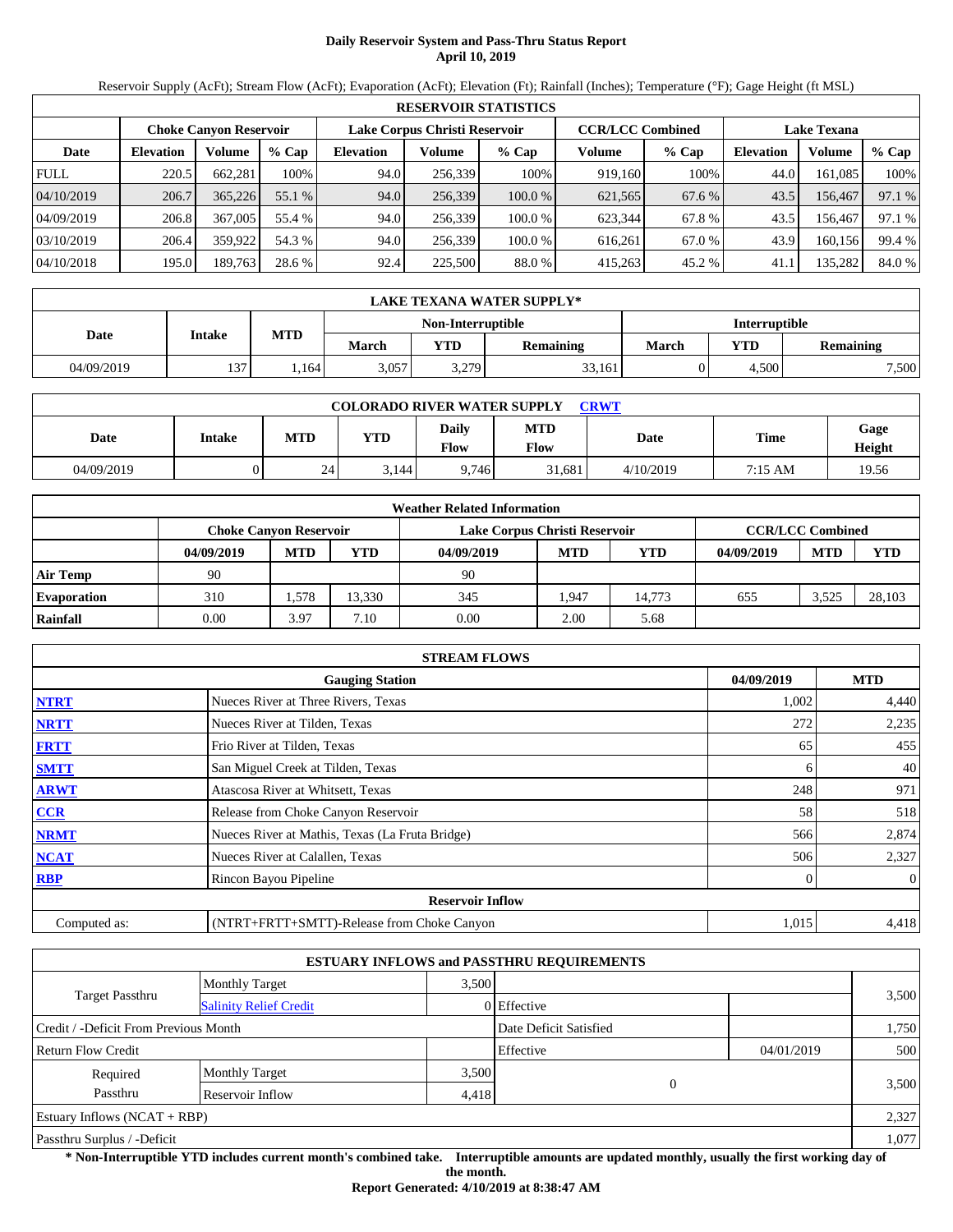# **Daily Reservoir System and Pass-Thru Status Report April 11, 2019**

Reservoir Supply (AcFt); Stream Flow (AcFt); Evaporation (AcFt); Elevation (Ft); Rainfall (Inches); Temperature (°F); Gage Height (ft MSL)

|             | <b>RESERVOIR STATISTICS</b>   |         |         |                               |         |         |                         |         |                    |         |        |  |
|-------------|-------------------------------|---------|---------|-------------------------------|---------|---------|-------------------------|---------|--------------------|---------|--------|--|
|             | <b>Choke Canyon Reservoir</b> |         |         | Lake Corpus Christi Reservoir |         |         | <b>CCR/LCC Combined</b> |         | <b>Lake Texana</b> |         |        |  |
| Date        | <b>Elevation</b>              | Volume  | $%$ Cap | <b>Elevation</b>              | Volume  | $%$ Cap | Volume                  | $%$ Cap | <b>Elevation</b>   | Volume  | % Cap  |  |
| <b>FULL</b> | 220.5                         | 662.281 | 100%    | 94.0                          | 256.339 | 100%    | 919,160                 | 100%    | 44.0               | 161.085 | 100%   |  |
| 04/11/2019  | 206.7                         | 365,226 | 55.1 %  | 94.0                          | 256,339 | 100.0%  | 621,565                 | 67.6 %  | 43.4               | 155,551 | 96.6 % |  |
| 04/10/2019  | 206.7                         | 365,226 | 55.1 %  | 94.0                          | 256.339 | 100.0 % | 621.565                 | 67.6 %  | 43.5               | 156.467 | 97.1 % |  |
| 03/11/2019  | 206.5                         | 361.685 | 54.6 %  | 94.0                          | 256.339 | 100.0 % | 618.024                 | 67.2 %  | 43.9               | 160.156 | 99.4 % |  |
| 04/11/2018  | 195.1                         | 190,973 | 28.8 %  | 92.4                          | 225,500 | 88.0 %  | 416,473                 | 45.3 %  | 41.0               | 134,434 | 83.5 % |  |

|            | LAKE TEXANA WATER SUPPLY* |            |       |                   |                  |                      |       |                  |  |  |  |
|------------|---------------------------|------------|-------|-------------------|------------------|----------------------|-------|------------------|--|--|--|
|            |                           |            |       | Non-Interruptible |                  | <b>Interruptible</b> |       |                  |  |  |  |
| Date       | Intake                    | <b>MTD</b> | March | <b>YTD</b>        | <b>Remaining</b> | <b>March</b>         | YTD   | <b>Remaining</b> |  |  |  |
| 04/10/2019 | 127.                      | .301       | 3,057 | 3,279             | 33,161           |                      | 4,500 | 7,500            |  |  |  |

| <b>COLORADO RIVER WATER SUPPLY</b><br><b>CRWT</b> |        |            |            |                             |                    |           |         |                |  |  |  |
|---------------------------------------------------|--------|------------|------------|-----------------------------|--------------------|-----------|---------|----------------|--|--|--|
| Date                                              | Intake | <b>MTD</b> | <b>YTD</b> | <b>Daily</b><br><b>Flow</b> | <b>MTD</b><br>Flow | Date      | Time    | Gage<br>Height |  |  |  |
| 04/10/2019                                        |        | 24         | 3.144      | 19.612                      | 51.292             | 4/11/2019 | 7:15 AM | 16.63          |  |  |  |

|                    |                               |            |            | <b>Weather Related Information</b> |            |        |            |                         |            |
|--------------------|-------------------------------|------------|------------|------------------------------------|------------|--------|------------|-------------------------|------------|
|                    | <b>Choke Canvon Reservoir</b> |            |            | Lake Corpus Christi Reservoir      |            |        |            | <b>CCR/LCC Combined</b> |            |
|                    | 04/10/2019                    | <b>MTD</b> | <b>YTD</b> | 04/10/2019                         | <b>MTD</b> | YTD    | 04/10/2019 | <b>MTD</b>              | <b>YTD</b> |
| <b>Air Temp</b>    | 93                            |            |            | 94                                 |            |        |            |                         |            |
| <b>Evaporation</b> | 434                           | 2.012      | 13.764     | 495                                | 2.442      | 15.268 | 929        | 4.454                   | 29,032     |
| Rainfall           | 0.00                          | 3.97       | 7.10       | 0.00                               | 2.00       | 5.68   |            |                         |            |

|              | <b>STREAM FLOWS</b>                             |            |                |
|--------------|-------------------------------------------------|------------|----------------|
|              | <b>Gauging Station</b>                          | 04/10/2019 | <b>MTD</b>     |
| <b>NTRT</b>  | Nueces River at Three Rivers, Texas             | 675        | 5,115          |
| <b>NRTT</b>  | Nueces River at Tilden, Texas                   | 244        | 2,479          |
| <b>FRTT</b>  | Frio River at Tilden, Texas                     |            | 465            |
| <b>SMTT</b>  | San Miguel Creek at Tilden, Texas               |            | 42             |
| <b>ARWT</b>  | Atascosa River at Whitsett, Texas               | 77         | 1,048          |
| <b>CCR</b>   | Release from Choke Canyon Reservoir             | 58         | 576            |
| <b>NRMT</b>  | Nueces River at Mathis, Texas (La Fruta Bridge) | 973        | 3,847          |
| <b>NCAT</b>  | Nueces River at Calallen, Texas                 | 756        | 3,084          |
| <b>RBP</b>   | Rincon Bayou Pipeline                           |            | $\overline{0}$ |
|              | <b>Reservoir Inflow</b>                         |            |                |
| Computed as: | (NTRT+FRTT+SMTT)-Release from Choke Canyon      | 629        | 5,047          |

|                                       |                               |       | <b>ESTUARY INFLOWS and PASSTHRU REQUIREMENTS</b> |            |                |
|---------------------------------------|-------------------------------|-------|--------------------------------------------------|------------|----------------|
|                                       | <b>Monthly Target</b>         | 3.500 |                                                  |            |                |
| <b>Target Passthru</b>                | <b>Salinity Relief Credit</b> |       | 1,750 Effective                                  | 04/11/2019 | 1,750          |
| Credit / -Deficit From Previous Month |                               |       | Date Deficit Satisfied                           |            | $\overline{0}$ |
| <b>Return Flow Credit</b>             |                               |       | Effective                                        | 04/01/2019 | 500            |
| Required                              | <b>Monthly Target</b>         | 1,750 |                                                  |            |                |
| Passthru                              | Reservoir Inflow              | 5,047 | $\overline{0}$                                   |            | 1,750          |
| Estuary Inflows $(NCAT + RBP)$        |                               |       |                                                  |            | 3,084          |
| Passthru Surplus / -Deficit           |                               |       |                                                  |            | 1,834          |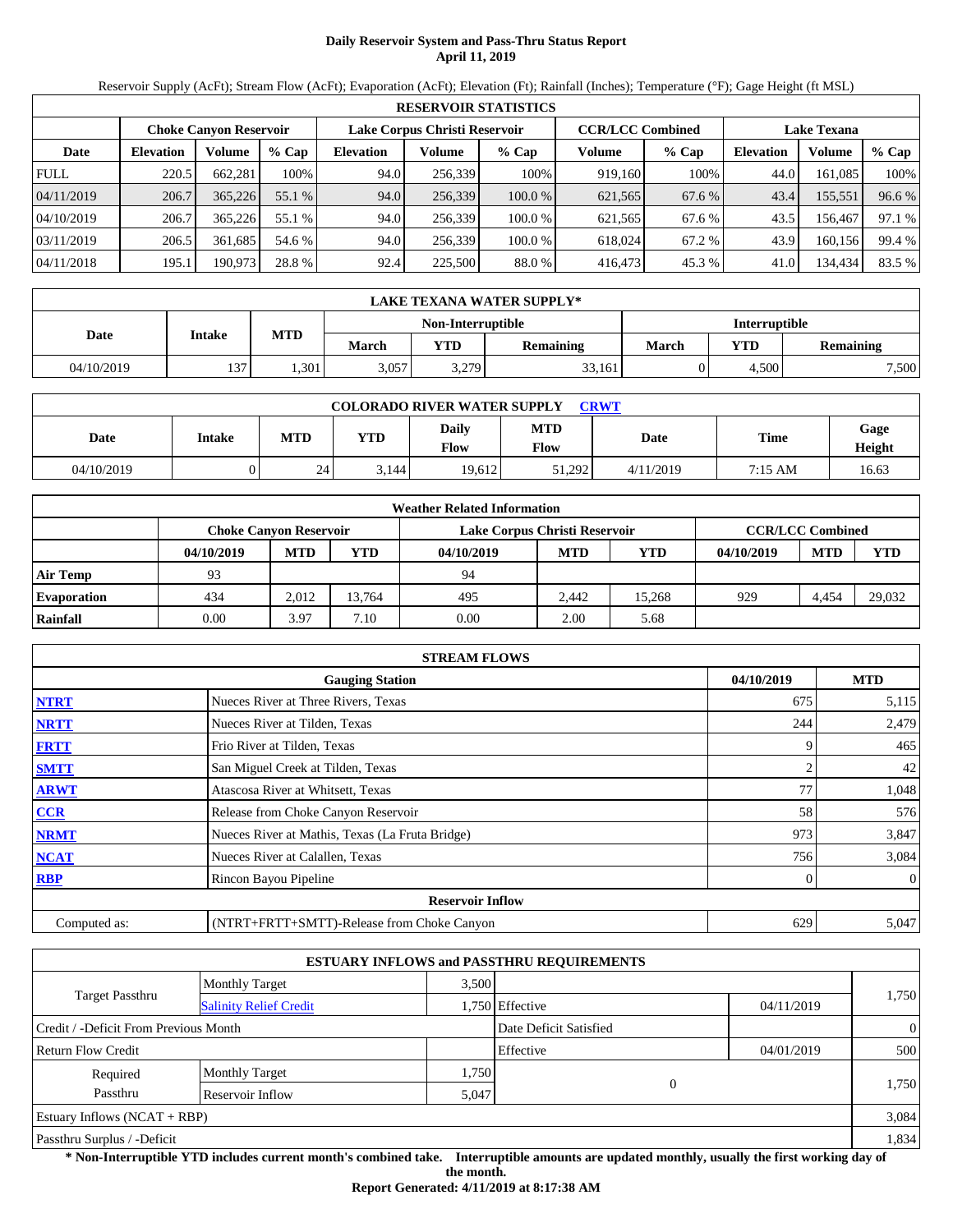# **Daily Reservoir System and Pass-Thru Status Report April 12, 2019**

Reservoir Supply (AcFt); Stream Flow (AcFt); Evaporation (AcFt); Elevation (Ft); Rainfall (Inches); Temperature (°F); Gage Height (ft MSL)

|             | <b>RESERVOIR STATISTICS</b>   |         |         |                               |         |         |                         |         |                    |         |        |  |
|-------------|-------------------------------|---------|---------|-------------------------------|---------|---------|-------------------------|---------|--------------------|---------|--------|--|
|             | <b>Choke Canyon Reservoir</b> |         |         | Lake Corpus Christi Reservoir |         |         | <b>CCR/LCC Combined</b> |         | <b>Lake Texana</b> |         |        |  |
| Date        | <b>Elevation</b>              | Volume  | $%$ Cap | <b>Elevation</b>              | Volume  | $%$ Cap | Volume                  | $%$ Cap | <b>Elevation</b>   | Volume  | % Cap  |  |
| <b>FULL</b> | 220.5                         | 662.281 | 100%    | 94.0                          | 256.339 | 100%    | 919.160                 | 100%    | 44.0               | 161.085 | 100%   |  |
| 04/12/2019  | 206.7                         | 365,226 | 55.1 %  | 94.0                          | 256,339 | 100.0%  | 621,565                 | 67.6 %  | 43.5               | 156.467 | 97.1 % |  |
| 04/11/2019  | 206.7                         | 365,226 | 55.1 %  | 94.0                          | 256.339 | 100.0 % | 621,565                 | 67.6 %  | 43.4               | 155,551 | 96.6 % |  |
| 03/12/2019  | 206.4                         | 359,922 | 54.3 %  | 94.0                          | 256.339 | 100.0 % | 616.261                 | 67.0 %  | 43.9               | 160.156 | 99.4 % |  |
| 04/12/2018  | 194.9                         | 188,558 | 28.4 %  | 92.3                          | 223,623 | 87.2 %  | 412,181                 | 44.8%   | 41.0               | 134,434 | 83.5 % |  |

|            | LAKE TEXANA WATER SUPPLY* |            |       |                   |                  |                      |            |           |  |  |  |
|------------|---------------------------|------------|-------|-------------------|------------------|----------------------|------------|-----------|--|--|--|
|            | Intake                    |            |       | Non-Interruptible |                  | <b>Interruptible</b> |            |           |  |  |  |
| Date       |                           | <b>MTD</b> | March | <b>YTD</b>        | <b>Remaining</b> | March                | <b>YTD</b> | Remaining |  |  |  |
| 04/11/2019 | 137                       | .438       | 3,057 | 3,279             | 33,161           |                      | 4.500      | 7,500     |  |  |  |

| <b>COLORADO RIVER WATER SUPPLY</b><br><b>CRWT</b> |        |            |            |               |                    |           |         |                |  |  |  |
|---------------------------------------------------|--------|------------|------------|---------------|--------------------|-----------|---------|----------------|--|--|--|
| Date                                              | Intake | <b>MTD</b> | <b>YTD</b> | Daily<br>Flow | <b>MTD</b><br>Flow | Date      | Time    | Gage<br>Height |  |  |  |
| 04/11/2019                                        |        | 24         | 3.144      | 1,890         | 63,183             | 4/12/2019 | 7:15 AM | 13.33          |  |  |  |

|                    |                               |            |            | <b>Weather Related Information</b> |            |        |            |                         |            |
|--------------------|-------------------------------|------------|------------|------------------------------------|------------|--------|------------|-------------------------|------------|
|                    | <b>Choke Canvon Reservoir</b> |            |            | Lake Corpus Christi Reservoir      |            |        |            | <b>CCR/LCC Combined</b> |            |
|                    | 04/11/2019                    | <b>MTD</b> | <b>YTD</b> | 04/11/2019                         | <b>MTD</b> | YTD    | 04/11/2019 | <b>MTD</b>              | <b>YTD</b> |
| <b>Air Temp</b>    | 82                            |            |            | 81                                 |            |        |            |                         |            |
| <b>Evaporation</b> | 341                           | 2.353      | 14.105     | 276                                | 2.718      | 15.544 | 617        | 5.071                   | 29,649     |
| Rainfall           | 0.00                          | 3.97       | 7.10       | 0.00                               | 2.00       | 5.68   |            |                         |            |

|              | <b>STREAM FLOWS</b>                             |            |                |
|--------------|-------------------------------------------------|------------|----------------|
|              | <b>Gauging Station</b>                          | 04/11/2019 | <b>MTD</b>     |
| <b>NTRT</b>  | Nueces River at Three Rivers, Texas             | 486        | 5,602          |
| <b>NRTT</b>  | Nueces River at Tilden, Texas                   | 238        | 2,717          |
| <b>FRTT</b>  | Frio River at Tilden, Texas                     | 60         | 525            |
| <b>SMTT</b>  | San Miguel Creek at Tilden, Texas               | $\Omega$   | 43             |
| <b>ARWT</b>  | Atascosa River at Whitsett, Texas               | 46         | 1,094          |
| <b>CCR</b>   | Release from Choke Canyon Reservoir             | 58         | 633            |
| <b>NRMT</b>  | Nueces River at Mathis, Texas (La Fruta Bridge) | 1,022      | 4,869          |
| <b>NCAT</b>  | Nueces River at Calallen, Texas                 | 816        | 3,900          |
| <b>RBP</b>   | Rincon Bayou Pipeline                           | 0          | $\overline{0}$ |
|              | <b>Reservoir Inflow</b>                         |            |                |
| Computed as: | (NTRT+FRTT+SMTT)-Release from Choke Canyon      | 489        | 5,536          |

|                                       |                               |       | <b>ESTUARY INFLOWS and PASSTHRU REQUIREMENTS</b> |            |                |
|---------------------------------------|-------------------------------|-------|--------------------------------------------------|------------|----------------|
|                                       | <b>Monthly Target</b>         | 3.500 |                                                  |            |                |
| <b>Target Passthru</b>                | <b>Salinity Relief Credit</b> |       | 1,750 Effective                                  | 04/11/2019 | 1,750          |
| Credit / -Deficit From Previous Month |                               |       | Date Deficit Satisfied                           |            | $\overline{0}$ |
| <b>Return Flow Credit</b>             |                               |       | Effective                                        | 04/01/2019 | 500            |
| Required                              | <b>Monthly Target</b>         | 1,750 |                                                  |            |                |
| Passthru                              | Reservoir Inflow              | 5,536 | $\overline{0}$                                   |            | 1,750          |
| Estuary Inflows $(NCAT + RBP)$        |                               |       |                                                  |            | 3,900          |
| Passthru Surplus / -Deficit           |                               |       |                                                  |            | 2,650          |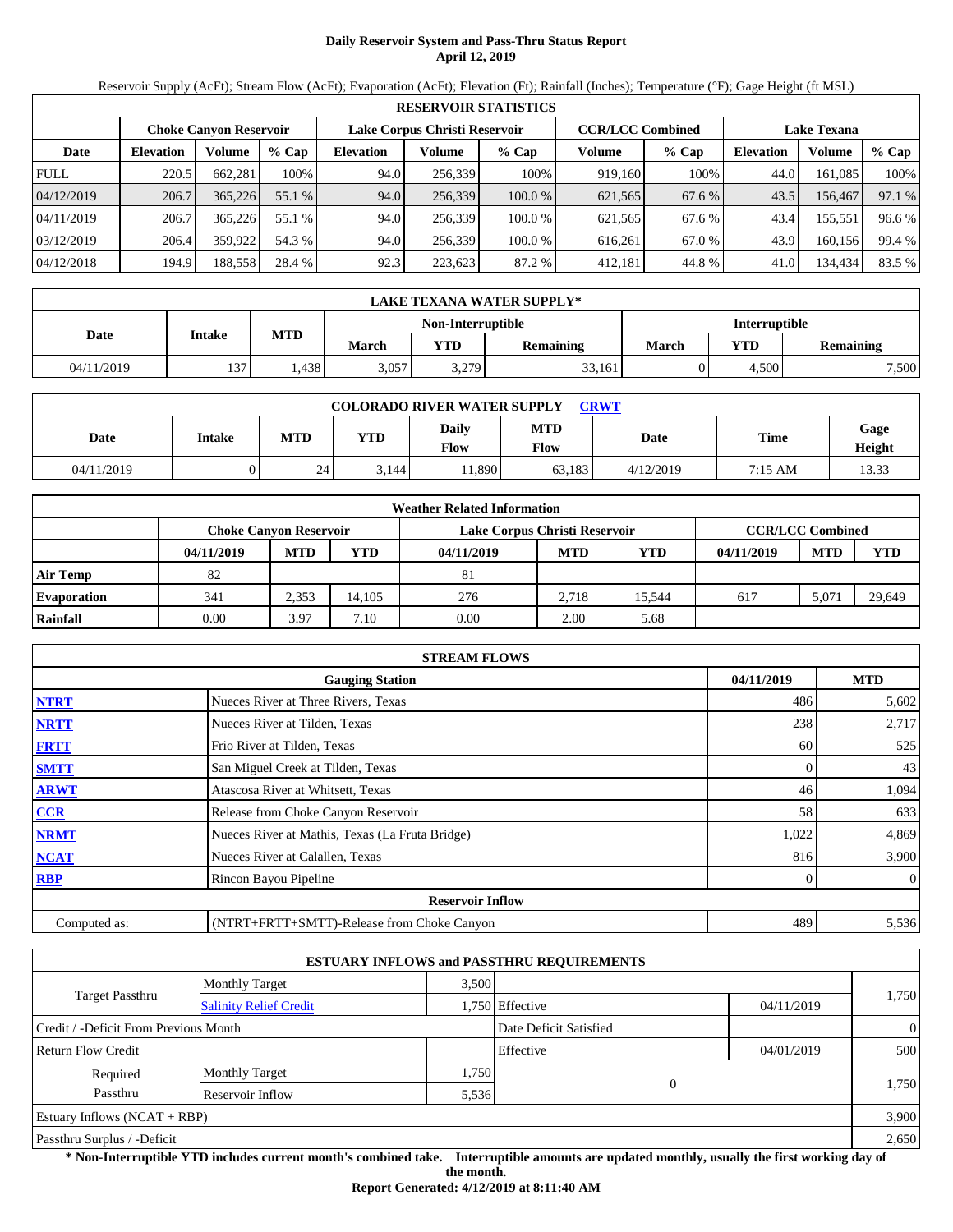# **Daily Reservoir System and Pass-Thru Status Report April 13, 2019**

Reservoir Supply (AcFt); Stream Flow (AcFt); Evaporation (AcFt); Elevation (Ft); Rainfall (Inches); Temperature (°F); Gage Height (ft MSL)

|             | <b>RESERVOIR STATISTICS</b> |                               |         |                  |                               |        |                         |         |                    |         |        |  |  |
|-------------|-----------------------------|-------------------------------|---------|------------------|-------------------------------|--------|-------------------------|---------|--------------------|---------|--------|--|--|
|             |                             | <b>Choke Canvon Reservoir</b> |         |                  | Lake Corpus Christi Reservoir |        | <b>CCR/LCC Combined</b> |         | <b>Lake Texana</b> |         |        |  |  |
| Date        | <b>Elevation</b>            | Volume                        | $%$ Cap | <b>Elevation</b> | Volume                        | % Cap  | Volume                  | $%$ Cap | Elevation          | Volume  | % Cap  |  |  |
| <b>FULL</b> | 220.5                       | 662.281                       | 100%    | 94.0             | 256.339                       | 100%   | 919.160                 | 100%    | 44.0               | 161.085 | 100%   |  |  |
| 04/13/2019  | 206.7                       | 365,226                       | 55.1 %  | 94.0             | 256,339                       | 100.0% | 621,565                 | 67.6 %  | 43.4               | 155,551 | 96.6 % |  |  |
| 04/12/2019  | 206.7                       | 365,226                       | 55.1 %  | 94.0             | 256.339                       | 100.0% | 621,565                 | 67.6 %  | 43.5               | 156.467 | 97.1 % |  |  |
| 03/13/2019  | 206.4                       | 359.922                       | 54.3 %  | 94.2             | 256.339                       | 100.0% | 616.261                 | 67.0 %  | 43.9               | 160.156 | 99.4 % |  |  |
| 04/13/2018  | 194.9                       | 188,558                       | 28.4 %  | 92.3             | 223,623                       | 87.2 % | 412,181                 | 44.8%   | 40.9               | 133,588 | 82.9 % |  |  |

|            | LAKE TEXANA WATER SUPPLY* |            |       |                          |                  |                      |            |           |  |  |  |
|------------|---------------------------|------------|-------|--------------------------|------------------|----------------------|------------|-----------|--|--|--|
|            | Intake                    |            |       | <b>Non-Interruptible</b> |                  | <b>Interruptible</b> |            |           |  |  |  |
| Date       |                           | <b>MTD</b> | March | <b>YTD</b>               | <b>Remaining</b> | March                | <b>YTD</b> | Remaining |  |  |  |
| 04/12/2019 | 138                       | .576       | 3,057 | 3,279                    | 33.161           |                      | 4.500      | 7,500     |  |  |  |

| <b>COLORADO RIVER WATER SUPPLY</b><br><b>CRWT</b> |        |            |            |                      |                    |           |             |                |  |  |  |
|---------------------------------------------------|--------|------------|------------|----------------------|--------------------|-----------|-------------|----------------|--|--|--|
| Date                                              | Intake | <b>MTD</b> | <b>YTD</b> | Daily<br><b>Flow</b> | <b>MTD</b><br>Flow | Date      | <b>Time</b> | Gage<br>Height |  |  |  |
| 04/12/2019                                        |        | 24         | 3.144      | 7.047                | 70.229             | 4/13/2019 | 7:15 AM     | 12.08          |  |  |  |

|                    |                               |            |            | <b>Weather Related Information</b> |                         |            |            |            |            |
|--------------------|-------------------------------|------------|------------|------------------------------------|-------------------------|------------|------------|------------|------------|
|                    | <b>Choke Canvon Reservoir</b> |            |            | Lake Corpus Christi Reservoir      | <b>CCR/LCC Combined</b> |            |            |            |            |
|                    | 04/12/2019                    | <b>MTD</b> | <b>YTD</b> | 04/12/2019                         | <b>MTD</b>              | <b>YTD</b> | 04/12/2019 | <b>MTD</b> | <b>YTD</b> |
| <b>Air Temp</b>    | 79                            |            |            | 78                                 |                         |            |            |            |            |
| <b>Evaporation</b> | 166                           | 2,519      | 14.271     | 161                                | 2.879                   | 15.705     | 327        | 5.398      | 29,976     |
| Rainfall           | 0.00                          | 3.97       | 7.10       | 0.00                               | 2.00                    | 5.68       |            |            |            |

|              | <b>STREAM FLOWS</b>                             |            |                |
|--------------|-------------------------------------------------|------------|----------------|
|              | <b>Gauging Station</b>                          | 04/12/2019 | <b>MTD</b>     |
| <b>NTRT</b>  | Nueces River at Three Rivers, Texas             | 401        | 6,003          |
| <b>NRTT</b>  | Nueces River at Tilden, Texas                   | 234        | 2,952          |
| <b>FRTT</b>  | Frio River at Tilden, Texas                     | 65         | 589            |
| <b>SMTT</b>  | San Miguel Creek at Tilden, Texas               | 0          | 43             |
| <b>ARWT</b>  | Atascosa River at Whitsett, Texas               | 36         | 1,130          |
| <b>CCR</b>   | Release from Choke Canyon Reservoir             | 58         | 691            |
| <b>NRMT</b>  | Nueces River at Mathis, Texas (La Fruta Bridge) | 451        | 5,320          |
| <b>NCAT</b>  | Nueces River at Calallen, Texas                 | 776        | 4,676          |
| <b>RBP</b>   | Rincon Bayou Pipeline                           | 0          | $\overline{0}$ |
|              | <b>Reservoir Inflow</b>                         |            |                |
| Computed as: | (NTRT+FRTT+SMTT)-Release from Choke Canyon      | 408        | 5,944          |

|                                       |                               |       | <b>ESTUARY INFLOWS and PASSTHRU REQUIREMENTS</b> |            |                |
|---------------------------------------|-------------------------------|-------|--------------------------------------------------|------------|----------------|
|                                       | Monthly Target                | 3.500 |                                                  |            |                |
| <b>Target Passthru</b>                | <b>Salinity Relief Credit</b> |       | 1,750 Effective                                  | 04/11/2019 | 1,750          |
| Credit / -Deficit From Previous Month |                               |       | Date Deficit Satisfied                           |            | $\overline{0}$ |
| <b>Return Flow Credit</b>             |                               |       | Effective                                        | 04/01/2019 | 500            |
| Required                              | <b>Monthly Target</b>         | 1,750 |                                                  |            |                |
| Passthru                              | Reservoir Inflow              | 5.944 | $\overline{0}$                                   |            | 1,750          |
| Estuary Inflows $(NCAT + RBP)$        |                               |       |                                                  |            | 4,676          |
| Passthru Surplus / -Deficit           |                               |       |                                                  |            | 3,426          |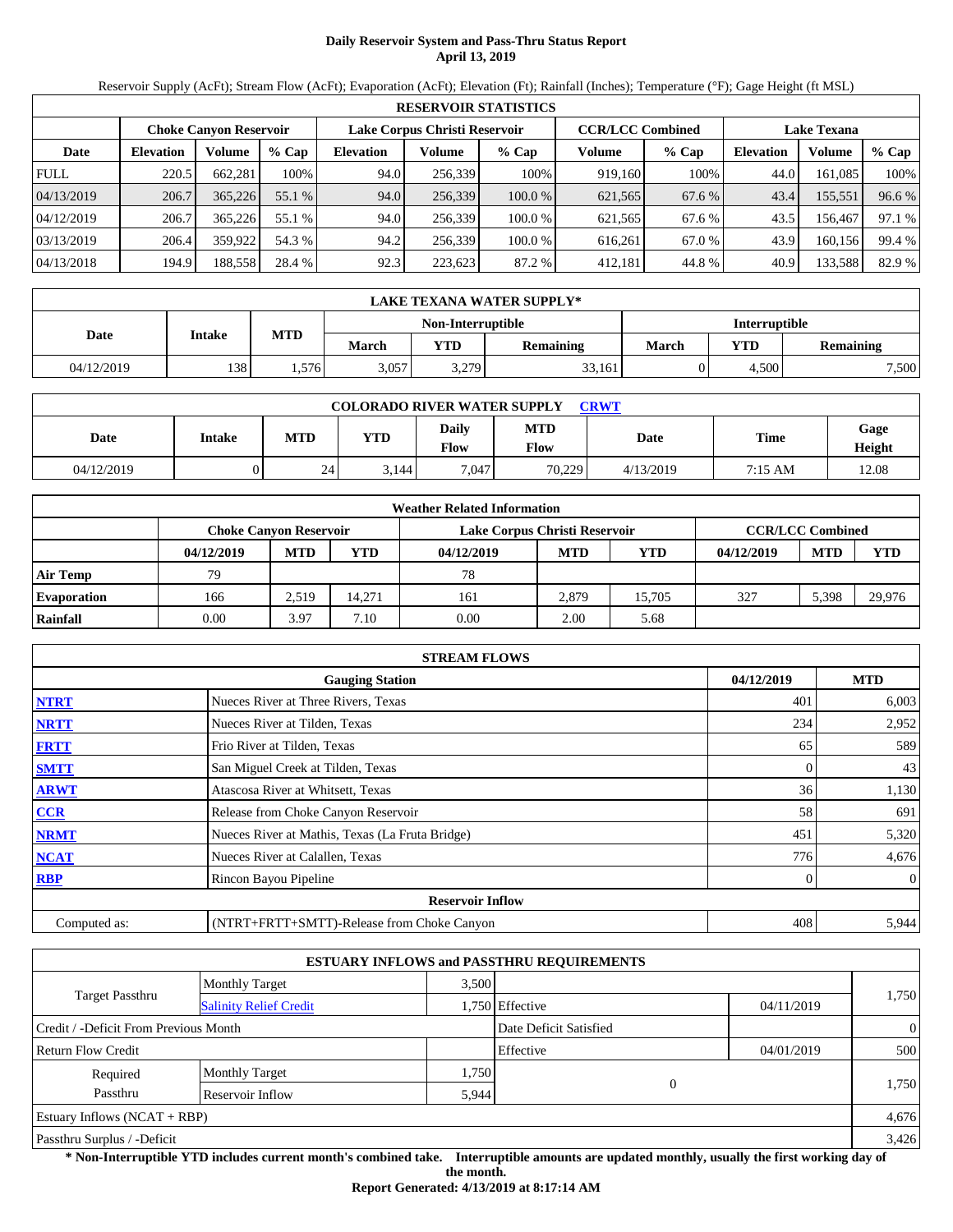# **Daily Reservoir System and Pass-Thru Status Report April 14, 2019**

Reservoir Supply (AcFt); Stream Flow (AcFt); Evaporation (AcFt); Elevation (Ft); Rainfall (Inches); Temperature (°F); Gage Height (ft MSL)

|             | <b>RESERVOIR STATISTICS</b> |                               |         |                               |         |         |                         |         |                    |         |        |  |  |
|-------------|-----------------------------|-------------------------------|---------|-------------------------------|---------|---------|-------------------------|---------|--------------------|---------|--------|--|--|
|             |                             | <b>Choke Canyon Reservoir</b> |         | Lake Corpus Christi Reservoir |         |         | <b>CCR/LCC Combined</b> |         | <b>Lake Texana</b> |         |        |  |  |
| Date        | <b>Elevation</b>            | Volume                        | $%$ Cap | <b>Elevation</b>              | Volume  | $%$ Cap | Volume                  | $%$ Cap | <b>Elevation</b>   | Volume  | % Cap  |  |  |
| <b>FULL</b> | 220.5                       | 662.281                       | 100%    | 94.0                          | 256.339 | 100%    | 919.160                 | 100%    | 44.0               | 161.085 | 100%   |  |  |
| 04/14/2019  | 206.7                       | 365,226                       | 55.1 %  | 94.0                          | 256,339 | 100.0%  | 621,565                 | 67.6 %  | 43.4               | 155,551 | 96.6 % |  |  |
| 04/13/2019  | 206.7                       | 365,226                       | 55.1 %  | 94.0                          | 256.339 | 100.0 % | 621.565                 | 67.6 %  | 43.4               | 155,551 | 96.6 % |  |  |
| 03/14/2019  | 206.4                       | 359.922                       | 54.3 %  | 94.0                          | 256.339 | 100.0 % | 616.261                 | 67.0 %  | 43.9               | 160.156 | 99.4 % |  |  |
| 04/14/2018  | 194.9                       | 188,558                       | 28.4 %  | 92.3                          | 223,623 | 87.2 %  | 412,181                 | 44.8%   | 40.9               | 133,588 | 82.9 % |  |  |

|            | LAKE TEXANA WATER SUPPLY* |            |       |                          |                  |                      |            |           |  |  |  |
|------------|---------------------------|------------|-------|--------------------------|------------------|----------------------|------------|-----------|--|--|--|
|            | Intake                    |            |       | <b>Non-Interruptible</b> |                  | <b>Interruptible</b> |            |           |  |  |  |
| Date       |                           | <b>MTD</b> | March | <b>YTD</b>               | <b>Remaining</b> | March                | <b>YTD</b> | Remaining |  |  |  |
| 04/13/2019 | 138                       | .714       | 3,057 | 3,279                    | 33,161           |                      | 4.500      | 7,500     |  |  |  |

| <b>COLORADO RIVER WATER SUPPLY</b><br><b>CRWT</b> |        |            |            |                      |                    |           |             |                |  |  |  |
|---------------------------------------------------|--------|------------|------------|----------------------|--------------------|-----------|-------------|----------------|--|--|--|
| Date                                              | Intake | <b>MTD</b> | <b>YTD</b> | Daily<br><b>Flow</b> | <b>MTD</b><br>Flow | Date      | <b>Time</b> | Gage<br>Height |  |  |  |
| 04/13/2019                                        |        | 24         | 3.144      | 5,598                | 75,827             | 4/14/2019 | 7:15 AM     | 11.81          |  |  |  |

|                    |            |                               |            | <b>Weather Related Information</b> |                         |            |            |            |        |
|--------------------|------------|-------------------------------|------------|------------------------------------|-------------------------|------------|------------|------------|--------|
|                    |            | <b>Choke Canvon Reservoir</b> |            | Lake Corpus Christi Reservoir      | <b>CCR/LCC Combined</b> |            |            |            |        |
|                    | 04/13/2019 | <b>MTD</b>                    | <b>YTD</b> | 04/13/2019                         | <b>MTD</b>              | <b>YTD</b> | 04/13/2019 | <b>MTD</b> | YTD    |
| <b>Air Temp</b>    | 78         |                               |            | 82                                 |                         |            |            |            |        |
| <b>Evaporation</b> | 434        | 2.953                         | 14.705     | 564                                | 3.443                   | 16.269     | 998        | 6.396      | 30,974 |
| Rainfall           | 0.00       | 3.97                          | 7.10       | 0.00                               | 2.00                    | 5.68       |            |            |        |

|              | <b>STREAM FLOWS</b>                             |            |                |
|--------------|-------------------------------------------------|------------|----------------|
|              | <b>Gauging Station</b>                          | 04/13/2019 | <b>MTD</b>     |
| <b>NTRT</b>  | Nueces River at Three Rivers, Texas             | 367        | 6,370          |
| <b>NRTT</b>  | Nueces River at Tilden, Texas                   | 234        | 3,186          |
| <b>FRTT</b>  | Frio River at Tilden, Texas                     | 50         | 639            |
| <b>SMTT</b>  | San Miguel Creek at Tilden, Texas               | $\Omega$   | 43             |
| <b>ARWT</b>  | Atascosa River at Whitsett, Texas               | 30         | 1,159          |
| <b>CCR</b>   | Release from Choke Canyon Reservoir             | 58         | 748            |
| <b>NRMT</b>  | Nueces River at Mathis, Texas (La Fruta Bridge) | 1,781      | 7,101          |
| <b>NCAT</b>  | Nueces River at Calallen, Texas                 | 468        | 5,144          |
| <b>RBP</b>   | Rincon Bayou Pipeline                           | 0          | $\overline{0}$ |
|              | <b>Reservoir Inflow</b>                         |            |                |
| Computed as: | (NTRT+FRTT+SMTT)-Release from Choke Canyon      | 359        | 6,304          |

|                                       |                               |       | <b>ESTUARY INFLOWS and PASSTHRU REQUIREMENTS</b> |            |                |
|---------------------------------------|-------------------------------|-------|--------------------------------------------------|------------|----------------|
|                                       | <b>Monthly Target</b>         | 3.500 |                                                  |            |                |
| <b>Target Passthru</b>                | <b>Salinity Relief Credit</b> |       | 1,750 Effective                                  | 04/11/2019 | 1,750          |
| Credit / -Deficit From Previous Month |                               |       | Date Deficit Satisfied                           |            | $\overline{0}$ |
| <b>Return Flow Credit</b>             |                               |       | Effective                                        | 04/01/2019 | 500            |
| Required                              | <b>Monthly Target</b>         | 1,750 |                                                  |            |                |
| Passthru                              | Reservoir Inflow              | 6,304 | $\overline{0}$                                   |            | 1,750          |
| Estuary Inflows $(NCAT + RBP)$        |                               |       |                                                  |            | 5,144          |
| Passthru Surplus / -Deficit           |                               |       |                                                  |            | 3,894          |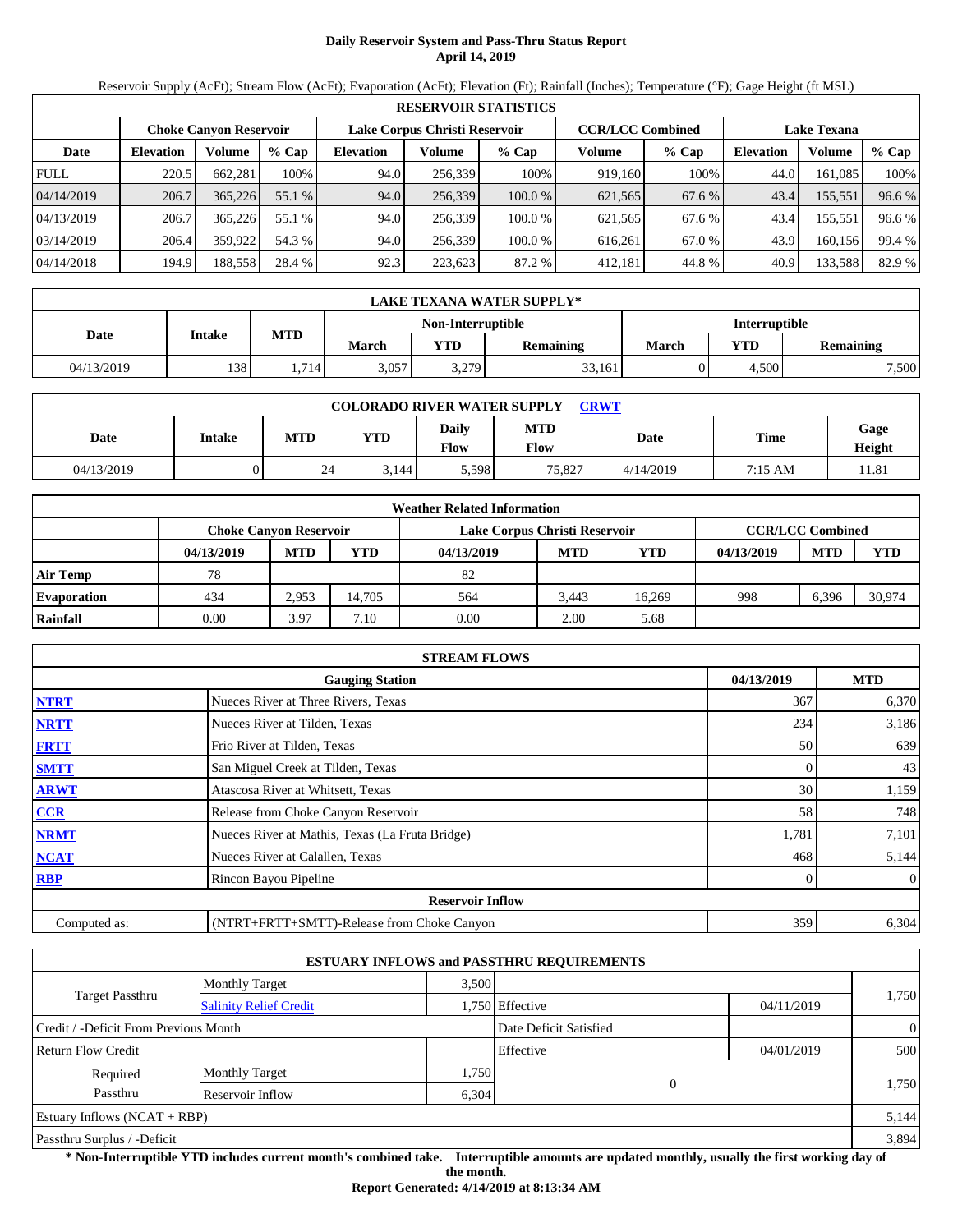# **Daily Reservoir System and Pass-Thru Status Report April 15, 2019**

Reservoir Supply (AcFt); Stream Flow (AcFt); Evaporation (AcFt); Elevation (Ft); Rainfall (Inches); Temperature (°F); Gage Height (ft MSL)

|             | <b>RESERVOIR STATISTICS</b> |                               |         |                  |                               |         |                         |         |                    |         |        |  |  |
|-------------|-----------------------------|-------------------------------|---------|------------------|-------------------------------|---------|-------------------------|---------|--------------------|---------|--------|--|--|
|             |                             | <b>Choke Canvon Reservoir</b> |         |                  | Lake Corpus Christi Reservoir |         | <b>CCR/LCC Combined</b> |         | <b>Lake Texana</b> |         |        |  |  |
| Date        | <b>Elevation</b>            | Volume                        | $%$ Cap | <b>Elevation</b> | Volume                        | $%$ Cap | Volume                  | $%$ Cap | <b>Elevation</b>   | Volume  | % Cap  |  |  |
| <b>FULL</b> | 220.5                       | 662.281                       | 100%    | 94.0             | 256.339                       | 100%    | 919.160                 | 100%    | 44.0               | 161.085 | 100%   |  |  |
| 04/15/2019  | 206.6                       | 363,453                       | 54.8 %  | 94.2             | 256,339                       | 100.0%  | 619,792                 | 67.4 %  | 43.3               | 154,639 | 96.0 % |  |  |
| 04/14/2019  | 206.7                       | 365,226                       | 55.1 %  | 94.0             | 256.339                       | 100.0%  | 621,565                 | 67.6 %  | 43.4               | 155,551 | 96.6 % |  |  |
| 03/15/2019  | 206.4                       | 359,922                       | 54.3 %  | 94.0             | 256,339                       | 100.0%  | 616.261                 | 67.0 %  | 44.0               | 161.085 | 100.0% |  |  |
| 04/15/2018  | 194.9                       | 188,558                       | 28.4 %  | 92.3             | 223.623                       | 87.2 %  | 412,181                 | 44.8%   | 40.9               | 133,588 | 82.9 % |  |  |

|                   | LAKE TEXANA WATER SUPPLY* |            |       |            |                  |       |                      |                  |  |  |  |
|-------------------|---------------------------|------------|-------|------------|------------------|-------|----------------------|------------------|--|--|--|
| Non-Interruptible |                           |            |       |            |                  |       | <b>Interruptible</b> |                  |  |  |  |
| Date              | Intake                    | <b>MTD</b> | March | <b>YTD</b> | <b>Remaining</b> | March | YTD.                 | <b>Remaining</b> |  |  |  |
| 04/14/2019        | 138                       | .852       | 3,057 | 3,279      | 33,161           |       | 4,500                | 7,500            |  |  |  |

| <b>COLORADO RIVER WATER SUPPLY</b><br><b>CRWT</b> |        |            |            |                             |                    |           |             |                |  |  |  |
|---------------------------------------------------|--------|------------|------------|-----------------------------|--------------------|-----------|-------------|----------------|--|--|--|
| Date                                              | Intake | <b>MTD</b> | <b>YTD</b> | <b>Daily</b><br><b>Flow</b> | <b>MTD</b><br>Flow | Date      | <b>Time</b> | Gage<br>Height |  |  |  |
| 04/14/2019                                        |        | 24         | 3.144      | 5.240                       | 81,067             | 4/15/2019 | 7:15 AM     | 11.49          |  |  |  |

|                    |            |                               |            | <b>Weather Related Information</b> |            |            |            |                         |            |
|--------------------|------------|-------------------------------|------------|------------------------------------|------------|------------|------------|-------------------------|------------|
|                    |            | <b>Choke Canvon Reservoir</b> |            | Lake Corpus Christi Reservoir      |            |            |            | <b>CCR/LCC Combined</b> |            |
|                    | 04/14/2019 | <b>MTD</b>                    | <b>YTD</b> | 04/14/2019                         | <b>MTD</b> | <b>YTD</b> | 04/14/2019 | <b>MTD</b>              | <b>YTD</b> |
| <b>Air Temp</b>    | 73         |                               |            | 72                                 |            |            |            |                         |            |
| <b>Evaporation</b> | 248        | 3.201                         | 14.953     | 299                                | 3.742      | 16.568     | 547        | 6.943                   | 31.521     |
| Rainfall           | 0.00       | 3.97                          | 7.10       | 0.00                               | 2.00       | 5.68       |            |                         |            |

|              | <b>STREAM FLOWS</b>                             |            |                |
|--------------|-------------------------------------------------|------------|----------------|
|              | <b>Gauging Station</b>                          | 04/14/2019 | <b>MTD</b>     |
| <b>NTRT</b>  | Nueces River at Three Rivers, Texas             | 351        | 6,721          |
| <b>NRTT</b>  | Nueces River at Tilden, Texas                   | 234        | 3,420          |
| <b>FRTT</b>  | Frio River at Tilden, Texas                     | 39         | 678            |
| <b>SMTT</b>  | San Miguel Creek at Tilden, Texas               | $\Omega$   | 43             |
| <b>ARWT</b>  | Atascosa River at Whitsett, Texas               | 21         | 1,180          |
| <b>CCR</b>   | Release from Choke Canyon Reservoir             | 58         | 806            |
| <b>NRMT</b>  | Nueces River at Mathis, Texas (La Fruta Bridge) | 860        | 7,960          |
| <b>NCAT</b>  | Nueces River at Calallen, Texas                 | 1,217      | 6,361          |
| <b>RBP</b>   | Rincon Bayou Pipeline                           | 0          | $\overline{0}$ |
|              | <b>Reservoir Inflow</b>                         |            |                |
| Computed as: | (NTRT+FRTT+SMTT)-Release from Choke Canyon      | 333        | 6,636          |

|                                       |                               |       | <b>ESTUARY INFLOWS and PASSTHRU REQUIREMENTS</b> |            |                |
|---------------------------------------|-------------------------------|-------|--------------------------------------------------|------------|----------------|
|                                       | <b>Monthly Target</b>         | 3.500 |                                                  |            |                |
| <b>Target Passthru</b>                | <b>Salinity Relief Credit</b> |       | 1,750 Effective                                  | 04/11/2019 | 1,750          |
| Credit / -Deficit From Previous Month |                               |       | Date Deficit Satisfied                           |            | $\overline{0}$ |
| <b>Return Flow Credit</b>             |                               |       | Effective                                        | 04/01/2019 | 500            |
| Required                              | <b>Monthly Target</b>         | 1,750 |                                                  |            |                |
| Passthru                              | Reservoir Inflow              | 6,636 | $\theta$                                         |            | 1,750          |
| Estuary Inflows $(NCAT + RBP)$        |                               |       |                                                  |            | 6,361          |
| Passthru Surplus / -Deficit           |                               |       |                                                  |            | 5,111          |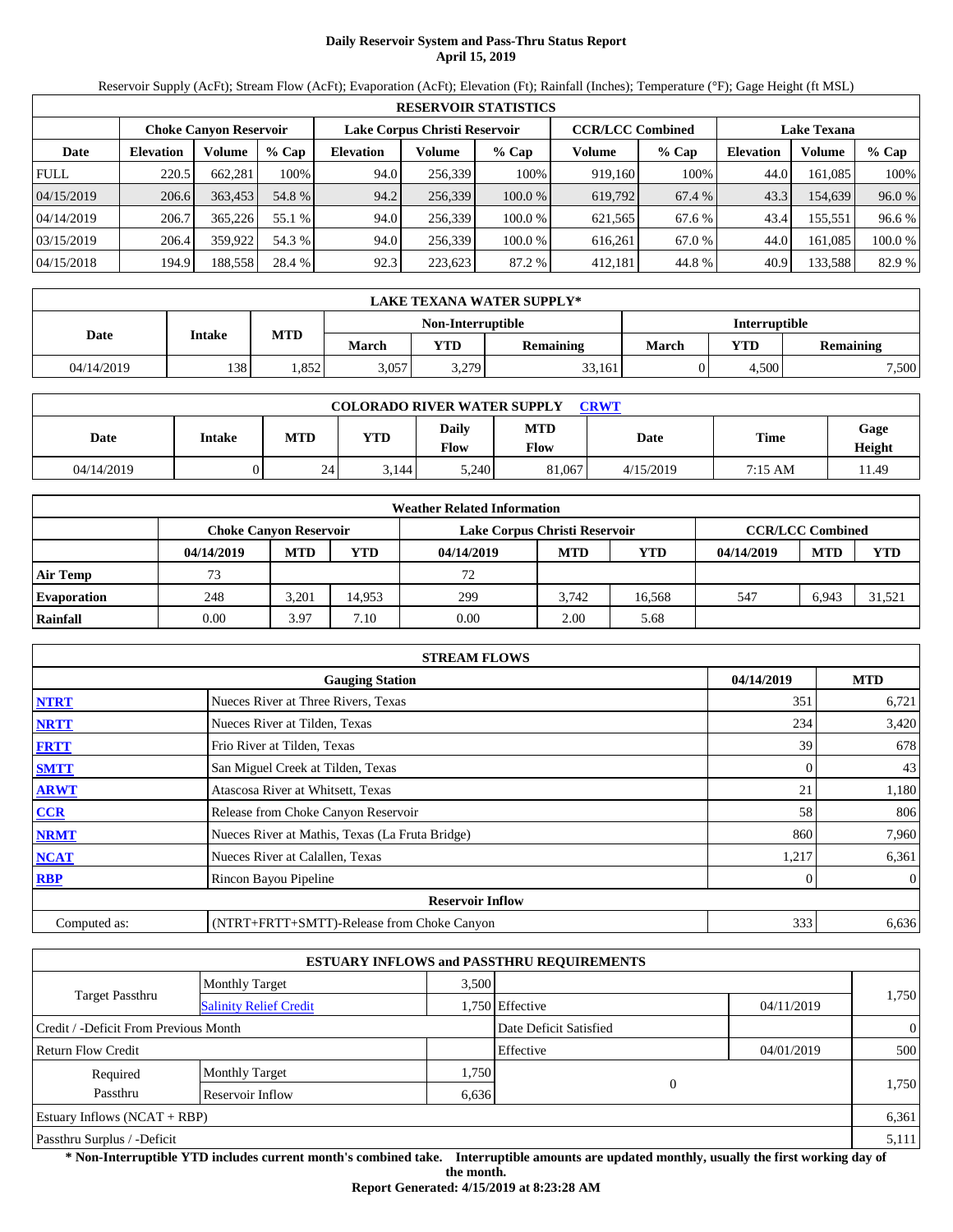# **Daily Reservoir System and Pass-Thru Status Report April 16, 2019**

Reservoir Supply (AcFt); Stream Flow (AcFt); Evaporation (AcFt); Elevation (Ft); Rainfall (Inches); Temperature (°F); Gage Height (ft MSL)

|             | <b>RESERVOIR STATISTICS</b> |                               |         |                               |         |         |                         |         |                    |         |        |  |  |
|-------------|-----------------------------|-------------------------------|---------|-------------------------------|---------|---------|-------------------------|---------|--------------------|---------|--------|--|--|
|             |                             | <b>Choke Canvon Reservoir</b> |         | Lake Corpus Christi Reservoir |         |         | <b>CCR/LCC Combined</b> |         | <b>Lake Texana</b> |         |        |  |  |
| Date        | <b>Elevation</b>            | Volume                        | $%$ Cap | <b>Elevation</b>              | Volume  | $%$ Cap | Volume                  | $%$ Cap | <b>Elevation</b>   | Volume  | % Cap  |  |  |
| <b>FULL</b> | 220.5                       | 662,281                       | 100%    | 94.0                          | 256,339 | 100%    | 919,160                 | 100%    | 44.0               | 161,085 | 100%   |  |  |
| 04/16/2019  | 206.6                       | 363,453                       | 54.8 %  | 94.0                          | 256,339 | 100.0%  | 619,792                 | 67.4 %  | 43.2               | 153,730 | 95.4 % |  |  |
| 04/15/2019  | 206.6                       | 363.453                       | 54.8 %  | 94.2                          | 256.339 | 100.0 % | 619,792                 | 67.4 %  | 43.3               | 154.639 | 96.0%  |  |  |
| 03/16/2019  | 206.4                       | 359,922                       | 54.3 %  | 94.0                          | 256,339 | 100.0 % | 616,261                 | 67.0 %  | 43.9               | 160,156 | 99.4 % |  |  |
| 04/16/2018  | 195.0                       | 189,763                       | 28.6 %  | 92.2                          | 221,752 | 86.5 %  | 411,515                 | 44.8%   | 40.9               | 133,588 | 82.9 % |  |  |

|            | LAKE TEXANA WATER SUPPLY* |            |       |                   |                  |                      |       |                  |  |  |  |
|------------|---------------------------|------------|-------|-------------------|------------------|----------------------|-------|------------------|--|--|--|
|            |                           |            |       | Non-Interruptible |                  | <b>Interruptible</b> |       |                  |  |  |  |
| Date       | Intake                    | <b>MTD</b> | March | <b>YTD</b>        | <b>Remaining</b> | <b>March</b>         | YTD   | <b>Remaining</b> |  |  |  |
| 04/15/2019 | 139                       | .991       | 3,057 | 3,279             | 33,161           |                      | 4,500 | 7,500            |  |  |  |

| <b>COLORADO RIVER WATER SUPPLY</b><br><b>CRWT</b> |        |            |            |                      |                    |           |             |                |  |  |  |
|---------------------------------------------------|--------|------------|------------|----------------------|--------------------|-----------|-------------|----------------|--|--|--|
| Date                                              | Intake | <b>MTD</b> | <b>YTD</b> | Daily<br><b>Flow</b> | <b>MTD</b><br>Flow | Date      | <b>Time</b> | Gage<br>Height |  |  |  |
| 04/15/2019                                        |        | 24         | 3.144      | 4.645                | 85.712             | 4/16/2019 | 7:15 AM     | 10.77          |  |  |  |

|                    |                               |            |            | <b>Weather Related Information</b> |            |            |            |                         |            |
|--------------------|-------------------------------|------------|------------|------------------------------------|------------|------------|------------|-------------------------|------------|
|                    | <b>Choke Canvon Reservoir</b> |            |            | Lake Corpus Christi Reservoir      |            |            |            | <b>CCR/LCC Combined</b> |            |
|                    | 04/15/2019                    | <b>MTD</b> | <b>YTD</b> | 04/15/2019                         | <b>MTD</b> | <b>YTD</b> | 04/15/2019 | <b>MTD</b>              | <b>YTD</b> |
| <b>Air Temp</b>    | 81                            |            |            | 80                                 |            |            |            |                         |            |
| <b>Evaporation</b> | 299                           | 3.500      | 15.252     | 345                                | 4.087      | 16.913     | 644        | 7.587                   | 32.165     |
| Rainfall           | 0.00                          | 3.97       | 7.10       | 0.00                               | 2.00       | 5.68       |            |                         |            |

|              | <b>STREAM FLOWS</b>                             |            |                |
|--------------|-------------------------------------------------|------------|----------------|
|              | <b>Gauging Station</b>                          | 04/15/2019 | <b>MTD</b>     |
| <b>NTRT</b>  | Nueces River at Three Rivers, Texas             | 343        | 7,065          |
| <b>NRTT</b>  | Nueces River at Tilden, Texas                   | 240        | 3,660          |
| <b>FRTT</b>  | Frio River at Tilden, Texas                     | 35         | 713            |
| <b>SMTT</b>  | San Miguel Creek at Tilden, Texas               | 0          | 43             |
| <b>ARWT</b>  | Atascosa River at Whitsett, Texas               | 16         | 1,197          |
| CCR          | Release from Choke Canyon Reservoir             | 58         | 863            |
| <b>NRMT</b>  | Nueces River at Mathis, Texas (La Fruta Bridge) | 306        | 8,266          |
| <b>NCAT</b>  | Nueces River at Calallen, Texas                 | 852        | 7,212          |
| <b>RBP</b>   | Rincon Bayou Pipeline                           | 0          | $\overline{0}$ |
|              | <b>Reservoir Inflow</b>                         |            |                |
| Computed as: | (NTRT+FRTT+SMTT)-Release from Choke Canyon      | 321        | 6,957          |

|                                                         |                       |       | <b>ESTUARY INFLOWS and PASSTHRU REQUIREMENTS</b> |            |                |  |
|---------------------------------------------------------|-----------------------|-------|--------------------------------------------------|------------|----------------|--|
|                                                         | <b>Monthly Target</b> | 3.500 |                                                  |            |                |  |
| <b>Target Passthru</b><br><b>Salinity Relief Credit</b> |                       |       | 1,750 Effective                                  | 04/11/2019 | 1,750          |  |
| Credit / -Deficit From Previous Month                   |                       |       | Date Deficit Satisfied                           |            | $\overline{0}$ |  |
| Return Flow Credit                                      |                       |       | Effective                                        | 04/01/2019 | 500            |  |
| Required                                                | <b>Monthly Target</b> | 1,750 |                                                  |            |                |  |
| Passthru                                                | Reservoir Inflow      | 6,957 | $\mathbf{0}$                                     |            | 1,750          |  |
| Estuary Inflows $(NCAT + RBP)$                          |                       |       |                                                  |            | 7,212          |  |
| Passthru Surplus / -Deficit                             |                       |       |                                                  |            | 5,962          |  |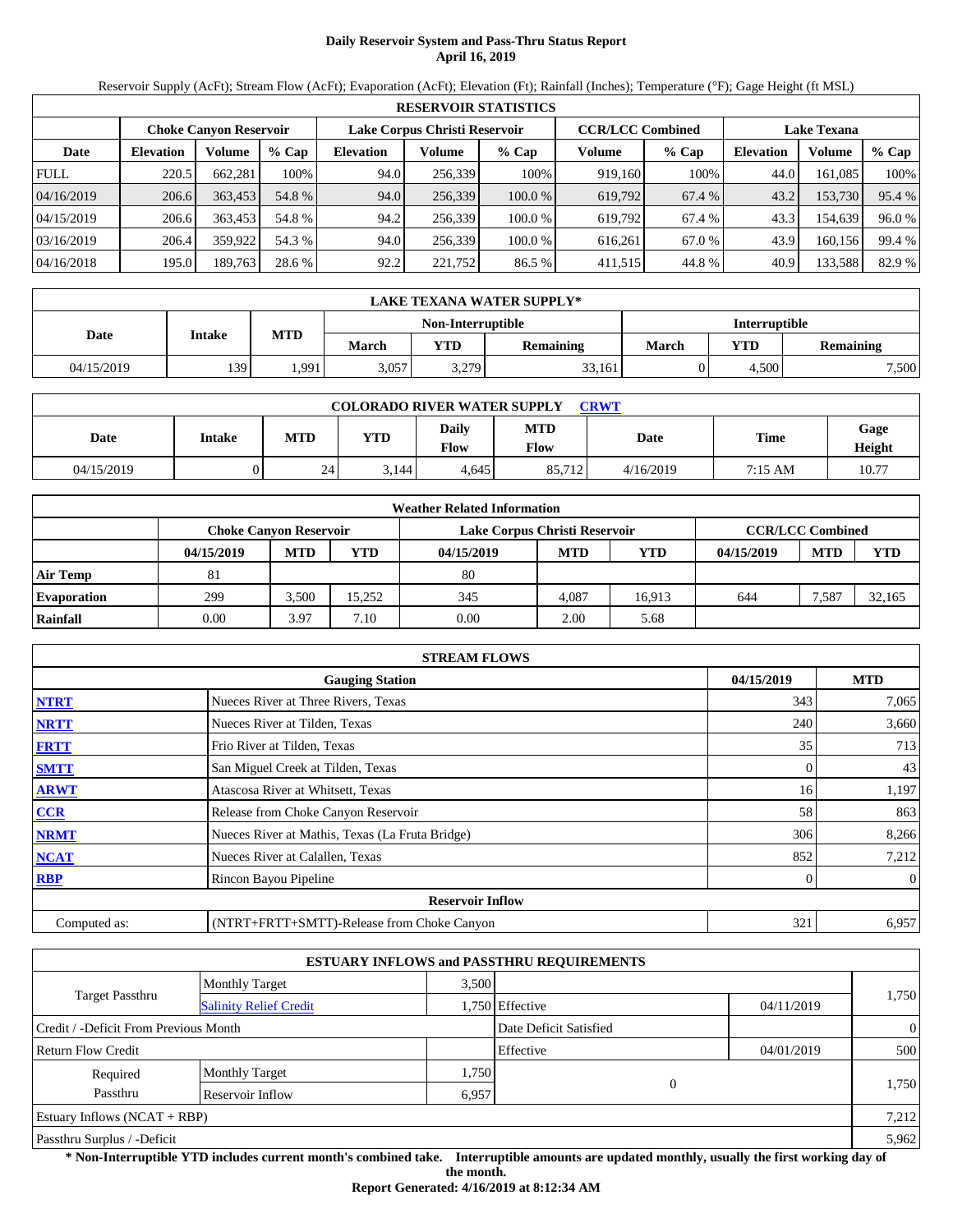# **Daily Reservoir System and Pass-Thru Status Report April 17, 2019**

Reservoir Supply (AcFt); Stream Flow (AcFt); Evaporation (AcFt); Elevation (Ft); Rainfall (Inches); Temperature (°F); Gage Height (ft MSL)

|             | <b>RESERVOIR STATISTICS</b> |                               |         |                               |         |         |                         |         |                    |         |        |  |  |
|-------------|-----------------------------|-------------------------------|---------|-------------------------------|---------|---------|-------------------------|---------|--------------------|---------|--------|--|--|
|             |                             | <b>Choke Canyon Reservoir</b> |         | Lake Corpus Christi Reservoir |         |         | <b>CCR/LCC Combined</b> |         | <b>Lake Texana</b> |         |        |  |  |
| Date        | <b>Elevation</b>            | Volume                        | $%$ Cap | <b>Elevation</b>              | Volume  | $%$ Cap | Volume                  | $%$ Cap | <b>Elevation</b>   | Volume  | % Cap  |  |  |
| <b>FULL</b> | 220.5                       | 662,281                       | 100%    | 94.0                          | 256.339 | 100%    | 919,160                 | 100%    | 44.0               | 161.085 | 100%   |  |  |
| 04/17/2019  | 206.6                       | 363.453                       | 54.8 %  | 94.1                          | 256,339 | 100.0%  | 619,792                 | 67.4 %  | 43.2               | 153,730 | 95.4 % |  |  |
| 04/16/2019  | 206.6                       | 363,453                       | 54.8 %  | 94.0                          | 256.339 | 100.0 % | 619.792                 | 67.4 %  | 43.2               | 153,730 | 95.4 % |  |  |
| 03/17/2019  | 206.4                       | 359.922                       | 54.3 %  | 94.0                          | 256.339 | 100.0 % | 616.261                 | 67.0 %  | 43.8               | 159,229 | 98.8%  |  |  |
| 04/17/2018  | 194.9                       | 188,558                       | 28.4 %  | 92.1                          | 219,887 | 85.8%   | 408,445                 | 44.4 %  | 40.9               | 133,588 | 82.9 % |  |  |

|            | <b>LAKE TEXANA WATER SUPPLY*</b> |            |       |                   |           |                      |       |           |  |  |  |
|------------|----------------------------------|------------|-------|-------------------|-----------|----------------------|-------|-----------|--|--|--|
|            |                                  |            |       | Non-Interruptible |           | <b>Interruptible</b> |       |           |  |  |  |
| Date       | Intake                           | <b>MTD</b> | March | <b>YTD</b>        | Remaining | March                | YTD.  | Remaining |  |  |  |
| 04/16/2019 | 96                               | 2.086      | 3,057 | 3,279             | 33,161    |                      | 4,500 | 7,500     |  |  |  |

| <b>COLORADO RIVER WATER SUPPLY</b><br><b>CRWT</b> |        |            |            |                      |                    |           |             |                |  |  |  |
|---------------------------------------------------|--------|------------|------------|----------------------|--------------------|-----------|-------------|----------------|--|--|--|
| Date                                              | Intake | <b>MTD</b> | <b>YTD</b> | Daily<br><b>Flow</b> | <b>MTD</b><br>Flow | Date      | <b>Time</b> | Gage<br>Height |  |  |  |
| 04/16/2019                                        | 44     | 68         | 3.188      | 4.089                | 89.801             | 4/17/2019 | 7:15 AM     | 11.81          |  |  |  |

|                    |            |                               |            | <b>Weather Related Information</b> |            |            |            |                         |            |
|--------------------|------------|-------------------------------|------------|------------------------------------|------------|------------|------------|-------------------------|------------|
|                    |            | <b>Choke Canvon Reservoir</b> |            | Lake Corpus Christi Reservoir      |            |            |            | <b>CCR/LCC Combined</b> |            |
|                    | 04/16/2019 | <b>MTD</b>                    | <b>YTD</b> | 04/16/2019                         | <b>MTD</b> | <b>YTD</b> | 04/16/2019 | <b>MTD</b>              | <b>YTD</b> |
| <b>Air Temp</b>    | 80         |                               |            | 80                                 |            |            |            |                         |            |
| <b>Evaporation</b> | 226        | 3.726                         | 15.478     | 242                                | 4.329      | 17.155     | 468        | 8.055                   | 32,633     |
| Rainfall           | 0.00       | 3.97                          | 7.10       | 0.00                               | 2.00       | 5.68       |            |                         |            |

|              | <b>STREAM FLOWS</b>                             |            |              |
|--------------|-------------------------------------------------|------------|--------------|
|              | <b>Gauging Station</b>                          | 04/16/2019 | <b>MTD</b>   |
| <b>NTRT</b>  | Nueces River at Three Rivers, Texas             | 345        | 7,410        |
| <b>NRTT</b>  | Nueces River at Tilden, Texas                   | 250        | 3,910        |
| <b>FRTT</b>  | Frio River at Tilden, Texas                     | 31         | 744          |
| <b>SMTT</b>  | San Miguel Creek at Tilden, Texas               | 0          | 43           |
| <b>ARWT</b>  | Atascosa River at Whitsett, Texas               | 14         | 1,211        |
| CCR          | Release from Choke Canyon Reservoir             | 58         | 921          |
| <b>NRMT</b>  | Nueces River at Mathis, Texas (La Fruta Bridge) | 302        | 8,567        |
| <b>NCAT</b>  | Nueces River at Calallen, Texas                 | 383        | 7,596        |
| <b>RBP</b>   | Rincon Bayou Pipeline                           |            | $\mathbf{0}$ |
|              | <b>Reservoir Inflow</b>                         |            |              |
| Computed as: | (NTRT+FRTT+SMTT)-Release from Choke Canyon      | 319        | 7,276        |

|                                       |                               |       | <b>ESTUARY INFLOWS and PASSTHRU REQUIREMENTS</b> |            |                |
|---------------------------------------|-------------------------------|-------|--------------------------------------------------|------------|----------------|
|                                       | <b>Monthly Target</b>         | 3.500 |                                                  |            |                |
| <b>Target Passthru</b>                | <b>Salinity Relief Credit</b> |       | 1,750 Effective                                  | 04/11/2019 | 1,750          |
| Credit / -Deficit From Previous Month |                               |       | Date Deficit Satisfied                           |            | $\overline{0}$ |
| <b>Return Flow Credit</b>             |                               |       | Effective                                        | 04/01/2019 | 500            |
| Required                              | <b>Monthly Target</b>         | 1,750 |                                                  |            |                |
| Passthru                              | Reservoir Inflow              | 7.276 | $\mathbf{0}$                                     |            | 1,750          |
| Estuary Inflows $(NCAT + RBP)$        |                               |       |                                                  |            | 7,596          |
| Passthru Surplus / -Deficit           |                               |       |                                                  |            | 6,346          |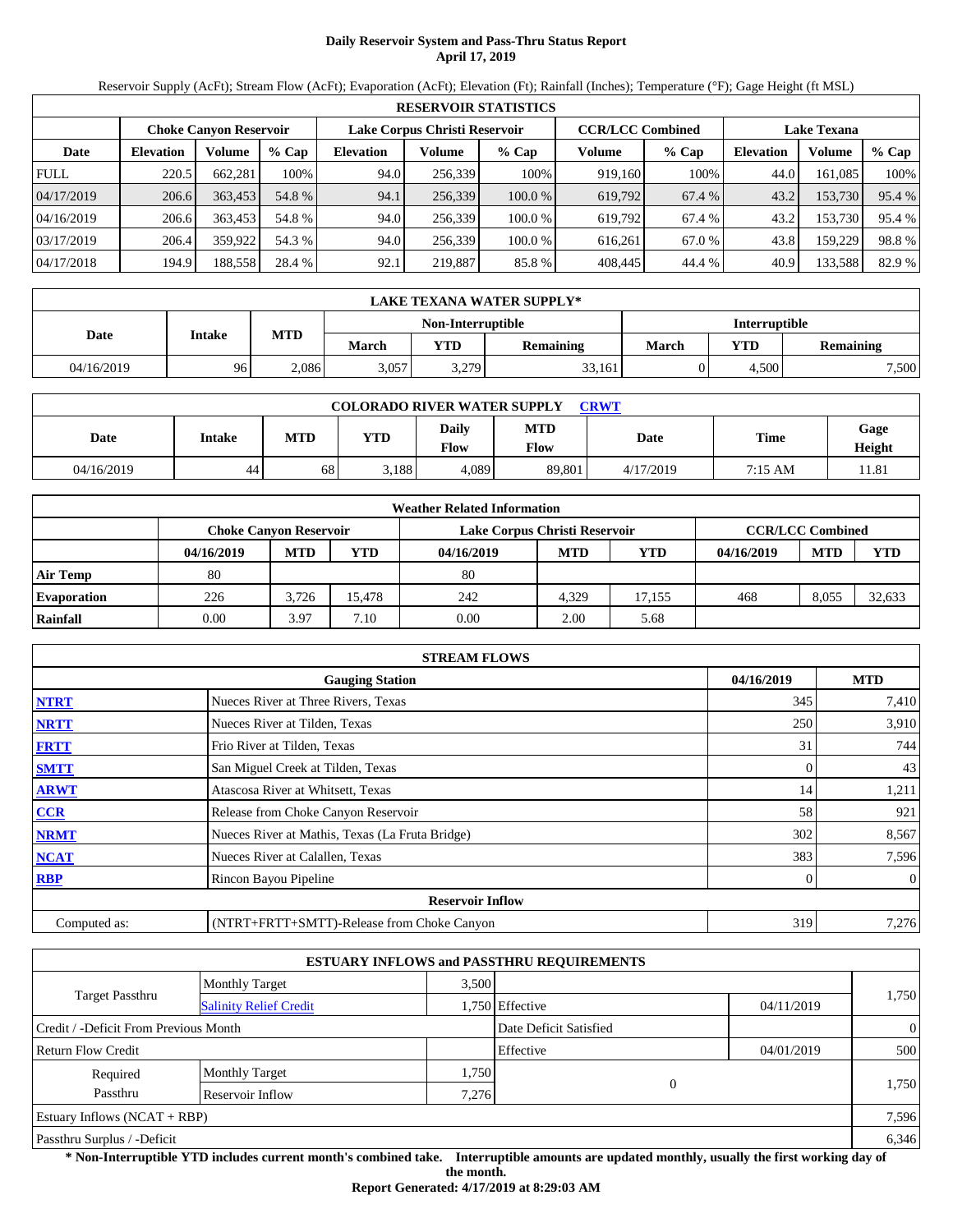# **Daily Reservoir System and Pass-Thru Status Report April 18, 2019**

Reservoir Supply (AcFt); Stream Flow (AcFt); Evaporation (AcFt); Elevation (Ft); Rainfall (Inches); Temperature (°F); Gage Height (ft MSL)

|             | <b>RESERVOIR STATISTICS</b> |                               |         |                               |         |         |                         |         |                    |         |        |  |
|-------------|-----------------------------|-------------------------------|---------|-------------------------------|---------|---------|-------------------------|---------|--------------------|---------|--------|--|
|             |                             | <b>Choke Canyon Reservoir</b> |         | Lake Corpus Christi Reservoir |         |         | <b>CCR/LCC Combined</b> |         | <b>Lake Texana</b> |         |        |  |
| Date        | <b>Elevation</b>            | Volume                        | $%$ Cap | <b>Elevation</b>              | Volume  | $%$ Cap | Volume                  | $%$ Cap | <b>Elevation</b>   | Volume  | % Cap  |  |
| <b>FULL</b> | 220.5                       | 662.281                       | 100%    | 94.0                          | 256.339 | 100%    | 919.160                 | 100%    | 44.0               | 161.085 | 100%   |  |
| 04/18/2019  | 206.7                       | 365,226                       | 55.1 %  | 94.0                          | 256,339 | 100.0%  | 621,565                 | 67.6 %  | 43.3               | 154,639 | 96.0%  |  |
| 04/17/2019  | 206.6                       | 363.453                       | 54.8 %  | 94.1                          | 256.339 | 100.0 % | 619.792                 | 67.4 %  | 43.2               | 153.730 | 95.4 % |  |
| 03/18/2019  | 206.4                       | 359.922                       | 54.3 %  | 94.1                          | 256.339 | 100.0 % | 616.261                 | 67.0 %  | 43.8               | 159,229 | 98.8%  |  |
| 04/18/2018  | 194.8                       | 187,358                       | 28.3 %  | 92.1                          | 219,887 | 85.8 %  | 407,245                 | 44.3 %  | 40.8               | 132,746 | 82.4 % |  |

|            | LAKE TEXANA WATER SUPPLY* |            |       |                          |                  |                      |            |           |  |  |  |
|------------|---------------------------|------------|-------|--------------------------|------------------|----------------------|------------|-----------|--|--|--|
|            | Intake                    |            |       | <b>Non-Interruptible</b> |                  | <b>Interruptible</b> |            |           |  |  |  |
| Date       |                           | <b>MTD</b> | March | <b>VTD</b>               | <b>Remaining</b> | <b>March</b>         | <b>YTD</b> | Remaining |  |  |  |
| 04/17/2019 | $\overline{a}$<br>. .     | 2,158      | 3,057 | 3,279                    | 33,161           |                      | 4.500      | 7,500     |  |  |  |

| <b>COLORADO RIVER WATER SUPPLY</b><br><b>CRWT</b> |        |            |            |                             |                    |           |             |                |  |  |  |
|---------------------------------------------------|--------|------------|------------|-----------------------------|--------------------|-----------|-------------|----------------|--|--|--|
| Date                                              | Intake | <b>MTD</b> | <b>YTD</b> | <b>Daily</b><br><b>Flow</b> | <b>MTD</b><br>Flow | Date      | <b>Time</b> | Gage<br>Height |  |  |  |
| 04/17/2019                                        | 68     | 136        | 3,256      | 4,903                       | 94.704             | 4/18/2019 | 7:15 AM     | 10.95          |  |  |  |

|                    |            |                               |            | <b>Weather Related Information</b> |            |            |            |                         |            |
|--------------------|------------|-------------------------------|------------|------------------------------------|------------|------------|------------|-------------------------|------------|
|                    |            | <b>Choke Canvon Reservoir</b> |            | Lake Corpus Christi Reservoir      |            |            |            | <b>CCR/LCC Combined</b> |            |
|                    | 04/17/2019 | <b>MTD</b>                    | <b>YTD</b> | 04/17/2019                         | <b>MTD</b> | <b>YTD</b> | 04/17/2019 | <b>MTD</b>              | <b>YTD</b> |
| <b>Air Temp</b>    | 83         |                               |            | 83                                 |            |            |            |                         |            |
| <b>Evaporation</b> | 259        | 3.985                         | 15.737     | 207                                | 4.536      | 17.362     | 466        | 8,521                   | 33,099     |
| Rainfall           | 0.48       | 4.45                          | 7.58       | 0.75                               | 2.75       | 6.43       |            |                         |            |

|              | <b>STREAM FLOWS</b>                             |            |                |
|--------------|-------------------------------------------------|------------|----------------|
|              | <b>Gauging Station</b>                          | 04/17/2019 | <b>MTD</b>     |
| <b>NTRT</b>  | Nueces River at Three Rivers, Texas             | 341        | 7,751          |
| <b>NRTT</b>  | Nueces River at Tilden, Texas                   | 242        | 4,153          |
| <b>FRTT</b>  | Frio River at Tilden, Texas                     | 34         | 778            |
| <b>SMTT</b>  | San Miguel Creek at Tilden, Texas               | 0          | 43             |
| <b>ARWT</b>  | Atascosa River at Whitsett, Texas               | 13         | 1,223          |
| CCR          | Release from Choke Canyon Reservoir             | 58         | 979            |
| <b>NRMT</b>  | Nueces River at Mathis, Texas (La Fruta Bridge) | 300        | 8,867          |
| <b>NCAT</b>  | Nueces River at Calallen, Texas                 | 302        | 7,897          |
| <b>RBP</b>   | Rincon Bayou Pipeline                           | 0          | $\overline{0}$ |
|              | <b>Reservoir Inflow</b>                         |            |                |
| Computed as: | (NTRT+FRTT+SMTT)-Release from Choke Canyon      | 318        | 7,593          |

|                                       |                                                         |       | <b>ESTUARY INFLOWS and PASSTHRU REQUIREMENTS</b> |            |                |
|---------------------------------------|---------------------------------------------------------|-------|--------------------------------------------------|------------|----------------|
|                                       | <b>Monthly Target</b>                                   | 3,500 |                                                  |            |                |
|                                       | <b>Target Passthru</b><br><b>Salinity Relief Credit</b> |       | 1,750 Effective                                  | 04/11/2019 | 1,750          |
| Credit / -Deficit From Previous Month |                                                         |       | Date Deficit Satisfied                           |            | $\overline{0}$ |
| Return Flow Credit                    |                                                         |       | Effective                                        | 04/01/2019 | 500            |
| Required                              | <b>Monthly Target</b>                                   | 1,750 |                                                  |            |                |
| Passthru                              | Reservoir Inflow                                        | 7,593 | $\mathbf{0}$                                     |            | 1,750          |
| Estuary Inflows $(NCAT + RBP)$        |                                                         |       |                                                  |            | 7,897          |
| Passthru Surplus / -Deficit           |                                                         |       |                                                  |            | 6,647          |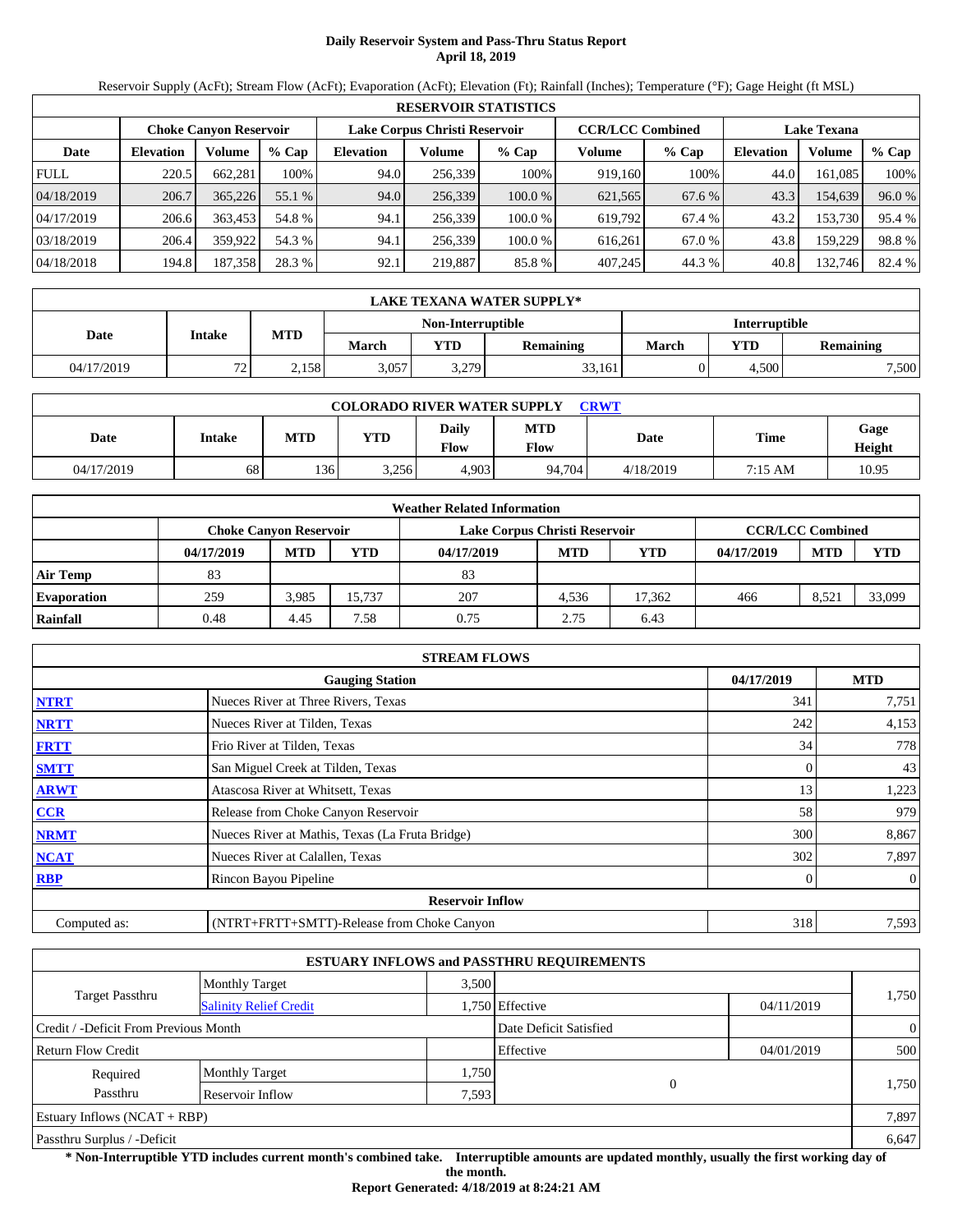# **Daily Reservoir System and Pass-Thru Status Report April 19, 2019**

Reservoir Supply (AcFt); Stream Flow (AcFt); Evaporation (AcFt); Elevation (Ft); Rainfall (Inches); Temperature (°F); Gage Height (ft MSL)

|             | <b>RESERVOIR STATISTICS</b> |                               |         |                  |                               |         |                         |         |                    |         |        |  |
|-------------|-----------------------------|-------------------------------|---------|------------------|-------------------------------|---------|-------------------------|---------|--------------------|---------|--------|--|
|             |                             | <b>Choke Canvon Reservoir</b> |         |                  | Lake Corpus Christi Reservoir |         | <b>CCR/LCC Combined</b> |         | <b>Lake Texana</b> |         |        |  |
| Date        | <b>Elevation</b>            | Volume                        | $%$ Cap | <b>Elevation</b> | Volume                        | $%$ Cap | Volume                  | $%$ Cap | <b>Elevation</b>   | Volume  | % Cap  |  |
| <b>FULL</b> | 220.5                       | 662,281                       | 100%    | 94.0             | 256,339                       | 100%    | 919,160                 | 100%    | 44.0               | 161,085 | 100%   |  |
| 04/19/2019  | 206.6                       | 363,453                       | 54.8 %  | 94.0             | 256,339                       | 100.0%  | 619,792                 | 67.4 %  | 43.2               | 153,730 | 95.4 % |  |
| 04/18/2019  | 206.7                       | 365,226                       | 55.1 %  | 94.0             | 256.339                       | 100.0 % | 621,565                 | 67.6 %  | 43.3               | 154.639 | 96.0%  |  |
| 03/19/2019  | 206.4                       | 359,922                       | 54.3 %  | 94.0             | 256,339                       | 100.0 % | 616,261                 | 67.0 %  | 43.8               | 159,229 | 98.8%  |  |
| 04/19/2018  | 194.8                       | 187,358                       | 28.3 %  | 92.2             | 221,752                       | 86.5 %  | 409,110                 | 44.5 %  | 40.8               | 132,746 | 82.4 % |  |

|            | LAKE TEXANA WATER SUPPLY* |            |       |                   |           |                      |       |           |  |  |  |
|------------|---------------------------|------------|-------|-------------------|-----------|----------------------|-------|-----------|--|--|--|
|            | Intake                    |            |       | Non-Interruptible |           | <b>Interruptible</b> |       |           |  |  |  |
| Date       |                           | <b>MTD</b> | March | <b>YTD</b>        | Remaining | <b>March</b>         | YTD.  | Remaining |  |  |  |
| 04/18/2019 | 71                        | 2.229      | 3,057 | 3,279             | 33,161    |                      | 4,500 | 7,500     |  |  |  |

| <b>COLORADO RIVER WATER SUPPLY</b><br><b>CRWT</b> |        |            |            |                             |                    |           |             |                |  |  |  |
|---------------------------------------------------|--------|------------|------------|-----------------------------|--------------------|-----------|-------------|----------------|--|--|--|
| Date                                              | Intake | <b>MTD</b> | <b>YTD</b> | <b>Daily</b><br><b>Flow</b> | <b>MTD</b><br>Flow | Date      | <b>Time</b> | Gage<br>Height |  |  |  |
| 04/18/2019                                        | 68     | 203        | 3,324      | 3.712                       | 98.416             | 4/19/2019 | 7:15 AM     | 10.68          |  |  |  |

|                    |            |                        |            | <b>Weather Related Information</b> |            |            |            |                         |            |
|--------------------|------------|------------------------|------------|------------------------------------|------------|------------|------------|-------------------------|------------|
|                    |            | Choke Canvon Reservoir |            | Lake Corpus Christi Reservoir      |            |            |            | <b>CCR/LCC Combined</b> |            |
|                    | 04/18/2019 | <b>MTD</b>             | <b>YTD</b> | 04/18/2019                         | <b>MTD</b> | <b>YTD</b> | 04/18/2019 | <b>MTD</b>              | <b>YTD</b> |
| <b>Air Temp</b>    | 78         |                        |            | 78                                 |            |            |            |                         |            |
| <b>Evaporation</b> | 289        | 4.274                  | 16.026     | 276                                | 4.812      | 17.638     | 565        | 9.086                   | 33.664     |
| Rainfall           | 0.00       | 4.45                   | 7.58       | 0.00                               | 2.75       | 6.43       |            |                         |            |

|              | <b>STREAM FLOWS</b>                             |            |                |
|--------------|-------------------------------------------------|------------|----------------|
|              | <b>Gauging Station</b>                          | 04/18/2019 | <b>MTD</b>     |
| <b>NTRT</b>  | Nueces River at Three Rivers, Texas             | 484        | 8,236          |
| <b>NRTT</b>  | Nueces River at Tilden, Texas                   | 230        | 4,383          |
| <b>FRTT</b>  | Frio River at Tilden, Texas                     | 39         | 817            |
| <b>SMTT</b>  | San Miguel Creek at Tilden, Texas               | 0          | 43             |
| <b>ARWT</b>  | Atascosa River at Whitsett, Texas               | 14         | 1,237          |
| <b>CCR</b>   | Release from Choke Canyon Reservoir             | 58         | 1,036          |
| <b>NRMT</b>  | Nueces River at Mathis, Texas (La Fruta Bridge) | 915        | 9,782          |
| <b>NCAT</b>  | Nueces River at Calallen, Texas                 | 349        | 8,247          |
| <b>RBP</b>   | Rincon Bayou Pipeline                           |            | $\overline{0}$ |
|              | <b>Reservoir Inflow</b>                         |            |                |
| Computed as: | (NTRT+FRTT+SMTT)-Release from Choke Canyon      | 466        | 8,060          |

|                                       |                               |       | <b>ESTUARY INFLOWS and PASSTHRU REQUIREMENTS</b> |            |                |
|---------------------------------------|-------------------------------|-------|--------------------------------------------------|------------|----------------|
|                                       | <b>Monthly Target</b>         | 3.500 |                                                  |            |                |
| <b>Target Passthru</b>                | <b>Salinity Relief Credit</b> |       | 1,750 Effective                                  | 04/11/2019 | 1,750          |
| Credit / -Deficit From Previous Month |                               |       | Date Deficit Satisfied                           |            | $\overline{0}$ |
| <b>Return Flow Credit</b>             |                               |       | Effective                                        | 04/01/2019 | 500            |
| Required                              | <b>Monthly Target</b>         | 1,750 |                                                  |            |                |
| Passthru<br>Reservoir Inflow          |                               |       | $\mathbf{0}$<br>8,060                            |            | 1,750          |
| Estuary Inflows $(NCAT + RBP)$        |                               |       |                                                  |            | 8,247          |
| Passthru Surplus / -Deficit           |                               |       |                                                  |            | 6,997          |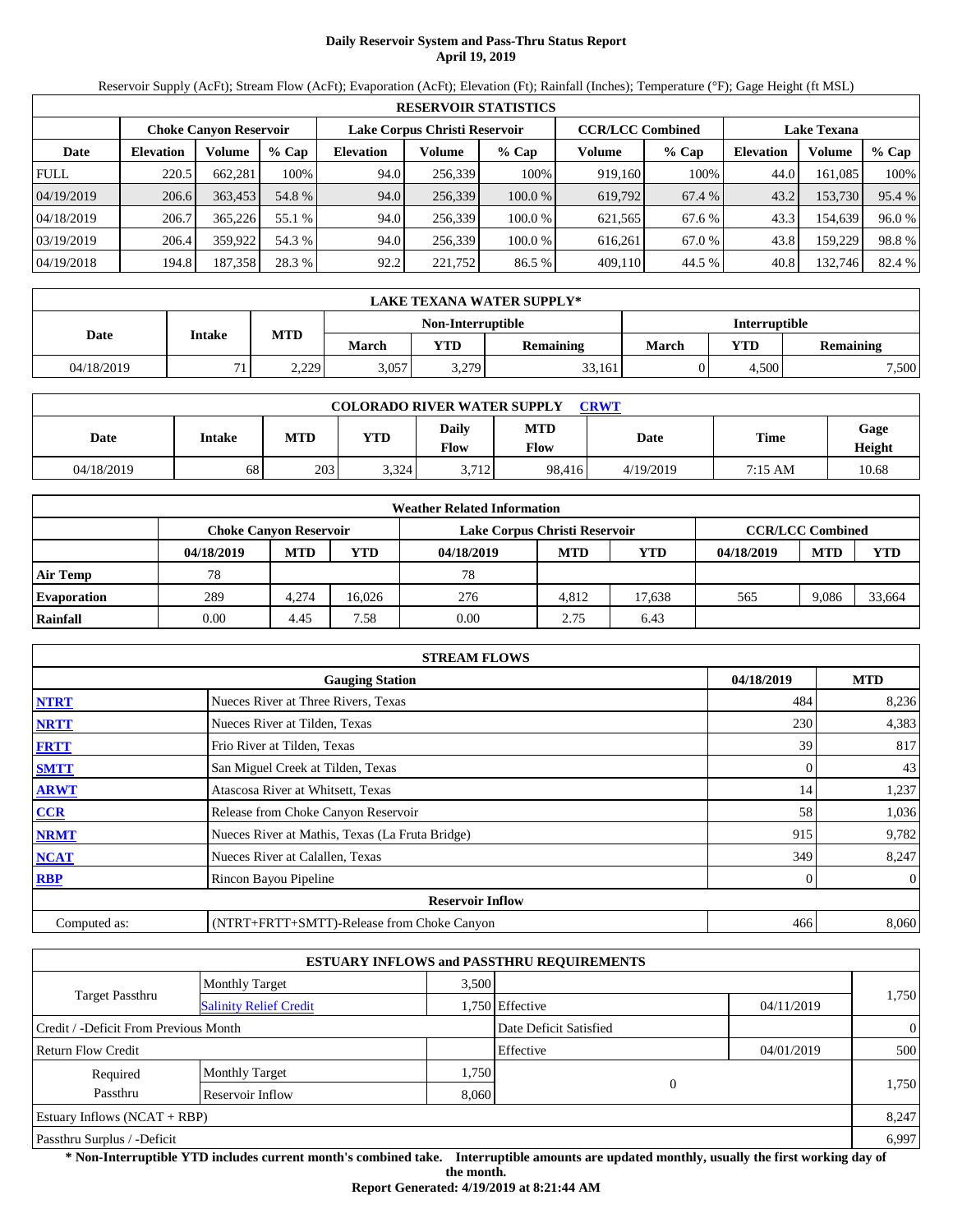# **Daily Reservoir System and Pass-Thru Status Report April 20, 2019**

Reservoir Supply (AcFt); Stream Flow (AcFt); Evaporation (AcFt); Elevation (Ft); Rainfall (Inches); Temperature (°F); Gage Height (ft MSL)

|             | <b>RESERVOIR STATISTICS</b> |                               |         |                               |         |         |                         |         |                    |         |        |  |
|-------------|-----------------------------|-------------------------------|---------|-------------------------------|---------|---------|-------------------------|---------|--------------------|---------|--------|--|
|             |                             | <b>Choke Canyon Reservoir</b> |         | Lake Corpus Christi Reservoir |         |         | <b>CCR/LCC Combined</b> |         | <b>Lake Texana</b> |         |        |  |
| Date        | <b>Elevation</b>            | Volume                        | $%$ Cap | <b>Elevation</b>              | Volume  | $%$ Cap | Volume                  | $%$ Cap | <b>Elevation</b>   | Volume  | % Cap  |  |
| <b>FULL</b> | 220.5                       | 662.281                       | 100%    | 94.0                          | 256,339 | 100%    | 919,160                 | 100%    | 44.0               | 161.085 | 100%   |  |
| 04/20/2019  | 206.6                       | 363,453                       | 54.8 %  | 94.0                          | 256,339 | 100.0%  | 619,792                 | 67.4 %  | 43.2               | 153,730 | 95.4 % |  |
| 04/19/2019  | 206.6                       | 363,453                       | 54.8 %  | 94.0                          | 256.339 | 100.0 % | 619.792                 | 67.4 %  | 43.2               | 153,730 | 95.4 % |  |
| 03/20/2019  | 206.4                       | 359,922                       | 54.3 %  | 94.0                          | 256.339 | 100.0 % | 616.261                 | 67.0 %  | 43.7               | 158,306 | 98.3%  |  |
| 04/20/2018  | 194.9                       | 188,558                       | 28.4 %  | 92.1                          | 219,887 | 85.8%   | 408,445                 | 44.4 %  | 40.8               | 132,746 | 82.4 % |  |

|            | LAKE TEXANA WATER SUPPLY* |            |       |                   |                  |                      |            |           |  |  |  |
|------------|---------------------------|------------|-------|-------------------|------------------|----------------------|------------|-----------|--|--|--|
|            | Intake                    |            |       | Non-Interruptible |                  | <b>Interruptible</b> |            |           |  |  |  |
| Date       |                           | <b>MTD</b> | March | <b>YTD</b>        | <b>Remaining</b> | March                | <b>YTD</b> | Remaining |  |  |  |
| 04/19/2019 | 70                        | 2,300      | 3,057 | 3,279             | 33,161           |                      | 4.500      | 7,500     |  |  |  |

| <b>COLORADO RIVER WATER SUPPLY</b><br><b>CRWT</b> |        |            |            |               |                    |           |         |                |  |  |  |
|---------------------------------------------------|--------|------------|------------|---------------|--------------------|-----------|---------|----------------|--|--|--|
| Date                                              | Intake | <b>MTD</b> | <b>YTD</b> | Daily<br>Flow | <b>MTD</b><br>Flow | Date      | Time    | Gage<br>Height |  |  |  |
| 04/19/2019                                        | 68     | 271        | 3.391      | 3,593         | 102,009            | 4/20/2019 | 7:15 AM | 11.69          |  |  |  |

|                    |                               |            |            | <b>Weather Related Information</b> |            |        |            |                         |            |
|--------------------|-------------------------------|------------|------------|------------------------------------|------------|--------|------------|-------------------------|------------|
|                    | <b>Choke Canvon Reservoir</b> |            |            | Lake Corpus Christi Reservoir      |            |        |            | <b>CCR/LCC Combined</b> |            |
|                    | 04/19/2019                    | <b>MTD</b> | <b>YTD</b> | 04/19/2019                         | <b>MTD</b> | YTD    | 04/19/2019 | <b>MTD</b>              | <b>YTD</b> |
| <b>Air Temp</b>    | 81                            |            |            | 78                                 |            |        |            |                         |            |
| <b>Evaporation</b> | 320                           | 4.594      | 16.346     | 334                                | 5.146      | 17.972 | 654        | 9.740                   | 34,318     |
| Rainfall           | 0.00                          | 4.45       | 7.58       | 0.00                               | 2.75       | 6.43   |            |                         |            |

|              | <b>STREAM FLOWS</b>                             |            |              |
|--------------|-------------------------------------------------|------------|--------------|
|              | <b>Gauging Station</b>                          | 04/19/2019 | <b>MTD</b>   |
| <b>NTRT</b>  | Nueces River at Three Rivers, Texas             | 318        | 8,553        |
| <b>NRTT</b>  | Nueces River at Tilden, Texas                   | 216        | 4,599        |
| <b>FRTT</b>  | Frio River at Tilden, Texas                     |            | 826          |
| <b>SMTT</b>  | San Miguel Creek at Tilden, Texas               |            | 44           |
| <b>ARWT</b>  | Atascosa River at Whitsett, Texas               | 15         | 1,252        |
| CCR          | Release from Choke Canyon Reservoir             | 58         | 1,094        |
| <b>NRMT</b>  | Nueces River at Mathis, Texas (La Fruta Bridge) | 158        | 9,940        |
| <b>NCAT</b>  | Nueces River at Calallen, Texas                 | 605        | 8,852        |
| <b>RBP</b>   | Rincon Bayou Pipeline                           |            | $\mathbf{0}$ |
|              | <b>Reservoir Inflow</b>                         |            |              |
| Computed as: | (NTRT+FRTT+SMTT)-Release from Choke Canyon      | 270        | 8,329        |

|                                       |                               |       | <b>ESTUARY INFLOWS and PASSTHRU REQUIREMENTS</b> |            |                |
|---------------------------------------|-------------------------------|-------|--------------------------------------------------|------------|----------------|
|                                       | <b>Monthly Target</b>         | 3.500 |                                                  |            |                |
| <b>Target Passthru</b>                | <b>Salinity Relief Credit</b> |       | 1,750 Effective                                  | 04/11/2019 | 1,750          |
| Credit / -Deficit From Previous Month |                               |       | Date Deficit Satisfied                           |            | $\overline{0}$ |
| <b>Return Flow Credit</b>             |                               |       | Effective                                        | 04/01/2019 | 500            |
| Required                              | <b>Monthly Target</b>         | 1,750 |                                                  |            |                |
| Passthru                              | Reservoir Inflow              | 8,329 | $\Omega$                                         |            | 1,750          |
| Estuary Inflows $(NCAT + RBP)$        |                               |       |                                                  |            | 8,852          |
| Passthru Surplus / -Deficit           |                               |       |                                                  |            | 7,602          |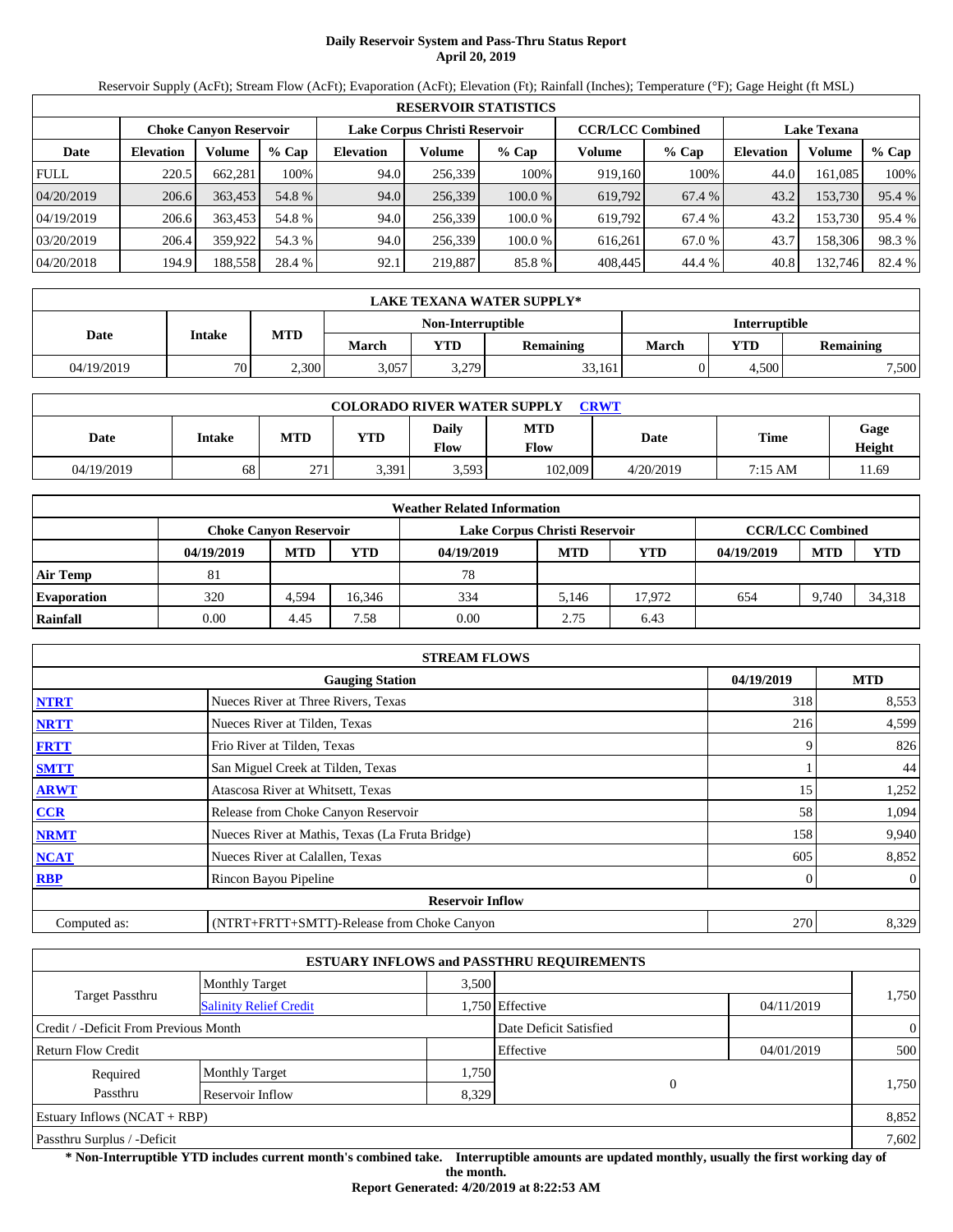# **Daily Reservoir System and Pass-Thru Status Report April 21, 2019**

Reservoir Supply (AcFt); Stream Flow (AcFt); Evaporation (AcFt); Elevation (Ft); Rainfall (Inches); Temperature (°F); Gage Height (ft MSL)

|             | <b>RESERVOIR STATISTICS</b>   |         |         |                  |                               |         |         |                         |                    |         |        |  |
|-------------|-------------------------------|---------|---------|------------------|-------------------------------|---------|---------|-------------------------|--------------------|---------|--------|--|
|             | <b>Choke Canyon Reservoir</b> |         |         |                  | Lake Corpus Christi Reservoir |         |         | <b>CCR/LCC Combined</b> | <b>Lake Texana</b> |         |        |  |
| Date        | <b>Elevation</b>              | Volume  | $%$ Cap | <b>Elevation</b> | Volume                        | % Cap   | Volume  | $%$ Cap                 | <b>Elevation</b>   | Volume  | % Cap  |  |
| <b>FULL</b> | 220.5                         | 662.281 | 100%    | 94.0             | 256.339                       | 100%    | 919.160 | 100%                    | 44.0               | 161.085 | 100%   |  |
| 04/21/2019  | 206.5                         | 361.685 | 54.6 %  | 94.0             | 256,339                       | 100.0%  | 618,024 | 67.2 %                  | 43.2               | 153,730 | 95.4 % |  |
| 04/20/2019  | 206.6                         | 363,453 | 54.8 %  | 94.0             | 256.339                       | 100.0 % | 619.792 | 67.4 %                  | 43.2               | 153,730 | 95.4 % |  |
| 03/21/2019  | 206.4                         | 359,922 | 54.3 %  | 94.0             | 256.339                       | 100.0 % | 616.261 | 67.0 %                  | 43.7               | 158.306 | 98.3%  |  |
| 04/21/2018  | 194.8                         | 187,358 | 28.3 %  | 92.1             | 219,887                       | 85.8%   | 407,245 | 44.3 %                  | 40.8               | 132,746 | 82.4 % |  |

|            | LAKE TEXANA WATER SUPPLY* |            |       |                   |                  |                      |            |           |  |  |  |
|------------|---------------------------|------------|-------|-------------------|------------------|----------------------|------------|-----------|--|--|--|
|            |                           |            |       | Non-Interruptible |                  | <b>Interruptible</b> |            |           |  |  |  |
| Date       | Intake                    | <b>MTD</b> | March | <b>YTD</b>        | <b>Remaining</b> | March                | <b>YTD</b> | Remaining |  |  |  |
| 04/20/2019 | 70                        | 2,369      | 3,057 | 3,279             | 33,161           |                      | 4.500      | 7,500     |  |  |  |

| <b>COLORADO RIVER WATER SUPPLY</b><br><b>CRWT</b> |        |            |            |               |                    |           |         |                |  |  |  |
|---------------------------------------------------|--------|------------|------------|---------------|--------------------|-----------|---------|----------------|--|--|--|
| Date                                              | Intake | <b>MTD</b> | <b>YTD</b> | Daily<br>Flow | <b>MTD</b><br>Flow | Date      | Time    | Gage<br>Height |  |  |  |
| 04/20/2019                                        | 68     | 338        | 3.459      | 8,813         | 10.823             | 4/21/2019 | 7:15 AM | 15.88          |  |  |  |

|                    |                               |            |        | <b>Weather Related Information</b> |            |            |            |                         |            |
|--------------------|-------------------------------|------------|--------|------------------------------------|------------|------------|------------|-------------------------|------------|
|                    | <b>Choke Canvon Reservoir</b> |            |        | Lake Corpus Christi Reservoir      |            |            |            | <b>CCR/LCC Combined</b> |            |
|                    | 04/20/2019                    | <b>MTD</b> | YTD    | 04/20/2019                         | <b>MTD</b> | <b>YTD</b> | 04/20/2019 | <b>MTD</b>              | <b>YTD</b> |
| <b>Air Temp</b>    | 82                            |            |        | 81                                 |            |            |            |                         |            |
| <b>Evaporation</b> | 319                           | 4.913      | 16.665 | 414                                | 5.560      | 18.386     | 733        | 10.473                  | 35,051     |
| Rainfall           | 0.00                          | 4.45       | 7.58   | 0.00                               | 2.75       | 6.43       |            |                         |            |

|              | <b>STREAM FLOWS</b>                             |            |              |
|--------------|-------------------------------------------------|------------|--------------|
|              | <b>Gauging Station</b>                          | 04/20/2019 | <b>MTD</b>   |
| <b>NTRT</b>  | Nueces River at Three Rivers, Texas             | 1,832      | 10,386       |
| <b>NRTT</b>  | Nueces River at Tilden, Texas                   | 204        | 4,804        |
| <b>FRTT</b>  | Frio River at Tilden, Texas                     | 37         | 863          |
| <b>SMTT</b>  | San Miguel Creek at Tilden, Texas               | 0          | 44           |
| <b>ARWT</b>  | Atascosa River at Whitsett, Texas               | 30         | 1,282        |
| <b>CCR</b>   | Release from Choke Canyon Reservoir             | 58         | 1,151        |
| <b>NRMT</b>  | Nueces River at Mathis, Texas (La Fruta Bridge) | 109        | 10,049       |
| <b>NCAT</b>  | Nueces River at Calallen, Texas                 | 262        | 9,114        |
| <b>RBP</b>   | Rincon Bayou Pipeline                           |            | $\mathbf{0}$ |
|              | <b>Reservoir Inflow</b>                         |            |              |
| Computed as: | (NTRT+FRTT+SMTT)-Release from Choke Canyon      | 1,812      | 10,141       |

|                                       |                               |        | <b>ESTUARY INFLOWS and PASSTHRU REQUIREMENTS</b> |            |                |
|---------------------------------------|-------------------------------|--------|--------------------------------------------------|------------|----------------|
|                                       | <b>Monthly Target</b>         | 3.500  |                                                  |            |                |
| Target Passthru                       | <b>Salinity Relief Credit</b> |        | 1,750 Effective                                  | 04/11/2019 | 1,750          |
| Credit / -Deficit From Previous Month |                               |        | Date Deficit Satisfied                           |            | $\overline{0}$ |
| <b>Return Flow Credit</b>             |                               |        | Effective                                        | 04/01/2019 | 500            |
| Required                              | <b>Monthly Target</b>         | 1,750  |                                                  |            |                |
| Passthru                              | Reservoir Inflow              | 10,141 | 0                                                |            | 1,750          |
| Estuary Inflows $(NCAT + RBP)$        |                               |        |                                                  |            | 9,114          |
| Passthru Surplus / -Deficit           |                               |        |                                                  |            | 7,864          |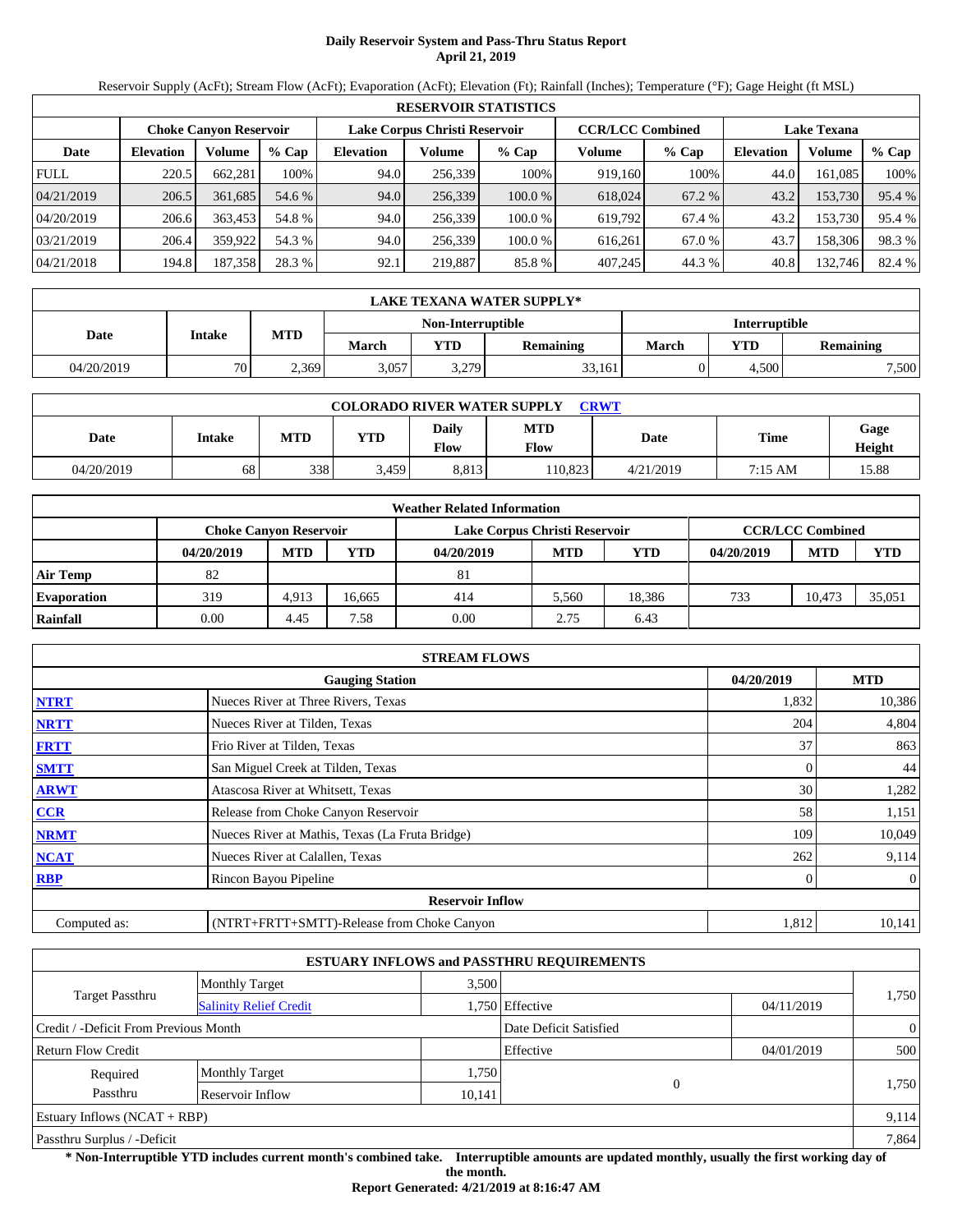## **Daily Reservoir System and Pass-Thru Status Report April 22, 2019**

Reservoir Supply (AcFt); Stream Flow (AcFt); Evaporation (AcFt); Elevation (Ft); Rainfall (Inches); Temperature (°F); Gage Height (ft MSL)

|             | <b>RESERVOIR STATISTICS</b>   |         |         |                  |                               |         |         |                         |                    |         |        |  |
|-------------|-------------------------------|---------|---------|------------------|-------------------------------|---------|---------|-------------------------|--------------------|---------|--------|--|
|             | <b>Choke Canyon Reservoir</b> |         |         |                  | Lake Corpus Christi Reservoir |         |         | <b>CCR/LCC Combined</b> | <b>Lake Texana</b> |         |        |  |
| Date        | <b>Elevation</b>              | Volume  | $%$ Cap | <b>Elevation</b> | Volume                        | $%$ Cap | Volume  | $%$ Cap                 | <b>Elevation</b>   | Volume  | % Cap  |  |
| <b>FULL</b> | 220.5                         | 662.281 | 100%    | 94.0             | 256.339                       | 100%    | 919.160 | 100%                    | 44.0               | 161.085 | 100%   |  |
| 04/22/2019  | 206.5                         | 361.685 | 54.6 %  | 94.0             | 256,339                       | 100.0%  | 618,024 | 67.2 %                  | 43.2               | 153,730 | 95.4 % |  |
| 04/21/2019  | 206.5                         | 361.685 | 54.6 %  | 94.0             | 256.339                       | 100.0 % | 618.024 | 67.2 %                  | 43.2               | 153,730 | 95.4 % |  |
| 03/22/2019  | 206.4                         | 359,922 | 54.3 %  | 94.0             | 256.339                       | 100.0 % | 616.261 | 67.0 %                  | 43.7               | 158.306 | 98.3%  |  |
| 04/22/2018  | 194.8                         | 187,358 | 28.3 %  | 92.2             | 221,752                       | 86.5 %  | 409,110 | 44.5 %                  | 40.8               | 132,746 | 82.4 % |  |

|            | LAKE TEXANA WATER SUPPLY* |              |       |                   |                  |                      |            |           |  |  |  |
|------------|---------------------------|--------------|-------|-------------------|------------------|----------------------|------------|-----------|--|--|--|
|            |                           |              |       | Non-Interruptible |                  | <b>Interruptible</b> |            |           |  |  |  |
| Date       | Intake                    | <b>MTD</b>   | March | <b>YTD</b>        | <b>Remaining</b> | March                | <b>YTD</b> | Remaining |  |  |  |
| 04/21/2019 | 69                        | $\angle 438$ | 3,057 | 3,279             | 33,161           |                      | 4.500      | 7,500     |  |  |  |

| <b>COLORADO RIVER WATER SUPPLY</b><br><b>CRWT</b> |        |            |            |               |                    |           |         |                |  |  |  |
|---------------------------------------------------|--------|------------|------------|---------------|--------------------|-----------|---------|----------------|--|--|--|
| Date                                              | Intake | <b>MTD</b> | <b>YTD</b> | Daily<br>Flow | <b>MTD</b><br>Flow | Date      | Time    | Gage<br>Height |  |  |  |
| 04/21/2019                                        | 68     | 406        | 3,527      | 10.640        | 121.462            | 4/22/2019 | 7:15 AM | 13.07          |  |  |  |

|                    | <b>Weather Related Information</b> |            |        |                               |            |            |            |                         |            |  |  |
|--------------------|------------------------------------|------------|--------|-------------------------------|------------|------------|------------|-------------------------|------------|--|--|
|                    | <b>Choke Canyon Reservoir</b>      |            |        | Lake Corpus Christi Reservoir |            |            |            | <b>CCR/LCC Combined</b> |            |  |  |
|                    | 04/21/2019                         | <b>MTD</b> | YTD    | 04/21/2019                    | <b>MTD</b> | <b>YTD</b> | 04/21/2019 | <b>MTD</b>              | <b>YTD</b> |  |  |
| <b>Air Temp</b>    | 82                                 |            |        | 81                            |            |            |            |                         |            |  |  |
| <b>Evaporation</b> | 309                                | 5.222      | 16.974 | 403                           | 5.963      | 18.789     | 712        | 11.185                  | 35,763     |  |  |
| Rainfall           | 0.00                               | 4.45       | 7.58   | 0.00                          | 2.75       | 6.43       |            |                         |            |  |  |

|              | <b>STREAM FLOWS</b>                             |            |                |
|--------------|-------------------------------------------------|------------|----------------|
|              | <b>Gauging Station</b>                          | 04/21/2019 | <b>MTD</b>     |
| <b>NTRT</b>  | Nueces River at Three Rivers, Texas             | 1,278      | 11,664         |
| <b>NRTT</b>  | Nueces River at Tilden, Texas                   | 197        | 5,001          |
| <b>FRTT</b>  | Frio River at Tilden, Texas                     | 37         | 899            |
| <b>SMTT</b>  | San Miguel Creek at Tilden, Texas               | 0          | 44             |
| <b>ARWT</b>  | Atascosa River at Whitsett, Texas               | 43         | 1,325          |
| <b>CCR</b>   | Release from Choke Canyon Reservoir             | 58         | 1,209          |
| <b>NRMT</b>  | Nueces River at Mathis, Texas (La Fruta Bridge) | 190        | 10,239         |
| <b>NCAT</b>  | Nueces River at Calallen, Texas                 | 63         | 9,177          |
| <b>RBP</b>   | Rincon Bayou Pipeline                           | 0          | $\overline{0}$ |
|              | <b>Reservoir Inflow</b>                         |            |                |
| Computed as: | (NTRT+FRTT+SMTT)-Release from Choke Canyon      | 1,257      | 11,398         |

|                                       |                               |        | <b>ESTUARY INFLOWS and PASSTHRU REQUIREMENTS</b> |            |                |
|---------------------------------------|-------------------------------|--------|--------------------------------------------------|------------|----------------|
|                                       | <b>Monthly Target</b>         | 3.500  |                                                  |            |                |
| Target Passthru                       | <b>Salinity Relief Credit</b> |        | 1,750 Effective                                  | 04/11/2019 | 1,750          |
| Credit / -Deficit From Previous Month |                               |        | Date Deficit Satisfied                           |            | $\overline{0}$ |
| <b>Return Flow Credit</b>             |                               |        | Effective                                        | 04/01/2019 | 500            |
| Required                              | <b>Monthly Target</b>         | 1,750  |                                                  |            |                |
| Passthru                              | Reservoir Inflow              | 11,398 | $\theta$                                         |            | 1,750          |
| Estuary Inflows $(NCAT + RBP)$        |                               |        |                                                  |            | 9,177          |
| Passthru Surplus / -Deficit           |                               |        |                                                  |            | 7.927          |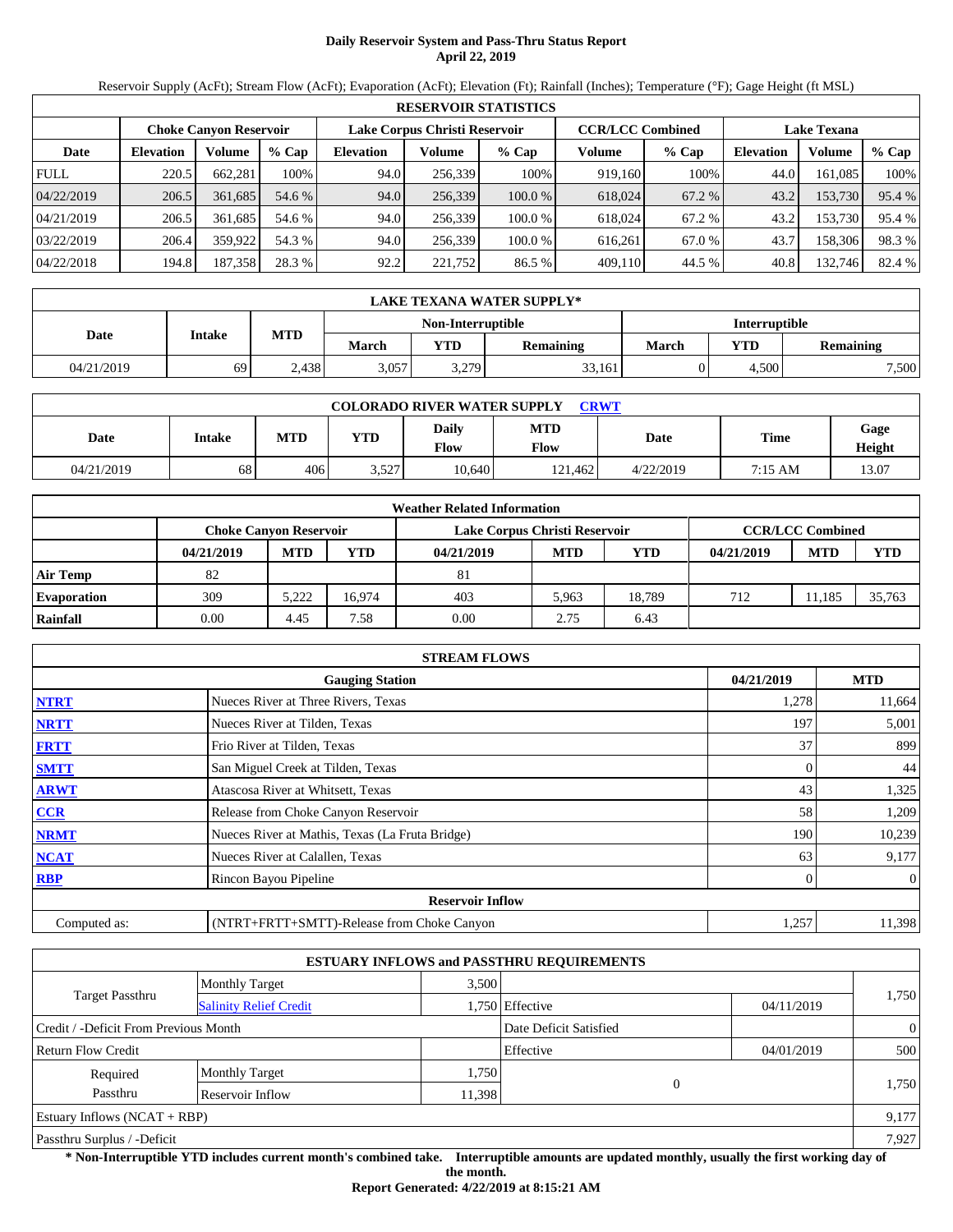# **Daily Reservoir System and Pass-Thru Status Report April 23, 2019**

Reservoir Supply (AcFt); Stream Flow (AcFt); Evaporation (AcFt); Elevation (Ft); Rainfall (Inches); Temperature (°F); Gage Height (ft MSL)

|             | <b>RESERVOIR STATISTICS</b> |                               |         |                               |         |         |                         |         |                    |         |        |  |  |
|-------------|-----------------------------|-------------------------------|---------|-------------------------------|---------|---------|-------------------------|---------|--------------------|---------|--------|--|--|
|             |                             | <b>Choke Canyon Reservoir</b> |         | Lake Corpus Christi Reservoir |         |         | <b>CCR/LCC Combined</b> |         | <b>Lake Texana</b> |         |        |  |  |
| Date        | <b>Elevation</b>            | Volume                        | $%$ Cap | <b>Elevation</b>              | Volume  | $%$ Cap | Volume                  | $%$ Cap | <b>Elevation</b>   | Volume  | % Cap  |  |  |
| <b>FULL</b> | 220.5                       | 662.281                       | 100%    | 94.0                          | 256,339 | 100%    | 919.160                 | 100%    | 44.0               | 161.085 | 100%   |  |  |
| 04/23/2019  | 206.6                       | 363,453                       | 54.8 %  | 94.0                          | 256,339 | 100.0%  | 619,792                 | 67.4 %  | 43.1               | 152,823 | 94.9 % |  |  |
| 04/22/2019  | 206.5                       | 361.685                       | 54.6 %  | 94.0                          | 256.339 | 100.0 % | 618.024                 | 67.2 %  | 43.2               | 153.730 | 95.4 % |  |  |
| 03/23/2019  | 206.3                       | 358.164                       | 54.0 %  | 94.0                          | 256,339 | 100.0 % | 614.503                 | 66.9 %  | 43.6               | 157,385 | 97.7 % |  |  |
| 04/23/2018  | 194.8                       | 187,358                       | 28.3 %  | 92.0                          | 218,027 | 85.1 %  | 405,385                 | 44.1 %  | 40.8               | 132,745 | 82.4 % |  |  |

|            | LAKE TEXANA WATER SUPPLY* |            |       |                   |                  |                      |            |           |  |  |  |
|------------|---------------------------|------------|-------|-------------------|------------------|----------------------|------------|-----------|--|--|--|
|            |                           |            |       | Non-Interruptible |                  | <b>Interruptible</b> |            |           |  |  |  |
| Date       | Intake                    | <b>MTD</b> | March | <b>YTD</b>        | <b>Remaining</b> | March                | <b>YTD</b> | Remaining |  |  |  |
| 04/22/2019 | 68                        | 2,507      | 3,057 | 3,279             | 33,161           |                      | 4.500      | 7,500     |  |  |  |

| <b>COLORADO RIVER WATER SUPPLY</b><br><b>CRWT</b> |        |            |            |               |                    |           |         |                 |  |  |  |
|---------------------------------------------------|--------|------------|------------|---------------|--------------------|-----------|---------|-----------------|--|--|--|
| Date                                              | Intake | <b>MTD</b> | <b>YTD</b> | Daily<br>Flow | <b>MTD</b><br>Flow | Date      | Time    | Gage<br>Height  |  |  |  |
| 04/22/2019                                        | 68     | 474        | 3,595      | 7,960         | 129.422            | 4/23/2019 | 7:15 AM | 1 າ າ າ<br>---- |  |  |  |

|                    |                               |            |       | <b>Weather Related Information</b> |            |            |            |                         |            |
|--------------------|-------------------------------|------------|-------|------------------------------------|------------|------------|------------|-------------------------|------------|
|                    | <b>Choke Canvon Reservoir</b> |            |       | Lake Corpus Christi Reservoir      |            |            |            | <b>CCR/LCC Combined</b> |            |
|                    | 04/22/2019                    | <b>MTD</b> | YTD   | 04/22/2019                         | <b>MTD</b> | <b>YTD</b> | 04/22/2019 | <b>MTD</b>              | <b>YTD</b> |
| <b>Air Temp</b>    | 80                            |            |       | 79                                 |            |            |            |                         |            |
| <b>Evaporation</b> | 237                           | 5.459      | 7.211 | 265                                | 6.228      | 19.054     | 502        | 11.687                  | 36,265     |
| Rainfall           | 0.00                          | 4.45       | 7.58  | 0.00                               | 2.75       | 6.43       |            |                         |            |

|              | <b>STREAM FLOWS</b>                             |            |              |
|--------------|-------------------------------------------------|------------|--------------|
|              | <b>Gauging Station</b>                          | 04/22/2019 | <b>MTD</b>   |
| <b>NTRT</b>  | Nueces River at Three Rivers, Texas             | 341        | 12,005       |
| <b>NRTT</b>  | Nueces River at Tilden, Texas                   | 196        | 5,197        |
| <b>FRTT</b>  | Frio River at Tilden, Texas                     |            | 908          |
| <b>SMTT</b>  | San Miguel Creek at Tilden, Texas               | 0          | 44           |
| <b>ARWT</b>  | Atascosa River at Whitsett, Texas               | 30         | 1,355        |
| <b>CCR</b>   | Release from Choke Canyon Reservoir             | 58         | 1,266        |
| <b>NRMT</b>  | Nueces River at Mathis, Texas (La Fruta Bridge) | 190        | 10,429       |
| <b>NCAT</b>  | Nueces River at Calallen, Texas                 | 96         | 9,273        |
| <b>RBP</b>   | Rincon Bayou Pipeline                           | 0          | $\mathbf{0}$ |
|              | <b>Reservoir Inflow</b>                         |            |              |
| Computed as: | (NTRT+FRTT+SMTT)-Release from Choke Canyon      | 292        | 11,690       |

|                                       |                               |        | <b>ESTUARY INFLOWS and PASSTHRU REQUIREMENTS</b> |            |                |
|---------------------------------------|-------------------------------|--------|--------------------------------------------------|------------|----------------|
|                                       | <b>Monthly Target</b>         | 3.500  |                                                  |            |                |
| Target Passthru                       | <b>Salinity Relief Credit</b> |        | 1,750 Effective                                  | 04/11/2019 | 1,750          |
| Credit / -Deficit From Previous Month |                               |        | Date Deficit Satisfied                           |            | $\overline{0}$ |
| <b>Return Flow Credit</b>             |                               |        | Effective                                        | 04/01/2019 | 500            |
| Required                              | <b>Monthly Target</b>         | 1,750  |                                                  |            |                |
| Passthru                              | Reservoir Inflow              | 11,690 | 0                                                |            | 1,750          |
| Estuary Inflows $(NCAT + RBP)$        |                               |        |                                                  |            | 9,273          |
| Passthru Surplus / -Deficit           |                               |        |                                                  |            | 8,023          |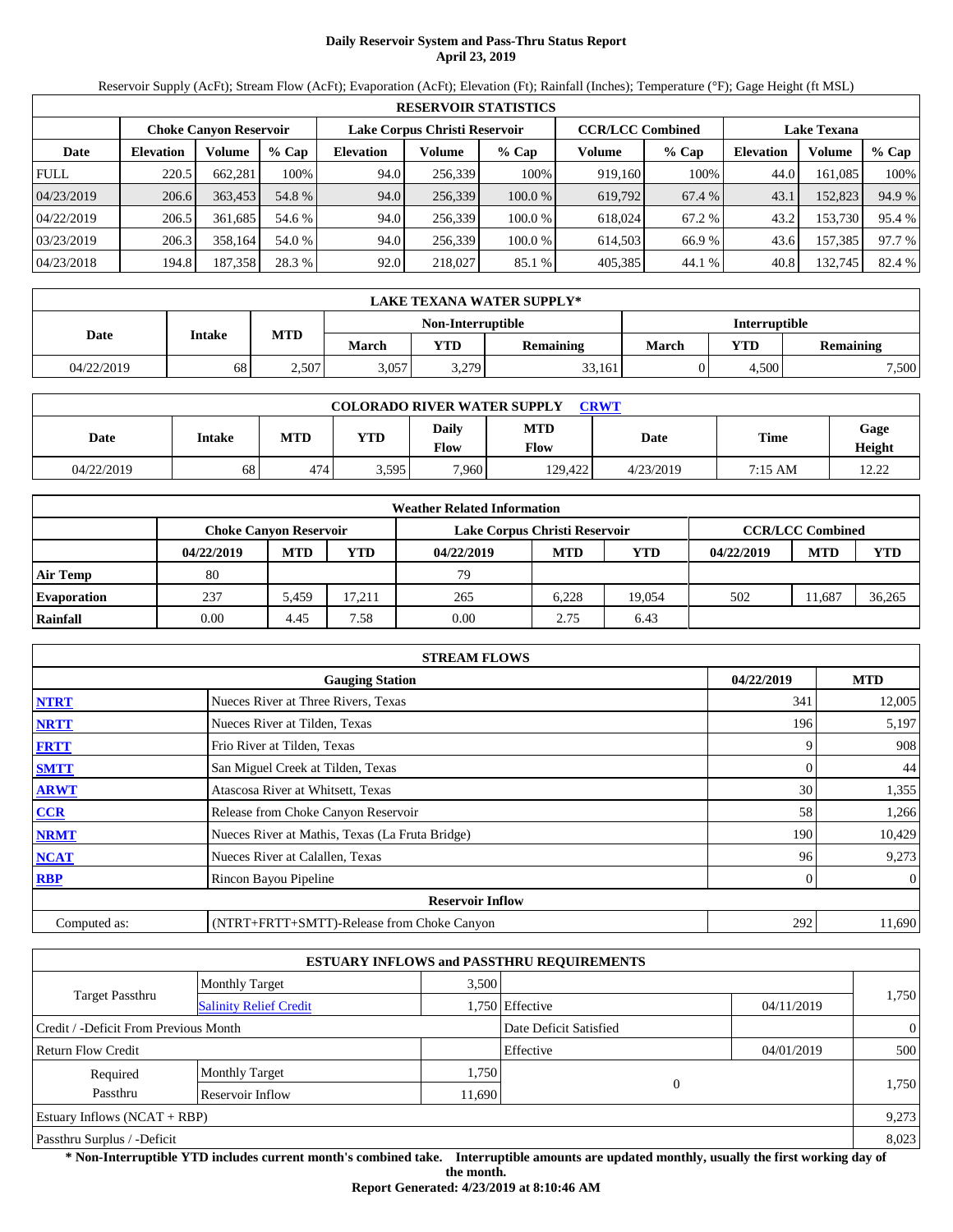# **Daily Reservoir System and Pass-Thru Status Report April 24, 2019**

Reservoir Supply (AcFt); Stream Flow (AcFt); Evaporation (AcFt); Elevation (Ft); Rainfall (Inches); Temperature (°F); Gage Height (ft MSL)

|             | <b>RESERVOIR STATISTICS</b> |                               |         |                  |                               |        |         |                         |                    |         |        |  |
|-------------|-----------------------------|-------------------------------|---------|------------------|-------------------------------|--------|---------|-------------------------|--------------------|---------|--------|--|
|             |                             | <b>Choke Canvon Reservoir</b> |         |                  | Lake Corpus Christi Reservoir |        |         | <b>CCR/LCC Combined</b> | <b>Lake Texana</b> |         |        |  |
| Date        | <b>Elevation</b>            | Volume                        | $%$ Cap | <b>Elevation</b> | Volume                        | % Cap  | Volume  | $%$ Cap                 | Elevation          | Volume  | % Cap  |  |
| <b>FULL</b> | 220.5                       | 662.281                       | 100%    | 94.0             | 256,339                       | 100%   | 919.160 | 100%                    | 44.0               | 161.085 | 100%   |  |
| 04/24/2019  | 206.5                       | 361,685                       | 54.6 %  | 94.0             | 256,339                       | 100.0% | 618,024 | 67.2 %                  | 43.1               | 152,823 | 94.9 % |  |
| 04/23/2019  | 206.6                       | 363,453                       | 54.8 %  | 94.0             | 256.339                       | 100.0% | 619.792 | 67.4 %                  | 43.1               | 152.823 | 94.9 % |  |
| 03/24/2019  | 206.4                       | 359.922                       | 54.3 %  | 94.0             | 256.339                       | 100.0% | 616.261 | 67.0 %                  | 43.6               | 157,385 | 97.7 % |  |
| 04/24/2018  | 194.8                       | 187,358                       | 28.3 %  | 92.0             | 218,027                       | 85.1 % | 405,385 | 44.1 %                  | 40.7               | 131,905 | 81.9 % |  |

|            | LAKE TEXANA WATER SUPPLY* |            |       |                   |                  |                      |            |           |  |  |
|------------|---------------------------|------------|-------|-------------------|------------------|----------------------|------------|-----------|--|--|
|            |                           |            |       | Non-Interruptible |                  | <b>Interruptible</b> |            |           |  |  |
| Date       | Intake                    | <b>MTD</b> | March | <b>YTD</b>        | <b>Remaining</b> | March                | <b>YTD</b> | Remaining |  |  |
| 04/23/2019 | 70                        | 2,576      | 3,057 | 3,279             | 33,161           |                      | 4.500      | 7,500     |  |  |

| <b>COLORADO RIVER WATER SUPPLY</b><br><b>CRWT</b> |        |            |            |               |                    |           |         |                |  |  |  |
|---------------------------------------------------|--------|------------|------------|---------------|--------------------|-----------|---------|----------------|--|--|--|
| Date                                              | Intake | <b>MTD</b> | <b>YTD</b> | Daily<br>Flow | <b>MTD</b><br>Flow | Date      | Time    | Gage<br>Height |  |  |  |
| 04/23/2019                                        | 68     | 542        | 3,663      | 5,717         | 135,139            | 4/24/2019 | 7:15 AM | 12.17          |  |  |  |

|                    |                               |            |        | <b>Weather Related Information</b> |            |            |            |                         |            |
|--------------------|-------------------------------|------------|--------|------------------------------------|------------|------------|------------|-------------------------|------------|
|                    | <b>Choke Canvon Reservoir</b> |            |        | Lake Corpus Christi Reservoir      |            |            |            | <b>CCR/LCC Combined</b> |            |
|                    | 04/23/2019                    | <b>MTD</b> | YTD    | 04/23/2019                         | <b>MTD</b> | <b>YTD</b> | 04/23/2019 | <b>MTD</b>              | <b>YTD</b> |
| <b>Air Temp</b>    | 79                            |            |        | 80                                 |            |            |            |                         |            |
| <b>Evaporation</b> | 185                           | 5.644      | 17.396 | 230                                | 6.458      | 19.284     | 415        | 12.102                  | 36.680     |
| Rainfall           | 0.05                          | 4.50       | 7.63   | 0.00                               | 2.75       | 6.43       |            |                         |            |

|              | <b>STREAM FLOWS</b>                             |            |                |
|--------------|-------------------------------------------------|------------|----------------|
|              | <b>Gauging Station</b>                          | 04/23/2019 | <b>MTD</b>     |
| <b>NTRT</b>  | Nueces River at Three Rivers, Texas             | 790        | 12,795         |
| <b>NRTT</b>  | Nueces River at Tilden, Texas                   | 189        | 5,386          |
| <b>FRTT</b>  | Frio River at Tilden, Texas                     | 37         | 945            |
| <b>SMTT</b>  | San Miguel Creek at Tilden, Texas               | $\Omega$   | 44             |
| <b>ARWT</b>  | Atascosa River at Whitsett, Texas               | 21         | 1,377          |
| <b>CCR</b>   | Release from Choke Canyon Reservoir             | 58         | 1,324          |
| <b>NRMT</b>  | Nueces River at Mathis, Texas (La Fruta Bridge) | 189        | 10,618         |
| <b>NCAT</b>  | Nueces River at Calallen, Texas                 | 126        | 9,399          |
| <b>RBP</b>   | Rincon Bayou Pipeline                           | 0          | $\overline{0}$ |
|              | <b>Reservoir Inflow</b>                         |            |                |
| Computed as: | (NTRT+FRTT+SMTT)-Release from Choke Canyon      | 769        | 12,460         |

|                                       |                               |        | <b>ESTUARY INFLOWS and PASSTHRU REQUIREMENTS</b> |            |                |
|---------------------------------------|-------------------------------|--------|--------------------------------------------------|------------|----------------|
|                                       | <b>Monthly Target</b>         | 3.500  |                                                  |            |                |
| Target Passthru                       | <b>Salinity Relief Credit</b> |        | 1,750 Effective                                  | 04/11/2019 | 1,750          |
| Credit / -Deficit From Previous Month |                               |        | Date Deficit Satisfied                           |            | $\overline{0}$ |
| <b>Return Flow Credit</b>             |                               |        | Effective                                        | 04/01/2019 | 500            |
| Required                              | <b>Monthly Target</b>         | 1,750  |                                                  |            |                |
| Passthru                              | Reservoir Inflow              | 12,460 | 0                                                |            | 1,750          |
| Estuary Inflows $(NCAT + RBP)$        |                               |        |                                                  |            | 9,399          |
| Passthru Surplus / -Deficit           |                               |        |                                                  |            | 8,149          |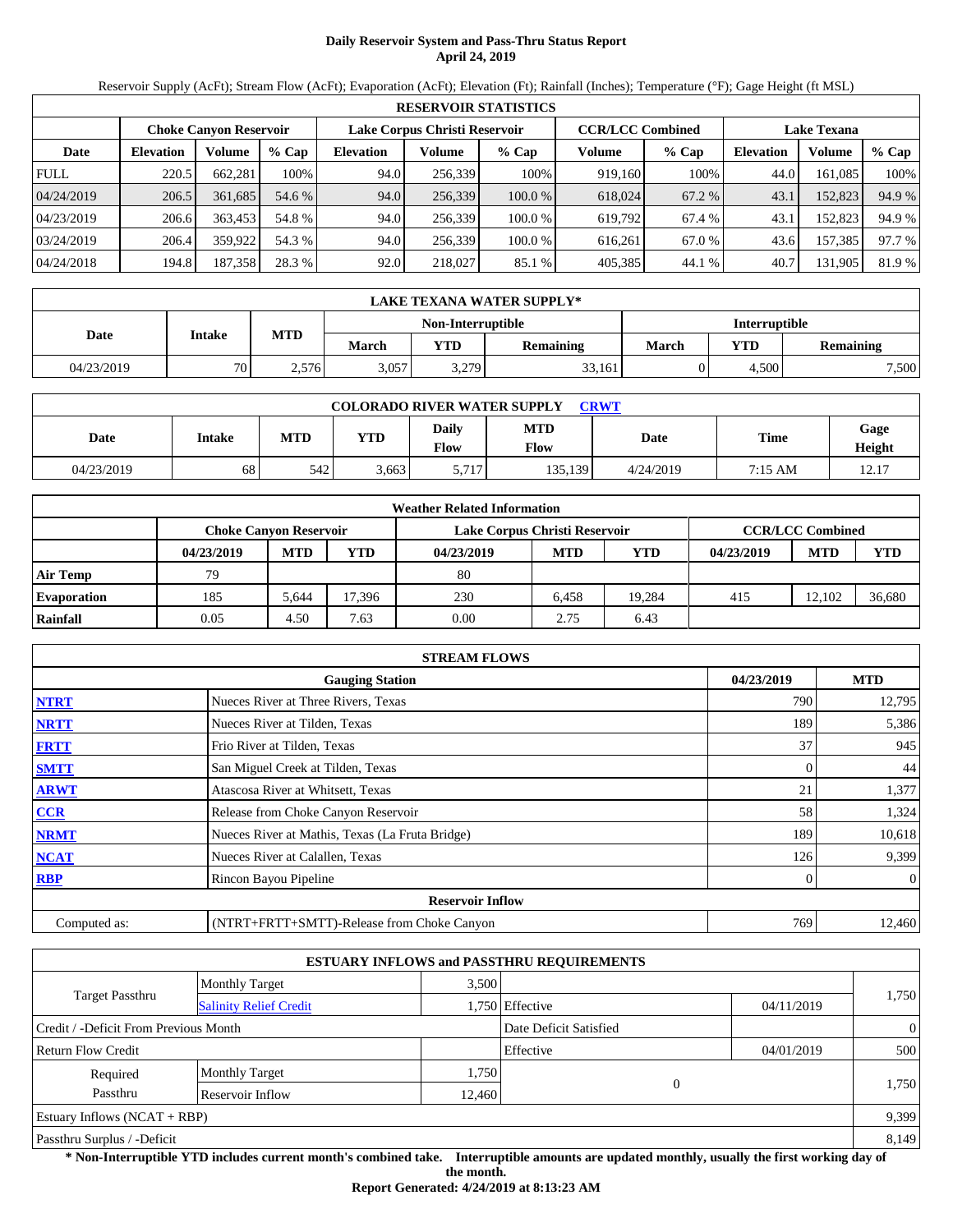## **Daily Reservoir System and Pass-Thru Status Report April 25, 2019**

Reservoir Supply (AcFt); Stream Flow (AcFt); Evaporation (AcFt); Elevation (Ft); Rainfall (Inches); Temperature (°F); Gage Height (ft MSL)

|             | <b>RESERVOIR STATISTICS</b> |                               |         |                               |         |         |                         |         |                    |         |        |  |  |
|-------------|-----------------------------|-------------------------------|---------|-------------------------------|---------|---------|-------------------------|---------|--------------------|---------|--------|--|--|
|             |                             | <b>Choke Canvon Reservoir</b> |         | Lake Corpus Christi Reservoir |         |         | <b>CCR/LCC Combined</b> |         | <b>Lake Texana</b> |         |        |  |  |
| Date        | <b>Elevation</b>            | <b>Volume</b>                 | $%$ Cap | <b>Elevation</b>              | Volume  | $%$ Cap | Volume                  | $%$ Cap | <b>Elevation</b>   | Volume  | % Cap  |  |  |
| <b>FULL</b> | 220.5                       | 662.281                       | 100%    | 94.0                          | 256,339 | 100%    | 919,160                 | 100%    | 44.0               | 161.085 | 100%   |  |  |
| 04/25/2019  | 206.6                       | 363,453                       | 54.8 %  | 94.0                          | 256,339 | 100.0%  | 619,792                 | 67.4 %  | 43.1               | 152,823 | 94.9 % |  |  |
| 04/24/2019  | 206.5                       | 361.685                       | 54.6 %  | 94.0                          | 256.339 | 100.0%  | 618,024                 | 67.2 %  | 43.1               | 152.823 | 94.9 % |  |  |
| 03/25/2019  | 206.4                       | 359.922                       | 54.3 %  | 94.0                          | 256.339 | 100.0%  | 616.261                 | 67.0 %  | 43.7               | 158,306 | 98.3%  |  |  |
| 04/25/2018  | 194.7                       | 186,162                       | 28.1 %  | 92.0                          | 218,027 | 85.1 %  | 404,189                 | 44.0 %  | 40.7               | 131,905 | 81.9 % |  |  |

|            | LAKE TEXANA WATER SUPPLY* |            |       |                          |                  |                      |            |                  |  |  |
|------------|---------------------------|------------|-------|--------------------------|------------------|----------------------|------------|------------------|--|--|
|            |                           |            |       | <b>Non-Interruptible</b> |                  | <b>Interruptible</b> |            |                  |  |  |
| Date       | Intake                    | <b>MTD</b> | March | <b>YTD</b>               | <b>Remaining</b> | March                | <b>YTD</b> | <b>Remaining</b> |  |  |
| 04/24/2019 | 70                        | 2.646      | 3,057 | 3,279                    | 33.161           |                      | 4.500      | 7,500            |  |  |

| <b>COLORADO RIVER WATER SUPPLY</b><br><b>CRWT</b> |        |            |            |               |                    |           |         |                |  |  |  |
|---------------------------------------------------|--------|------------|------------|---------------|--------------------|-----------|---------|----------------|--|--|--|
| Date                                              | Intake | <b>MTD</b> | <b>YTD</b> | Daily<br>Flow | <b>MTD</b><br>Flow | Date      | Time    | Gage<br>Height |  |  |  |
| 04/24/2019                                        | 68     | 610        | 3.730      | 5,538         | 140.677            | 4/25/2019 | 7:15 AM | 12.05          |  |  |  |

|                    |                               |            |       | <b>Weather Related Information</b> |            |            |            |                         |            |
|--------------------|-------------------------------|------------|-------|------------------------------------|------------|------------|------------|-------------------------|------------|
|                    | <b>Choke Canvon Reservoir</b> |            |       | Lake Corpus Christi Reservoir      |            |            |            | <b>CCR/LCC Combined</b> |            |
|                    | 04/24/2019                    | <b>MTD</b> | YTD   | 04/24/2019                         | <b>MTD</b> | <b>YTD</b> | 04/24/2019 | <b>MTD</b>              | <b>YTD</b> |
| <b>Air Temp</b>    | 79                            |            |       | 80                                 |            |            |            |                         |            |
| <b>Evaporation</b> | 217                           | 5.861      | 7.613 | 138                                | 6.596      | 19.422     | 355        | 12.457                  | 37,035     |
| Rainfall           | 0.93                          | 5.43       | 8.56  | 0.40                               | 3.15       | 6.83       |            |                         |            |

|              | <b>STREAM FLOWS</b>                             |            |                |
|--------------|-------------------------------------------------|------------|----------------|
|              | <b>Gauging Station</b>                          | 04/24/2019 | <b>MTD</b>     |
| <b>NTRT</b>  | Nueces River at Three Rivers, Texas             | 405        | 13,200         |
| <b>NRTT</b>  | Nueces River at Tilden, Texas                   | 183        | 5,569          |
| <b>FRTT</b>  | Frio River at Tilden, Texas                     | 31         | 975            |
| <b>SMTT</b>  | San Miguel Creek at Tilden, Texas               | 0          | 44             |
| <b>ARWT</b>  | Atascosa River at Whitsett, Texas               | 17         | 1,393          |
| <b>CCR</b>   | Release from Choke Canyon Reservoir             | 58         | 1,382          |
| <b>NRMT</b>  | Nueces River at Mathis, Texas (La Fruta Bridge) | 240        | 10,858         |
| <b>NCAT</b>  | Nueces River at Calallen, Texas                 | 144        | 9,543          |
| <b>RBP</b>   | Rincon Bayou Pipeline                           |            | $\overline{0}$ |
|              | <b>Reservoir Inflow</b>                         |            |                |
| Computed as: | (NTRT+FRTT+SMTT)-Release from Choke Canyon      | 378        | 12,838         |

|                                       |                               |        | <b>ESTUARY INFLOWS and PASSTHRU REQUIREMENTS</b> |            |                |
|---------------------------------------|-------------------------------|--------|--------------------------------------------------|------------|----------------|
|                                       | <b>Monthly Target</b>         | 3.500  |                                                  |            |                |
| Target Passthru                       | <b>Salinity Relief Credit</b> |        | 1,750 Effective                                  | 04/11/2019 | 1,750          |
| Credit / -Deficit From Previous Month |                               |        | Date Deficit Satisfied                           |            | $\overline{0}$ |
| <b>Return Flow Credit</b>             |                               |        | Effective                                        | 04/01/2019 | 500            |
| Required                              | <b>Monthly Target</b>         | 1,750  |                                                  |            |                |
| Passthru                              | Reservoir Inflow              | 12,838 | 0                                                |            | 1,750          |
| Estuary Inflows $(NCAT + RBP)$        |                               |        |                                                  |            | 9,543          |
| Passthru Surplus / -Deficit           |                               |        |                                                  |            | 8,293          |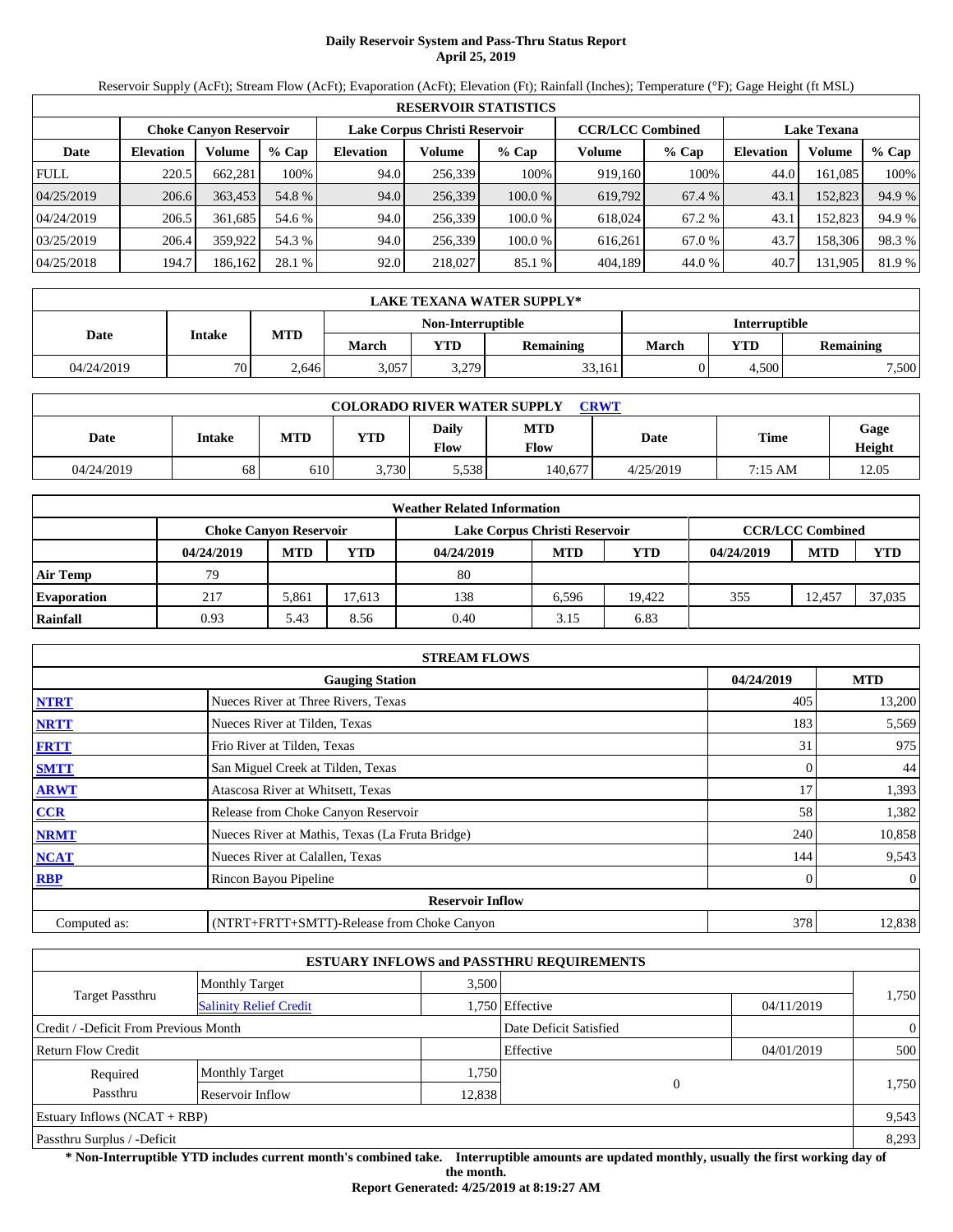# **Daily Reservoir System and Pass-Thru Status Report April 26, 2019**

Reservoir Supply (AcFt); Stream Flow (AcFt); Evaporation (AcFt); Elevation (Ft); Rainfall (Inches); Temperature (°F); Gage Height (ft MSL)

|             | <b>RESERVOIR STATISTICS</b> |                               |         |                               |         |        |                         |         |                    |         |        |  |  |
|-------------|-----------------------------|-------------------------------|---------|-------------------------------|---------|--------|-------------------------|---------|--------------------|---------|--------|--|--|
|             |                             | <b>Choke Canvon Reservoir</b> |         | Lake Corpus Christi Reservoir |         |        | <b>CCR/LCC Combined</b> |         | <b>Lake Texana</b> |         |        |  |  |
| Date        | <b>Elevation</b>            | Volume                        | $%$ Cap | <b>Elevation</b>              | Volume  | % Cap  | Volume                  | $%$ Cap | <b>Elevation</b>   | Volume  | % Cap  |  |  |
| <b>FULL</b> | 220.5                       | 662,281                       | 100%    | 94.0                          | 256.339 | 100%   | 919.160                 | 100%    | 44.0               | 161.085 | 100%   |  |  |
| 04/26/2019  | 206.6                       | 363,453                       | 54.8 %  | 94.0                          | 256,339 | 100.0% | 619,792                 | 67.4 %  | 43.1               | 152,823 | 94.9 % |  |  |
| 04/25/2019  | 206.6                       | 363,453                       | 54.8 %  | 94.0                          | 256.339 | 100.0% | 619.792                 | 67.4 %  | 43.1               | 152.823 | 94.9 % |  |  |
| 03/26/2019  | 206.3                       | 358.164                       | 54.0 %  | 94.0                          | 256.339 | 100.0% | 614.503                 | 66.9%   | 43.6               | 157,385 | 97.7 % |  |  |
| 04/26/2018  | 194.7                       | 186,162                       | 28.1 %  | 92.0                          | 218,027 | 85.1 % | 404,189                 | 44.0 %  | 40.6               | 131,068 | 81.4 % |  |  |

|            | LAKE TEXANA WATER SUPPLY* |                                           |       |            |                  |              |       |                  |  |  |
|------------|---------------------------|-------------------------------------------|-------|------------|------------------|--------------|-------|------------------|--|--|
|            |                           | Non-Interruptible<br><b>Interruptible</b> |       |            |                  |              |       |                  |  |  |
| Date       | Intake                    | <b>MTD</b>                                | March | <b>YTD</b> | <b>Remaining</b> | <b>March</b> | YTD   | <b>Remaining</b> |  |  |
| 04/25/2019 | 70                        | 2.716                                     | 3,057 | 3,279      | 33,161           |              | 4.500 | 7,500            |  |  |

| <b>COLORADO RIVER WATER SUPPLY</b><br><b>CRWT</b> |        |            |       |               |                    |           |         |                |  |  |  |
|---------------------------------------------------|--------|------------|-------|---------------|--------------------|-----------|---------|----------------|--|--|--|
| Date                                              | Intake | <b>MTD</b> | YTD   | Daily<br>Flow | <b>MTD</b><br>Flow | Date      | Time    | Gage<br>Height |  |  |  |
| 04/25/2019                                        | 68     | 678        | 3.798 | 5,776         | 146.453            | 4/26/2019 | 7:15 AM | 16.11          |  |  |  |

|                    |                               |            |        | <b>Weather Related Information</b> |            |            |            |                         |            |
|--------------------|-------------------------------|------------|--------|------------------------------------|------------|------------|------------|-------------------------|------------|
|                    | <b>Choke Canvon Reservoir</b> |            |        | Lake Corpus Christi Reservoir      |            |            |            | <b>CCR/LCC Combined</b> |            |
|                    | 04/25/2019                    | <b>MTD</b> | YTD    | 04/25/2019                         | <b>MTD</b> | <b>YTD</b> | 04/25/2019 | <b>MTD</b>              | <b>YTD</b> |
| <b>Air Temp</b>    | 86                            |            |        | 84                                 |            |            |            |                         |            |
| <b>Evaporation</b> | 237                           | 6.098      | 17.850 | 368                                | 6.964      | 19.790     | 605        | 13.062                  | 37,640     |
| Rainfall           | 0.00                          | 5.43       | 8.56   | 0.00                               | 3.15       | 6.83       |            |                         |            |

|              | <b>STREAM FLOWS</b>                             |            |              |
|--------------|-------------------------------------------------|------------|--------------|
|              | <b>Gauging Station</b>                          | 04/25/2019 | <b>MTD</b>   |
| <b>NTRT</b>  | Nueces River at Three Rivers, Texas             | 911        | 14,111       |
| <b>NRTT</b>  | Nueces River at Tilden, Texas                   | 181        | 5,750        |
| <b>FRTT</b>  | Frio River at Tilden, Texas                     | 28         | 1,004        |
| <b>SMTT</b>  | San Miguel Creek at Tilden, Texas               | 0          | 44           |
| <b>ARWT</b>  | Atascosa River at Whitsett, Texas               | 13         | 1,406        |
| CCR          | Release from Choke Canyon Reservoir             | 58         | 1,439        |
| <b>NRMT</b>  | Nueces River at Mathis, Texas (La Fruta Bridge) | 282        | 11,140       |
| <b>NCAT</b>  | Nueces River at Calallen, Texas                 | 188        | 9,730        |
| <b>RBP</b>   | Rincon Bayou Pipeline                           |            | $\mathbf{0}$ |
|              | <b>Reservoir Inflow</b>                         |            |              |
| Computed as: | (NTRT+FRTT+SMTT)-Release from Choke Canyon      | 882        | 13,720       |

|                                       |                               |        | <b>ESTUARY INFLOWS and PASSTHRU REQUIREMENTS</b> |            |                |
|---------------------------------------|-------------------------------|--------|--------------------------------------------------|------------|----------------|
|                                       | <b>Monthly Target</b>         | 3,500  |                                                  |            |                |
| Target Passthru                       | <b>Salinity Relief Credit</b> |        | 1,750 Effective                                  | 04/11/2019 | 1,750          |
| Credit / -Deficit From Previous Month |                               |        | Date Deficit Satisfied                           |            | $\overline{0}$ |
| <b>Return Flow Credit</b>             |                               |        | Effective                                        | 04/01/2019 | 500            |
| Required                              | <b>Monthly Target</b>         | 1,750  |                                                  |            |                |
| Passthru                              | Reservoir Inflow              | 13,720 | C                                                |            | 1,750          |
| Estuary Inflows $(NCAT + RBP)$        |                               |        |                                                  |            | 9,730          |
| Passthru Surplus / -Deficit           |                               |        |                                                  |            | 8,480          |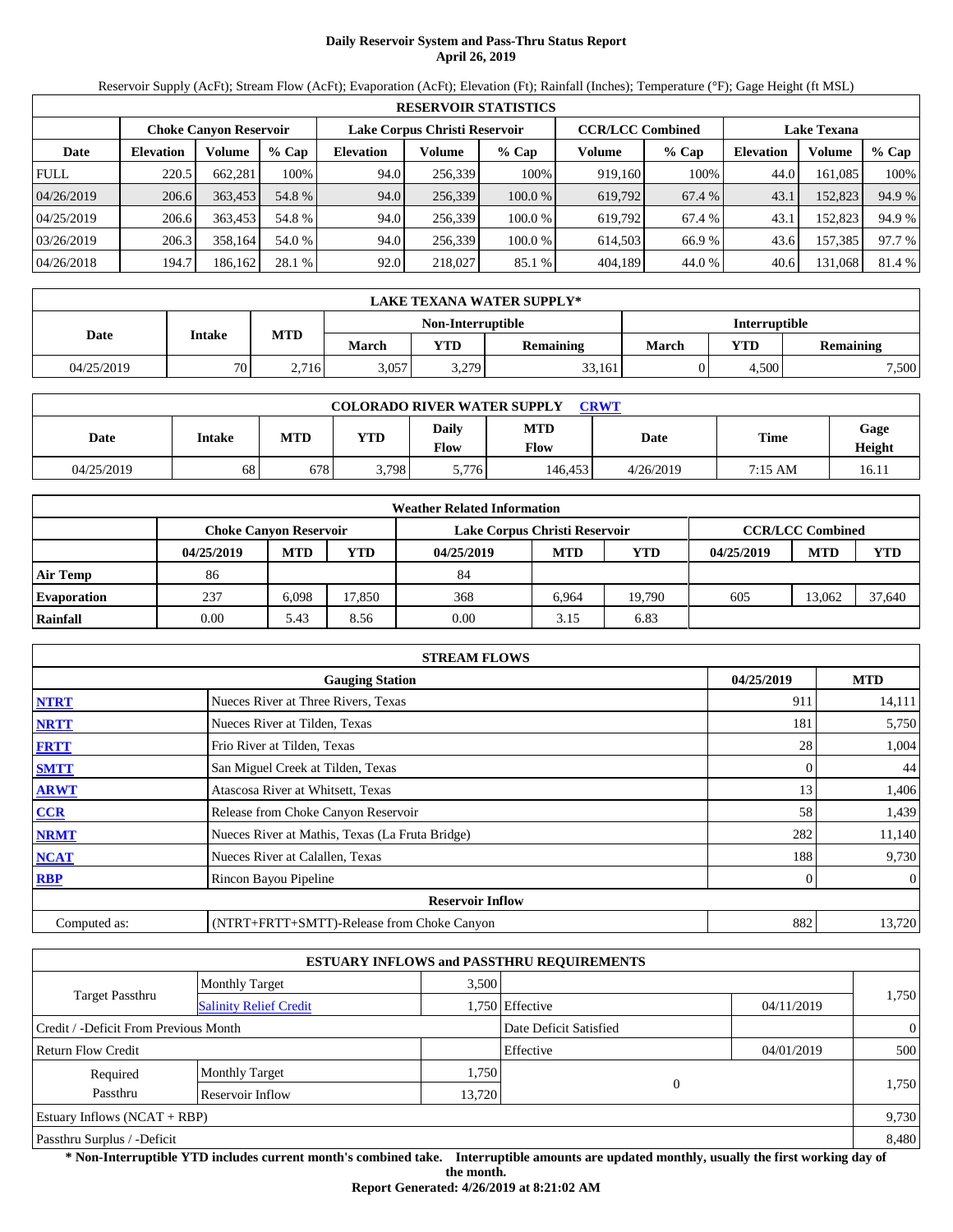# **Daily Reservoir System and Pass-Thru Status Report April 27, 2019**

Reservoir Supply (AcFt); Stream Flow (AcFt); Evaporation (AcFt); Elevation (Ft); Rainfall (Inches); Temperature (°F); Gage Height (ft MSL)

|             | <b>RESERVOIR STATISTICS</b> |                               |         |                               |         |         |                         |         |                    |         |        |  |  |
|-------------|-----------------------------|-------------------------------|---------|-------------------------------|---------|---------|-------------------------|---------|--------------------|---------|--------|--|--|
|             |                             | <b>Choke Canyon Reservoir</b> |         | Lake Corpus Christi Reservoir |         |         | <b>CCR/LCC Combined</b> |         | <b>Lake Texana</b> |         |        |  |  |
| Date        | <b>Elevation</b>            | Volume                        | $%$ Cap | <b>Elevation</b>              | Volume  | $%$ Cap | Volume                  | $%$ Cap | <b>Elevation</b>   | Volume  | % Cap  |  |  |
| <b>FULL</b> | 220.5                       | 662.281                       | 100%    | 94.0                          | 256.339 | 100%    | 919.160                 | 100%    | 44.0               | 161.085 | 100%   |  |  |
| 04/27/2019  | 206.6                       | 363.453                       | 54.8 %  | 94.0                          | 256,339 | 100.0%  | 619,792                 | 67.4 %  | 43.2               | 153,730 | 95.4 % |  |  |
| 04/26/2019  | 206.6                       | 363,453                       | 54.8 %  | 94.0                          | 256.339 | 100.0 % | 619.792                 | 67.4 %  | 43.1               | 152.823 | 94.9 % |  |  |
| 03/27/2019  | 206.4                       | 359,922                       | 54.3 %  | 94.0                          | 256.339 | 100.0 % | 616.261                 | 67.0 %  | 43.5               | 156.467 | 97.1 % |  |  |
| 04/27/2018  | 194.7                       | 186,162                       | 28.1 %  | 92.0                          | 218,027 | 85.1 %  | 404,189                 | 44.0 %  | 40.6               | 131,068 | 81.4 % |  |  |

|            | LAKE TEXANA WATER SUPPLY* |            |       |                   |                  |                      |            |           |  |  |
|------------|---------------------------|------------|-------|-------------------|------------------|----------------------|------------|-----------|--|--|
|            | Intake                    |            |       | Non-Interruptible |                  | <b>Interruptible</b> |            |           |  |  |
| Date       |                           | <b>MTD</b> | March | <b>YTD</b>        | <b>Remaining</b> | March                | <b>YTD</b> | Remaining |  |  |
| 04/26/2019 | 70                        | 2.786      | 3,057 | 3,279             | 33,161           |                      | 4.500      | 7,500     |  |  |

| <b>COLORADO RIVER WATER SUPPLY</b><br><b>CRWT</b> |        |            |            |               |                    |           |         |                |  |  |  |
|---------------------------------------------------|--------|------------|------------|---------------|--------------------|-----------|---------|----------------|--|--|--|
| Date                                              | Intake | <b>MTD</b> | <b>YTD</b> | Daily<br>Flow | <b>MTD</b><br>Flow | Date      | Time    | Gage<br>Height |  |  |  |
| 04/26/2019                                        | 67     | 745        | 3.866      | 13.835        | 160.289            | 4/27/2019 | 7:15 AM | 19.25          |  |  |  |

|                    | <b>Weather Related Information</b> |                                                                                           |        |            |            |            |            |            |            |  |  |  |
|--------------------|------------------------------------|-------------------------------------------------------------------------------------------|--------|------------|------------|------------|------------|------------|------------|--|--|--|
|                    |                                    | <b>CCR/LCC Combined</b><br>Lake Corpus Christi Reservoir<br><b>Choke Canvon Reservoir</b> |        |            |            |            |            |            |            |  |  |  |
|                    | 04/26/2019                         | <b>MTD</b>                                                                                | YTD    | 04/26/2019 | <b>MTD</b> | <b>YTD</b> | 04/26/2019 | <b>MTD</b> | <b>YTD</b> |  |  |  |
| <b>Air Temp</b>    | 85                                 |                                                                                           |        | 85         |            |            |            |            |            |  |  |  |
| <b>Evaporation</b> | 299                                | 6,397                                                                                     | 18.149 | 219        | 7.183      | 20,009     | 518        | 13,580     | 38,158     |  |  |  |
| Rainfall           | 0.00                               | 5.43                                                                                      | 8.56   | 0.00       | 3.15       | 6.83       |            |            |            |  |  |  |

|              | <b>STREAM FLOWS</b>                             |     |                |  |  |  |  |  |
|--------------|-------------------------------------------------|-----|----------------|--|--|--|--|--|
|              | <b>Gauging Station</b>                          |     |                |  |  |  |  |  |
| <b>NTRT</b>  | Nueces River at Three Rivers, Texas             | 596 | 14,707         |  |  |  |  |  |
| <b>NRTT</b>  | Nueces River at Tilden, Texas                   | 184 | 5,934          |  |  |  |  |  |
| <b>FRTT</b>  | Frio River at Tilden, Texas                     | 27  | 1,031          |  |  |  |  |  |
| <b>SMTT</b>  | San Miguel Creek at Tilden, Texas               | 0   | 44             |  |  |  |  |  |
| <b>ARWT</b>  | Atascosa River at Whitsett, Texas               | 11  | 1,417          |  |  |  |  |  |
| <b>CCR</b>   | Release from Choke Canyon Reservoir             | 58  | 1,497          |  |  |  |  |  |
| <b>NRMT</b>  | Nueces River at Mathis, Texas (La Fruta Bridge) | 206 | 11,346         |  |  |  |  |  |
| <b>NCAT</b>  | Nueces River at Calallen, Texas                 | 206 | 9,937          |  |  |  |  |  |
| <b>RBP</b>   | Rincon Bayou Pipeline                           |     | $\overline{0}$ |  |  |  |  |  |
|              | <b>Reservoir Inflow</b>                         |     |                |  |  |  |  |  |
| Computed as: | (NTRT+FRTT+SMTT)-Release from Choke Canyon      | 565 | 14,285         |  |  |  |  |  |

|                                       |                               |        | <b>ESTUARY INFLOWS and PASSTHRU REQUIREMENTS</b> |            |                |
|---------------------------------------|-------------------------------|--------|--------------------------------------------------|------------|----------------|
|                                       | <b>Monthly Target</b>         | 3.500  |                                                  |            |                |
| Target Passthru                       | <b>Salinity Relief Credit</b> |        | 1,750 Effective                                  | 04/11/2019 | 1,750          |
| Credit / -Deficit From Previous Month |                               |        | Date Deficit Satisfied                           |            | $\overline{0}$ |
| <b>Return Flow Credit</b>             |                               |        | Effective                                        | 04/01/2019 | 500            |
| Required                              | <b>Monthly Target</b>         | 1,750  |                                                  |            |                |
| Passthru                              | Reservoir Inflow              | 14,285 | 0                                                |            | 1,750          |
| Estuary Inflows $(NCAT + RBP)$        |                               |        |                                                  |            | 9,937          |
| Passthru Surplus / -Deficit           |                               |        |                                                  |            | 8,687          |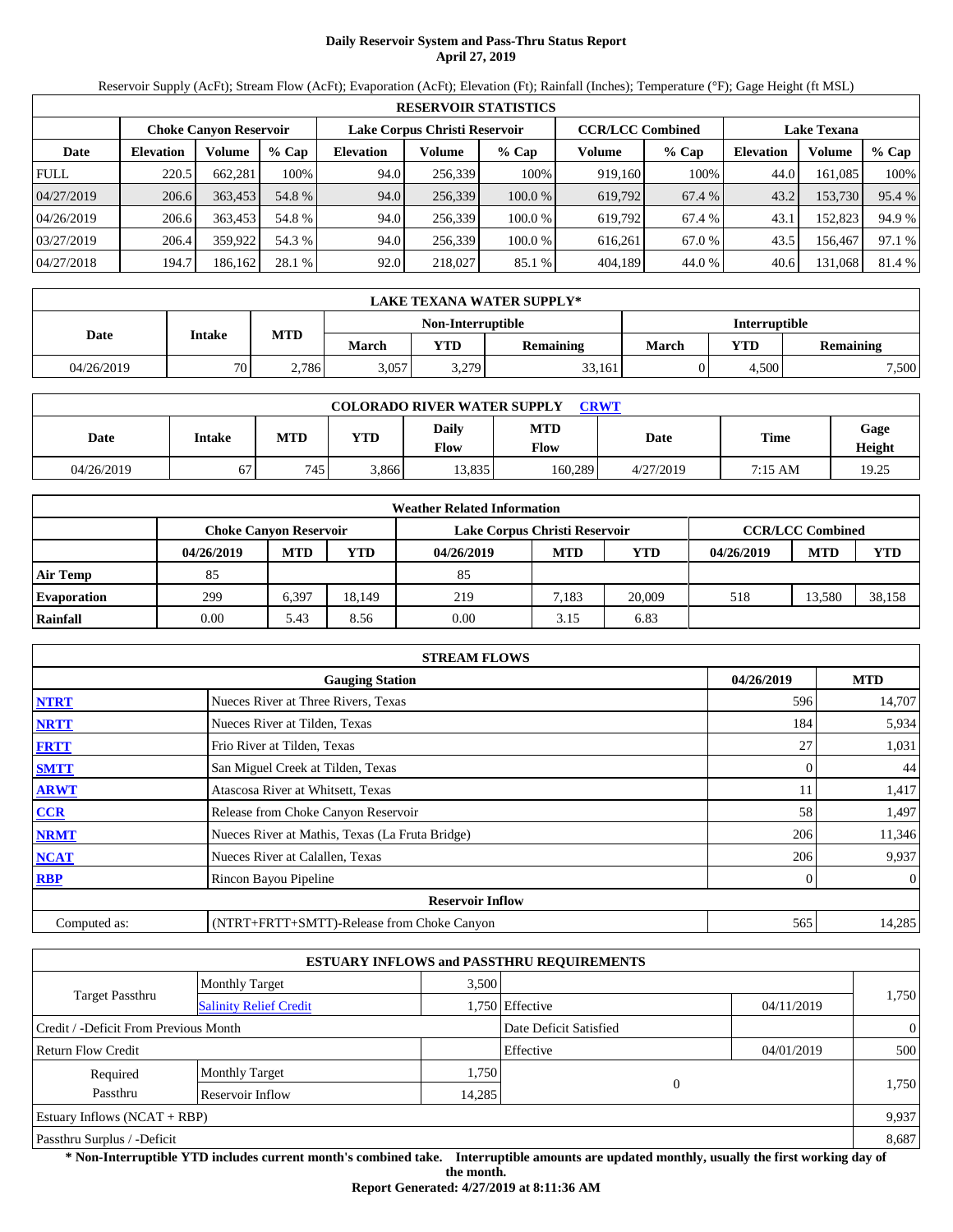## **Daily Reservoir System and Pass-Thru Status Report April 28, 2019**

Reservoir Supply (AcFt); Stream Flow (AcFt); Evaporation (AcFt); Elevation (Ft); Rainfall (Inches); Temperature (°F); Gage Height (ft MSL)

|             | <b>RESERVOIR STATISTICS</b> |                               |         |                               |         |         |                         |         |                    |         |        |  |  |
|-------------|-----------------------------|-------------------------------|---------|-------------------------------|---------|---------|-------------------------|---------|--------------------|---------|--------|--|--|
|             |                             | <b>Choke Canyon Reservoir</b> |         | Lake Corpus Christi Reservoir |         |         | <b>CCR/LCC Combined</b> |         | <b>Lake Texana</b> |         |        |  |  |
| Date        | <b>Elevation</b>            | Volume                        | $%$ Cap | <b>Elevation</b>              | Volume  | $%$ Cap | Volume                  | $%$ Cap | <b>Elevation</b>   | Volume  | % Cap  |  |  |
| <b>FULL</b> | 220.5                       | 662.281                       | 100%    | 94.0                          | 256,339 | 100%    | 919,160                 | 100%    | 44.0               | 161.085 | 100%   |  |  |
| 04/28/2019  | 206.6                       | 363,453                       | 54.8 %  | 94.0                          | 256,339 | 100.0%  | 619,792                 | 67.4 %  | 43.2               | 153,730 | 95.4 % |  |  |
| 04/27/2019  | 206.6                       | 363,453                       | 54.8 %  | 94.0                          | 256.339 | 100.0 % | 619.792                 | 67.4 %  | 43.2               | 153,730 | 95.4 % |  |  |
| 03/28/2019  | 206.4                       | 359,922                       | 54.3 %  | 94.0                          | 256.339 | 100.0 % | 616.261                 | 67.0 %  | 43.5               | 156.467 | 97.1 % |  |  |
| 04/28/2018  | 194.7                       | 186,162                       | 28.1 %  | 91.9                          | 216,174 | 84.3 %  | 402,336                 | 43.8%   | 40.6               | 131,068 | 81.4 % |  |  |

|            | LAKE TEXANA WATER SUPPLY* |            |       |                   |                  |                      |            |           |  |  |
|------------|---------------------------|------------|-------|-------------------|------------------|----------------------|------------|-----------|--|--|
|            | Intake                    |            |       | Non-Interruptible |                  | <b>Interruptible</b> |            |           |  |  |
| Date       |                           | <b>MTD</b> | March | <b>YTD</b>        | <b>Remaining</b> | March                | <b>YTD</b> | Remaining |  |  |
| 04/27/2019 | 70                        | 2,856      | 3,057 | 3,279             | 33,161           |                      | 4.500      | 7,500     |  |  |

| <b>COLORADO RIVER WATER SUPPLY</b><br><b>CRWT</b> |        |            |            |               |                    |           |         |                |  |  |
|---------------------------------------------------|--------|------------|------------|---------------|--------------------|-----------|---------|----------------|--|--|
| Date                                              | Intake | <b>MTD</b> | <b>YTD</b> | Daily<br>Flow | <b>MTD</b><br>Flow | Date      | Time    | Gage<br>Height |  |  |
| 04/27/2019                                        | 67     | 813        | 3.933      | 19.790        | 180,079            | 4/28/2019 | 7:15 AM | 18.51          |  |  |

|                    | <b>Weather Related Information</b> |            |        |            |                               |        |            |                         |            |  |  |  |
|--------------------|------------------------------------|------------|--------|------------|-------------------------------|--------|------------|-------------------------|------------|--|--|--|
|                    | <b>Choke Canvon Reservoir</b>      |            |        |            | Lake Corpus Christi Reservoir |        |            | <b>CCR/LCC Combined</b> |            |  |  |  |
|                    | 04/27/2019                         | <b>MTD</b> | YTD    | 04/27/2019 | <b>MTD</b>                    | YTD    | 04/27/2019 | <b>MTD</b>              | <b>YTD</b> |  |  |  |
| <b>Air Temp</b>    | 85                                 |            |        | 84         |                               |        |            |                         |            |  |  |  |
| <b>Evaporation</b> | 340                                | 6.737      | 18.489 | 449        | 7.632                         | 20.458 | 789        | 14.369                  | 38,947     |  |  |  |
| Rainfall           | 0.00                               | 5.43       | 8.56   | 0.00       | 3.15                          | 6.83   |            |                         |            |  |  |  |

|              | <b>STREAM FLOWS</b>                             |     |                |  |  |  |  |  |
|--------------|-------------------------------------------------|-----|----------------|--|--|--|--|--|
|              | <b>Gauging Station</b>                          |     |                |  |  |  |  |  |
| <b>NTRT</b>  | Nueces River at Three Rivers, Texas             | 302 | 15,009         |  |  |  |  |  |
| <b>NRTT</b>  | Nueces River at Tilden, Texas                   | 183 | 6,118          |  |  |  |  |  |
| <b>FRTT</b>  | Frio River at Tilden, Texas                     | 29  | 1,060          |  |  |  |  |  |
| <b>SMTT</b>  | San Miguel Creek at Tilden, Texas               | 0   | 44             |  |  |  |  |  |
| <b>ARWT</b>  | Atascosa River at Whitsett, Texas               | 10  | 1,427          |  |  |  |  |  |
| <b>CCR</b>   | Release from Choke Canyon Reservoir             | 58  | 1,554          |  |  |  |  |  |
| <b>NRMT</b>  | Nueces River at Mathis, Texas (La Fruta Bridge) | 212 | 11,559         |  |  |  |  |  |
| <b>NCAT</b>  | Nueces River at Calallen, Texas                 | 154 | 10,091         |  |  |  |  |  |
| <b>RBP</b>   | Rincon Bayou Pipeline                           |     | $\overline{0}$ |  |  |  |  |  |
|              | <b>Reservoir Inflow</b>                         |     |                |  |  |  |  |  |
| Computed as: | (NTRT+FRTT+SMTT)-Release from Choke Canyon      | 273 | 14,558         |  |  |  |  |  |

|                                       |                               |        | <b>ESTUARY INFLOWS and PASSTHRU REQUIREMENTS</b> |            |                |
|---------------------------------------|-------------------------------|--------|--------------------------------------------------|------------|----------------|
|                                       | <b>Monthly Target</b>         | 3,500  |                                                  |            |                |
| Target Passthru                       | <b>Salinity Relief Credit</b> |        | 1,750 Effective                                  | 04/11/2019 | 1,750          |
| Credit / -Deficit From Previous Month |                               |        | Date Deficit Satisfied                           |            | $\overline{0}$ |
| <b>Return Flow Credit</b>             |                               |        | Effective                                        | 04/01/2019 | 500            |
| Required                              | <b>Monthly Target</b>         | 1,750  |                                                  |            |                |
| Passthru                              | Reservoir Inflow              | 14,558 | $\Omega$                                         |            | 1,750          |
| Estuary Inflows $(NCAT + RBP)$        |                               |        |                                                  |            | 10,091         |
| Passthru Surplus / -Deficit           |                               |        |                                                  |            | 8,841          |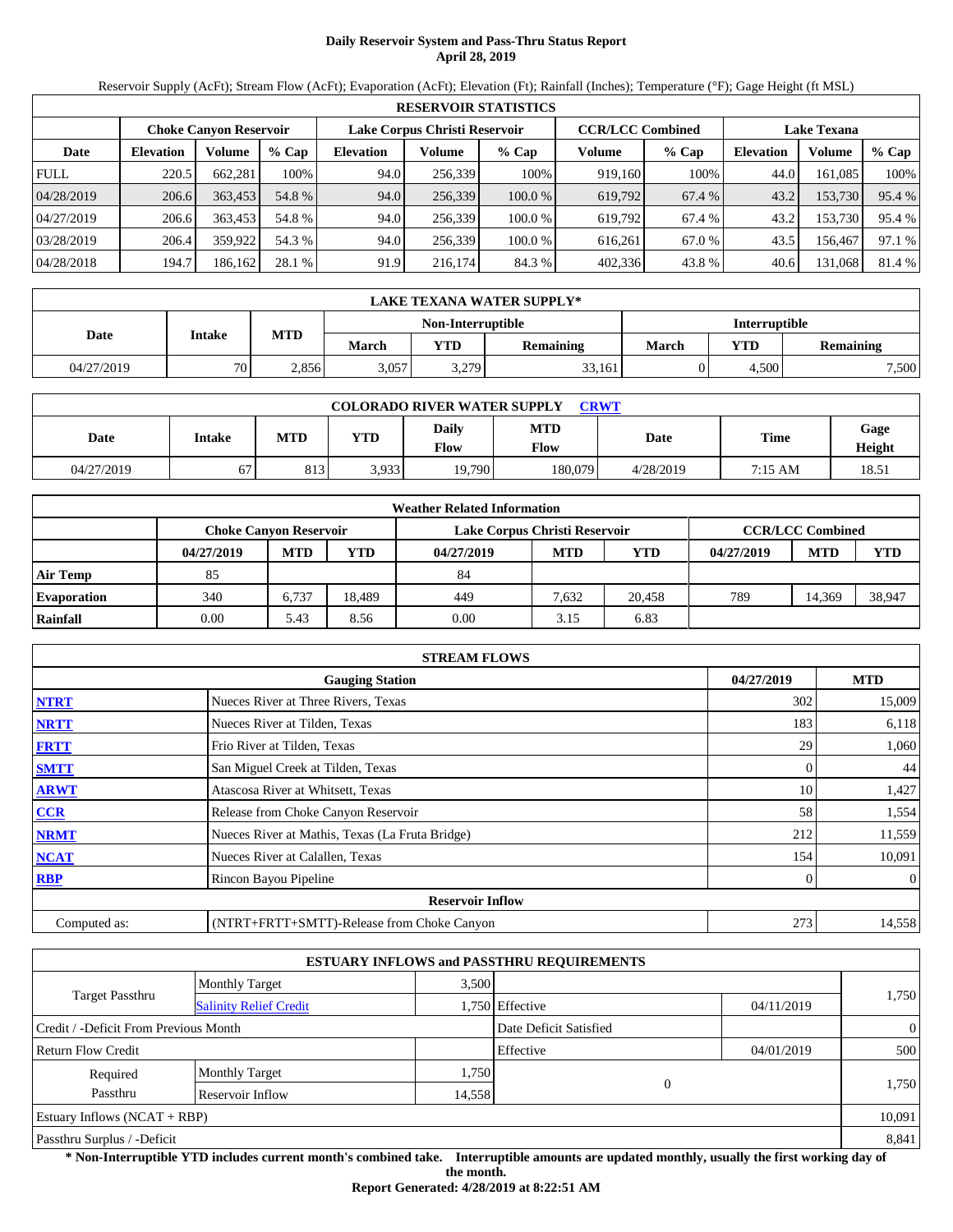## **Daily Reservoir System and Pass-Thru Status Report April 29, 2019**

Reservoir Supply (AcFt); Stream Flow (AcFt); Evaporation (AcFt); Elevation (Ft); Rainfall (Inches); Temperature (°F); Gage Height (ft MSL)

|             | <b>RESERVOIR STATISTICS</b> |                               |         |                               |         |         |                         |         |                    |         |        |  |  |
|-------------|-----------------------------|-------------------------------|---------|-------------------------------|---------|---------|-------------------------|---------|--------------------|---------|--------|--|--|
|             |                             | <b>Choke Canyon Reservoir</b> |         | Lake Corpus Christi Reservoir |         |         | <b>CCR/LCC Combined</b> |         | <b>Lake Texana</b> |         |        |  |  |
| Date        | <b>Elevation</b>            | Volume                        | $%$ Cap | <b>Elevation</b>              | Volume  | $%$ Cap | Volume                  | $%$ Cap | <b>Elevation</b>   | Volume  | % Cap  |  |  |
| <b>FULL</b> | 220.5                       | 662.281                       | 100%    | 94.0                          | 256,339 | 100%    | 919,160                 | 100%    | 44.0               | 161.085 | 100%   |  |  |
| 04/29/2019  | 206.6                       | 363,453                       | 54.8 %  | 94.0                          | 256,339 | 100.0%  | 619,792                 | 67.4 %  | 43.2               | 153,730 | 95.4 % |  |  |
| 04/28/2019  | 206.6                       | 363,453                       | 54.8 %  | 94.0                          | 256.339 | 100.0 % | 619.792                 | 67.4 %  | 43.2               | 153,730 | 95.4 % |  |  |
| 03/29/2019  | 206.3                       | 358.164                       | 54.0 %  | 94.0                          | 256.339 | 100.0 % | 614.503                 | 66.9 %  | 43.5               | 156.467 | 97.1 % |  |  |
| 04/29/2018  | 194.7                       | 186,162                       | 28.1 %  | 91.9                          | 216,174 | 84.3 %  | 402,336                 | 43.8%   | 40.6               | 131,068 | 81.4 % |  |  |

|            | LAKE TEXANA WATER SUPPLY* |            |       |                   |                  |                      |            |           |  |  |
|------------|---------------------------|------------|-------|-------------------|------------------|----------------------|------------|-----------|--|--|
|            | Intake                    |            |       | Non-Interruptible |                  | <b>Interruptible</b> |            |           |  |  |
| Date       |                           | <b>MTD</b> | March | <b>YTD</b>        | <b>Remaining</b> | March                | <b>YTD</b> | Remaining |  |  |
| 04/28/2019 | 70                        | 2.927      | 3,057 | 3,279             | 33,161           |                      | 4.500      | 7,500     |  |  |

| <b>COLORADO RIVER WATER SUPPLY</b><br><b>CRWT</b> |        |            |       |               |                    |           |         |                |  |  |  |
|---------------------------------------------------|--------|------------|-------|---------------|--------------------|-----------|---------|----------------|--|--|--|
| Date                                              | Intake | <b>MTD</b> | YTD   | Daily<br>Flow | <b>MTD</b><br>Flow | Date      | Time    | Gage<br>Height |  |  |  |
| 04/28/2019                                        | 68     | 880        | 4.001 | 15.900        | 195.979            | 4/29/2019 | 7:15 AM | 15.60          |  |  |  |

|                    |                               |            |        | <b>Weather Related Information</b> |            |            |            |                         |            |
|--------------------|-------------------------------|------------|--------|------------------------------------|------------|------------|------------|-------------------------|------------|
|                    | <b>Choke Canvon Reservoir</b> |            |        | Lake Corpus Christi Reservoir      |            |            |            | <b>CCR/LCC Combined</b> |            |
|                    | 04/28/2019                    | <b>MTD</b> | YTD    | 04/28/2019                         | <b>MTD</b> | <b>YTD</b> | 04/28/2019 | <b>MTD</b>              | <b>YTD</b> |
| <b>Air Temp</b>    | 83                            |            |        | 83                                 |            |            |            |                         |            |
| <b>Evaporation</b> | 340                           | 7.077      | 18.829 | 334                                | 7.966      | 20.792     | 674        | 15.043                  | 39.621     |
| Rainfall           | 0.00                          | 5.43       | 8.56   | 0.00                               | 3.15       | 6.83       |            |                         |            |

|              | <b>STREAM FLOWS</b>                             |            |                  |
|--------------|-------------------------------------------------|------------|------------------|
|              | <b>Gauging Station</b>                          | 04/28/2019 | <b>MTD</b>       |
| <b>NTRT</b>  | Nueces River at Three Rivers, Texas             | 292        | 15,300           |
| <b>NRTT</b>  | Nueces River at Tilden, Texas                   | 176        | 6,293            |
| <b>FRTT</b>  | Frio River at Tilden, Texas                     | 46         | 1,106            |
| <b>SMTT</b>  | San Miguel Creek at Tilden, Texas               |            | 44               |
| <b>ARWT</b>  | Atascosa River at Whitsett, Texas               | 13         | 1,440            |
| CCR          | Release from Choke Canyon Reservoir             | 58         | 1,612            |
| <b>NRMT</b>  | Nueces River at Mathis, Texas (La Fruta Bridge) | 210        | 11,769           |
| <b>NCAT</b>  | Nueces River at Calallen, Texas                 | 147        | 10,239           |
| <b>RBP</b>   | Rincon Bayou Pipeline                           |            | $\boldsymbol{0}$ |
|              | <b>Reservoir Inflow</b>                         |            |                  |
| Computed as: | (NTRT+FRTT+SMTT)-Release from Choke Canyon      | 281        | 14,839           |

|                                       |                               |        | <b>ESTUARY INFLOWS and PASSTHRU REQUIREMENTS</b> |            |                |  |
|---------------------------------------|-------------------------------|--------|--------------------------------------------------|------------|----------------|--|
|                                       | <b>Monthly Target</b>         | 3.500  |                                                  |            |                |  |
| Target Passthru                       | <b>Salinity Relief Credit</b> |        | 1,750 Effective                                  | 04/11/2019 | 1,750          |  |
| Credit / -Deficit From Previous Month |                               |        | Date Deficit Satisfied                           |            | $\overline{0}$ |  |
| <b>Return Flow Credit</b>             |                               |        | Effective                                        | 04/01/2019 | 500            |  |
| Required                              | <b>Monthly Target</b>         | 1,750  |                                                  |            |                |  |
| Passthru                              | Reservoir Inflow              | 14.839 |                                                  | $\Omega$   | 1,750          |  |
| Estuary Inflows $(NCAT + RBP)$        |                               |        |                                                  |            | 10,239         |  |
| Passthru Surplus / -Deficit           |                               |        |                                                  |            | 8,989          |  |